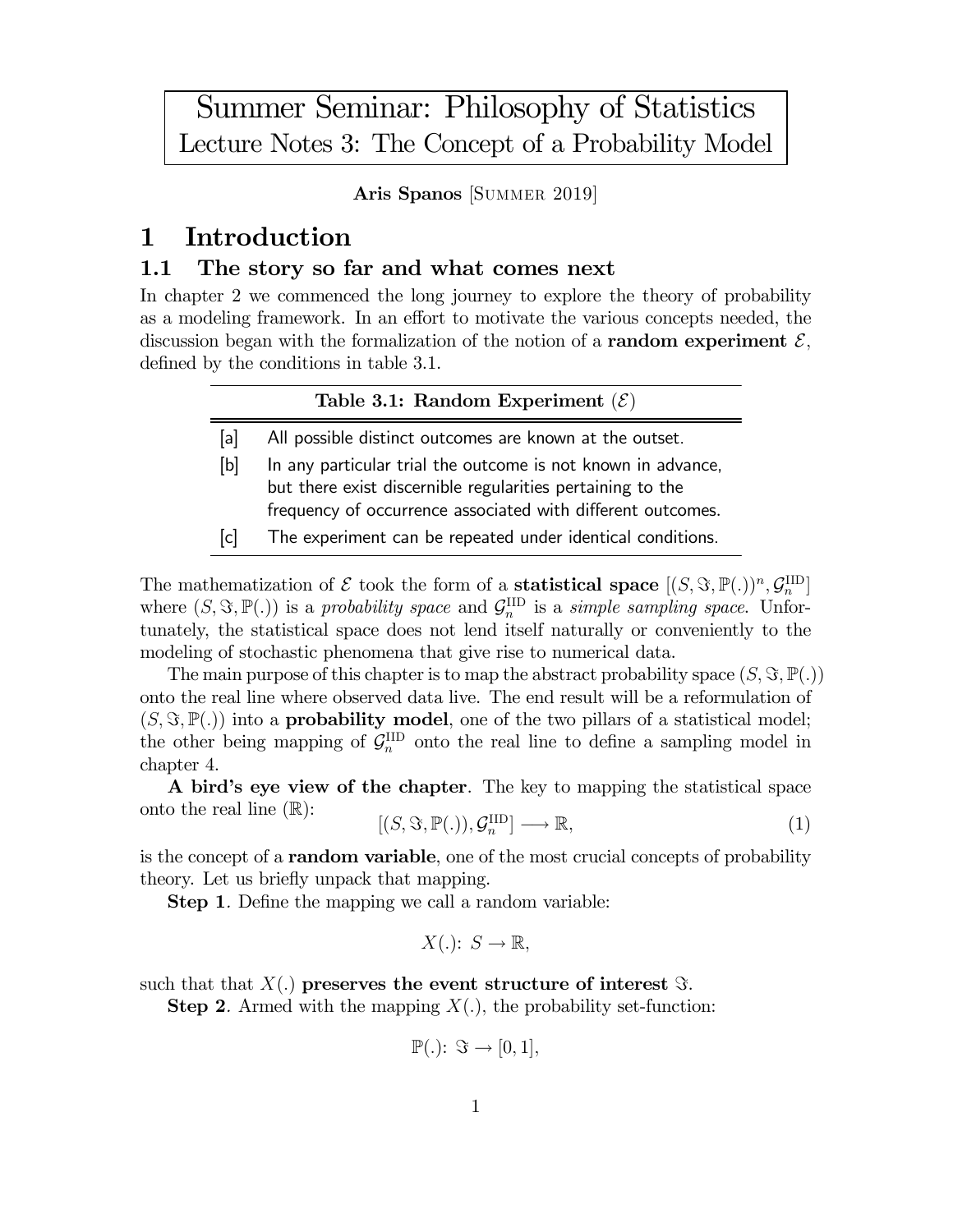is metamorphosed into a point-to-point numerical function, the cumulative distribution function (cdf), defined in terms of  $X$ :

$$
F_X(.): \mathbb{R} \to [0,1].
$$

**Step 3.**  $F_X(.)$  is simplified by transforming it into the *density function*:

$$
f_x(.): \mathbb{R} \to [0, \infty).
$$

The concept of a probability model is usually defined in terms of the density function.

# 2 The concept of a random variable

To help the reader understand the **concept of the random variable** and how it transforms the abstract statistical space  $(S, \Im, \mathbb{P}(.))$  into something much easier to handle, a probability model  $\Phi = \{f(x; \theta), \theta \in \Theta, x \in \mathbb{R}_X\}$ , the discussion begins with the simplest case and then proceeds to consider the more complicated ones:

- (i) **Finite:** the outcomes  $S$  is finite,
- (ii) Infinite/countable: the outcomes set  $S$  is infinite but countable,
- (iii) Infinite/uncountable: the outcomes set  $S$  is infinite and uncountable.

# 2.1 The case of a finite outcomes set:  $S = \{s_1, s_2, ..., s_n\}$

A (discrete) random variable with respect to the event space  $\Im$ , is defined to be a real-valued function of the form:

$$
X(.): S \to \mathbb{R}_X,\tag{2}
$$

such that all the sets defined by  $\{s: X(s)=x\}$  for  $x\in\mathbb{R}$  constitute events in  $\Im$ , denoted by:

$$
A_x := \{ s \colon X(s) = x \} \in \mathfrak{S}, \ \forall x \in \mathbb{R}.\tag{3}
$$

or equivalently:

$$
A_x = X^{-1}(x) \in \mathfrak{S}, \ \forall x \in \mathbb{R},
$$

where  $X^{-}$ (.) denotes the pre-image of  $X(.)$ :  $S \to \mathbb{R}_{X}$ . NOTE that the pre-image does not often coincide with the inverse of the function! All functions have a pre-image, but only one-to-one functions have an inverse.

Intuitively, a random variable is a function which attaches real numbers to all the elements of S in a way which **preserves the event structure of interest**  $\Im$ .

Example 3.1. Consider the random experiment of "tossing a coin twice":

$$
S = \{(HH), (HT), (TH), (TT)\},\
$$

where the event space of interest is:

$$
\Im = \{S, \emptyset, A, B, C, A \cup B, A \cup C, B \cup C\},\
$$
  

$$
A = \{(HH)\}, B = \{(TT)\}, C = \{(HT), (TH)\}.
$$
 (4)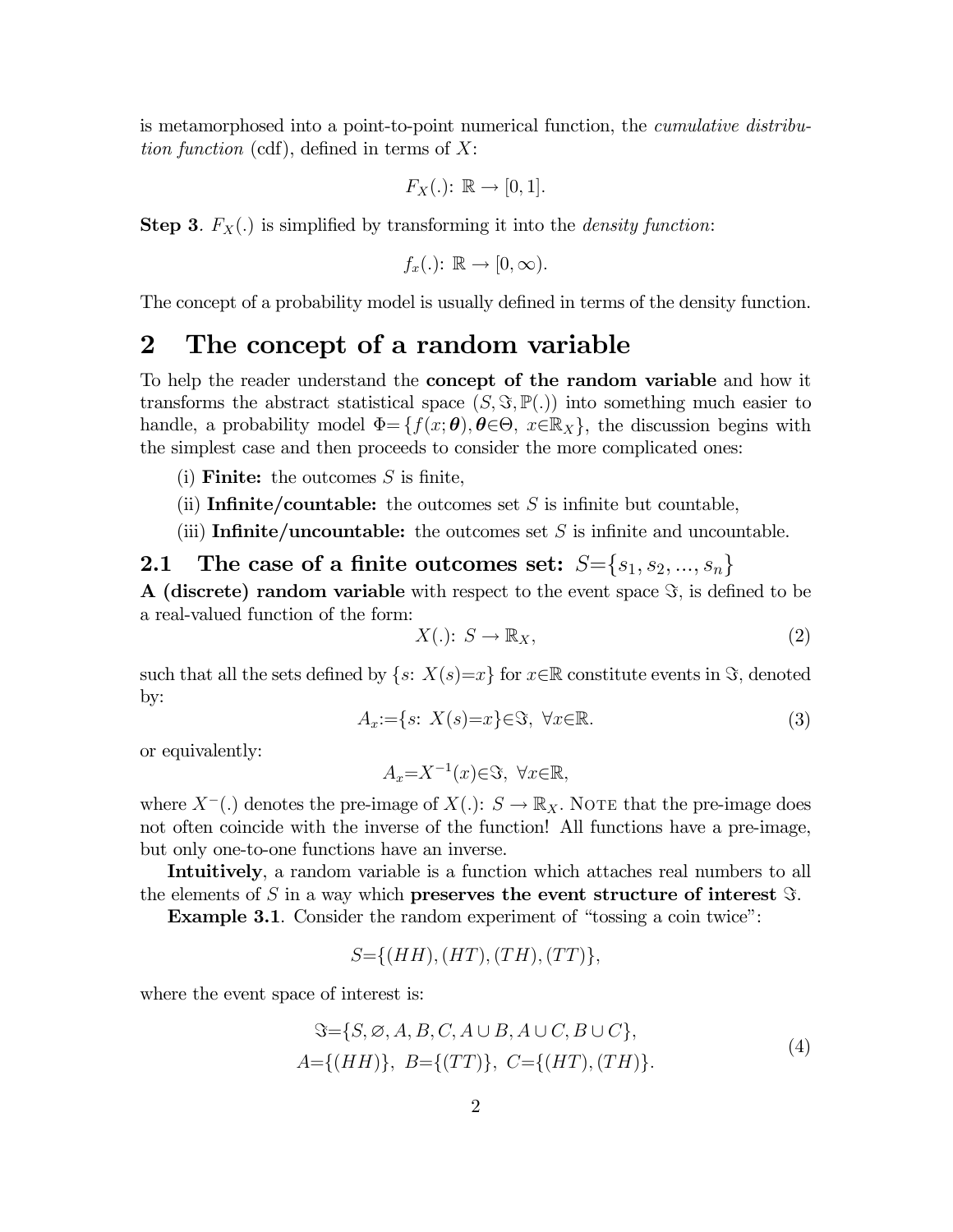Let us consider the question whether the following two mappings constitute random variables relative to  $\Im$  in (4):

$$
X(HH)=2
$$
,  $X(TT)=0$ ,  $X(HT)=X(TH)=1$ ,  
\n $Y(HT)=1$ ,  $Y(TH)=2$ ,  $Y(HH)=Y(TT)=0$ .

For an affirmative answer the pre-image for each of the values in their range defines an event in  $\Im$ . The pre-image is found by tracing the elements of S associated with each of the values in the mappings range (figure 3.1), and determining whether the resulting subset of  $S$  belongs to  $\Im$  or not.



Fig. 3.1: Random variable  $X$  Fig. 3.2: Pre-image of random variable  $X$ 

For  $X(.)$  the pre-images associated with its values in  $\mathbb{R}_X:=(0,1,2)$  yield:

$$
X^{-1}(0) = \{(TT)\} = A \in \mathfrak{S}, \ X^{-1}(1) = \{(HT), (TH)\} = C \in \mathfrak{S}, \ X^{-1}(2) = \{(HH)\} = B \in \mathfrak{S},
$$

and since all of them belong to  $\Im$ , X is a random variable relative to it.

For  $Y(.)$  the pre-images for the values in  $\mathbb{R}_Y = (0, 1, 2)$  yield:

$$
Y^{-1}(0) = \{(HH), (TT)\} = A \cup B \in \mathcal{F}, \ Y^{-1}(1) = \{(HT)\} \notin \mathcal{F}, \ Y^{-1}(2) = \{(TH)\} \notin \mathcal{F}.
$$
 (5)

Hence, Y is not a random variable relative to the above  $\Im$ , since two of those preimages are not events in  $\Im!$ 

# 2.2 Key features of a random variable

First, the term 'random variable' is a misnomer since, in light of its definition in (3),  $X(.)$  is just a real-valued function that involves no probabilities, i.e. it is neither random nor a variable.

Second, the concept of a random variable is always defined **relative to an event** space  $\Im$ , and whether or not  $X(.)$  satisfies the restriction in (3) depends on  $\Im$ , not on  $\mathbb{P}(\cdot)$ . The fact that a certain real-valued function is not a random variable with respect to a particular  $\Im$  does not mean that it cannot be a random variable with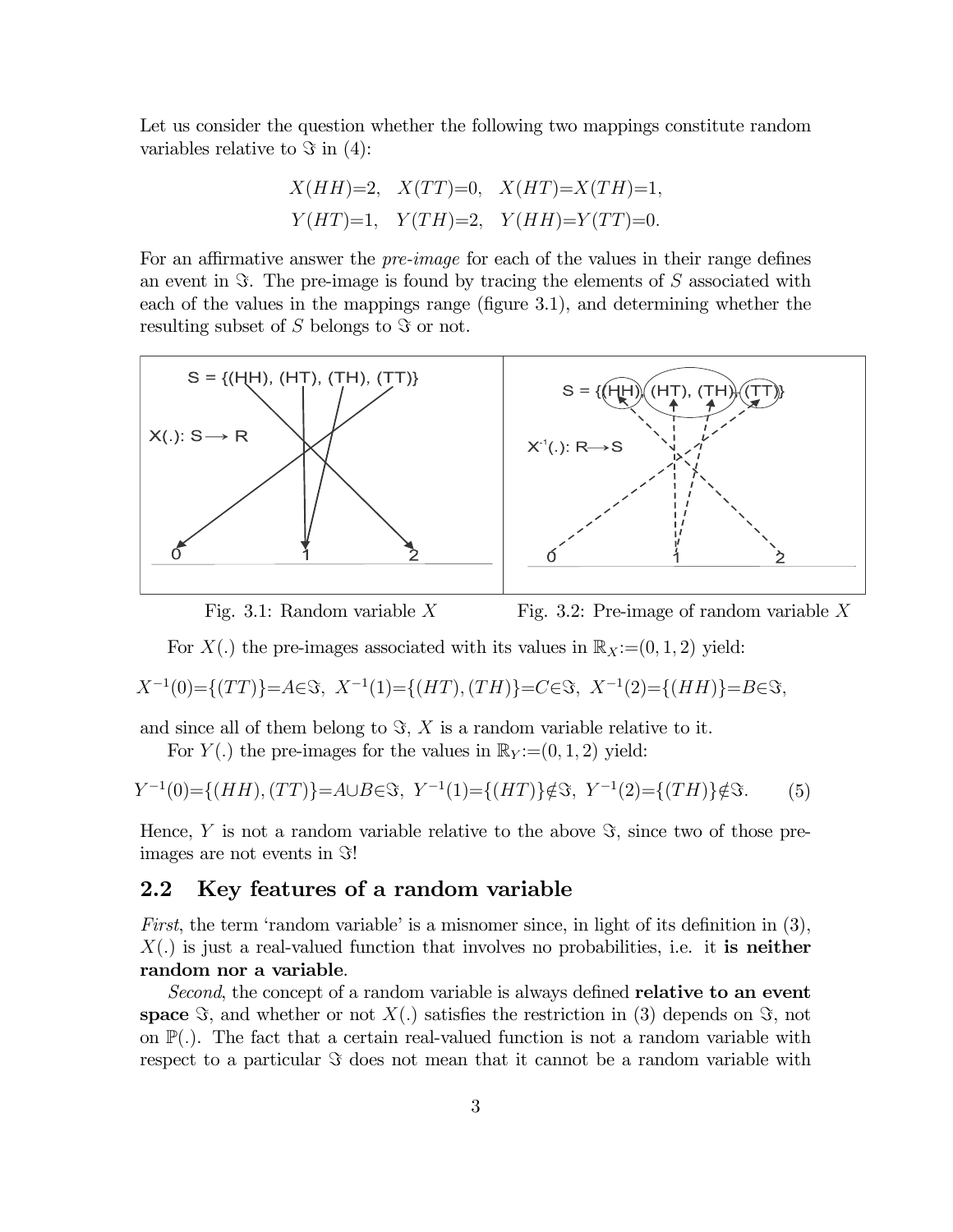respect to some other event space. Indeed, one can define an event space, say  $\mathfrak{F}_{Y}$ , with respect to which  $Y$  constitutes a random variable.

**Example 3.2**. To see that, let us return to the pre-images of  $Y^{-1}(y)$ ,  $y=0,1,2$ in (5) and define the events:

$$
A_1:=Y^{-1}(0)=\{(HH), (TT)\}, \ A_2:=Y^{-1}(1)=\{(HT)\}, \ A_3:=Y^{-1}(2)=\{(TH)\},
$$

and use  $(A_1, A_2, A_3)$  to generate a field:

 $\Im_Y := \sigma(Y) = \{ S, \emptyset, A_1, A_2, A_3, A_1 \cup A_2, A_1 \cup A_3, A_2 \cup A_3 \}.$ 

 $\mathfrak{S}_Y := \sigma(Y)$  is known as the minimal field generated by the random variable Y. This concept gives rise to an alternative but equivalent definition for a random variable that generalizes directly to the case where  $S$  is unaccountable.

**Random variable.** The real-valued function  $X(.)\colon S \to \mathbb{R}_X$ , is said to be a random variable with respect to  $\Im$ , if the  $\sigma$ -field generated by X is a subset of  $\Im$ , i.e.  $\sigma(X) \subseteq \Im.$ 

In example 3.1  $\sigma(X)=\Im$  (verify), but in general it can be a proper subset of  $\Im$ . Example 3.3. The real-valued function:

$$
Z(HT) = Z(TH) = 0, \quad Z(HH) = Z(TT) = 1,
$$

is a random variable relative to  $\Im$  since  $\sigma(Z)=\{S,\emptyset,C,\overline{C}\}\subset \Im$  where:

$$
C := \{ s \colon Z = 0 \} := Z^{-1}(0) = \{ (HT), (TH) \}, \ \overline{C} := \{ s \colon Z = 1 \} := Z^{-1}(1) = \{ (HH), (TT) \}.
$$

Equivalently, Z is a random variable relative to  $\Im$  since  $\sigma(Z)={S, \emptyset, C, \overline{C}}\subset S$ . In light of that, when would one prefer to use  $Z$  instead of  $X$ ?  $Z$  will be the random variable of choice when the event of interest is  $C$  'one of each' and its complement  $\overline{C}$  'two of the same'. Hence, a real-valued function of the form  $X(.)\colon S \to \mathbb{R}_X$  is a random variable relative to a particular  $\Im$  when  $\sigma(X)\subset \Im$ .

Third, since  $\mathbb{R}_X\subset\mathbb{R}$  one might wonder why the restriction in (3) is in terms of  $x \in \mathbb{R}$  and not  $x \in \mathbb{R}_X$ . It turns out that all the points  $\overline{\mathbb{R}}_X := (\mathbb{R} - \mathbb{R}_X)$  have the empty set  $\varnothing$  as their pre-image, and since  $\varnothing$  belongs to all event spaces (being a  $\sigma$ -fields):

$$
X^{-1}(x) := \{ s \colon X(s) = x \} = \emptyset \in \mathfrak{S}, \text{ for all } x \in \overline{\mathbb{R}}_X := (\mathbb{R} - \mathbb{R}_X).
$$

**Intuitively**, a mapping  $X(.)$ :  $S \to \mathbb{R}_X$  is a random variable when it preserves the event structure of a particular event space  $\Im$ , by ensuring that its pre-image takes the form:

$$
X^{-1}(.)\colon \mathbb{R} \to \Im,\tag{6}
$$

where for each  $x \in \mathbb{R}_X$ ,  $X^{-1}(x) \in \mathcal{F}$ , and  $X^{-1}(x) = \emptyset \in \mathcal{F}$  for all  $x \notin \mathbb{R}_X$ .

**Example 3.4.** Consider the case  $\Im_0 = \{S, \emptyset\}$  where the only  $X(.) : S \to \mathbb{R}$  that is a random variable relative to  $\Im_0$  is  $X(s)=c\in\mathbb{R}$ , for all  $s\in S$ , which defines a constant is a degenerate random variable.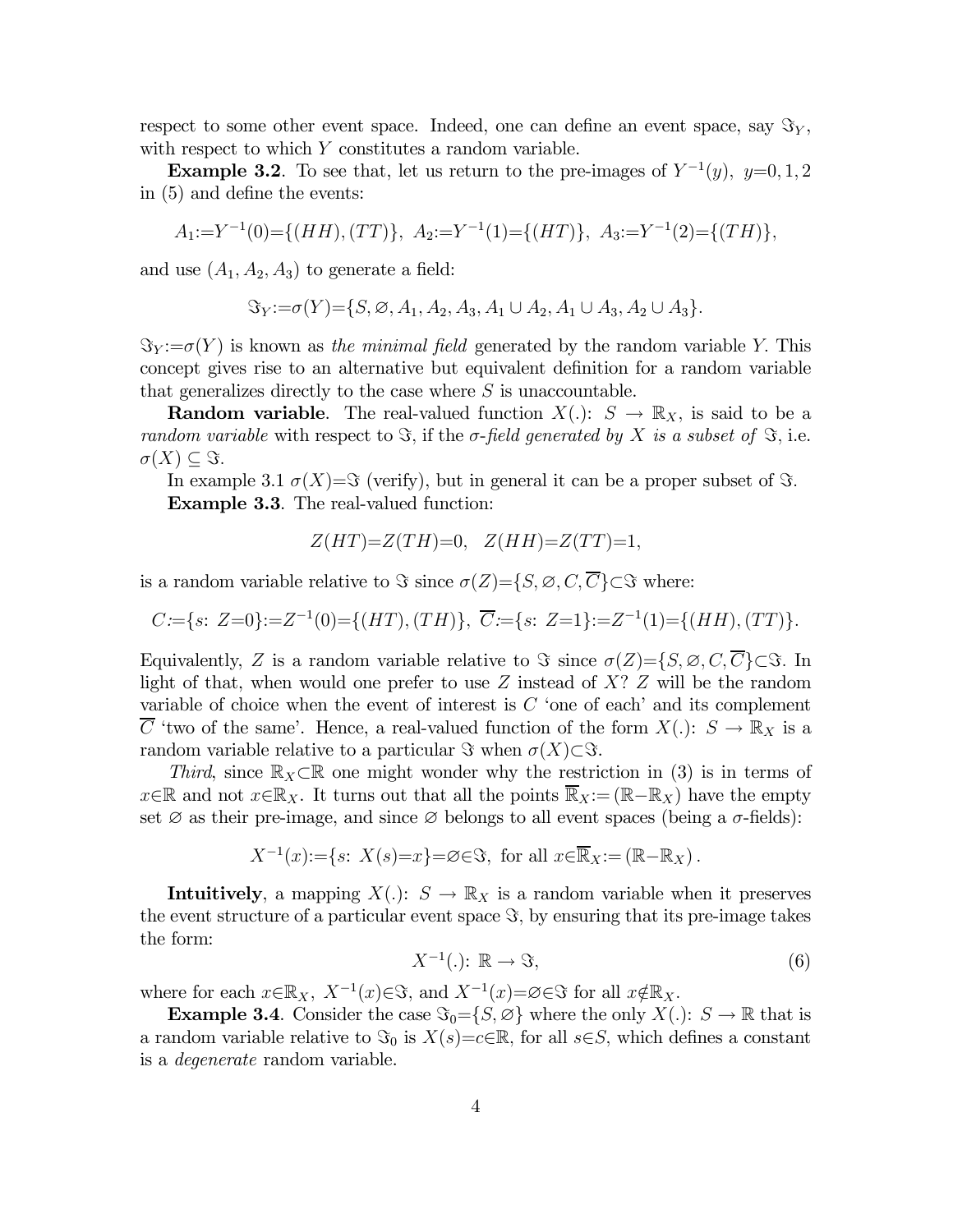**Example 3.5**. For the slightly more informative case, consider  $\Im = \{S, \emptyset, A, A\}$ and the random variable can take two values, say:

$$
{s: X(s)=1}:=A, {s: X(s)=0}:=\overline{A}.
$$

The resulting random variable is the indicator function  $\mathbb{I}_A(s) = \begin{cases} 1, & s \in A, \\ 0, & c \in \overline{A} \end{cases}$  $\begin{array}{c} 0, & \varepsilon \in \overline{A}, \\ 0, & \varepsilon \in \overline{A}. \end{array}$ 

# that is Bernoulli distributed.

## 2.2.1 Assigning probabilities

Using the concept of a random variable we mapped  $S$  (an arbitrary set) to a subset of the real line (a set of numbers)  $\mathbb{R}_X$ . Because we do not want to change the original probability structure of  $(S, \Im, \mathbb{P}(.))$  we imposed condition (3) to ensure that all events defined in terms of the random variable  $X$  belong to the original event space  $\Im$ . We also want to ensure that the same events in the original probability space  $(S, \mathcal{S},$  $\mathbb{P}(.)$  and the new formulation, such as  $A_x = \{s: X(s)=x\}$ , get assigned the same probabilities. In order to ensure that, we define the point function  $f_x(.)$ , which we call a density function as follows:

$$
f_x(x) := \mathbb{P}(X = x) \text{ for all } x \in \mathbb{R}_X. \tag{7}
$$

NOTE that  $(X=x)$  is a shorthand notation for  $\{s: X(s)=x\}$ . Clearly, for  $x \notin \mathbb{R}_X$ ,  $X^{-1}(x)=\emptyset$ , and thus  $f_x(x)=0$ , for all  $x \notin \mathbb{R}_X$ .

**Example 3.6**. In the case of the indicator function if we let  $X(s):=I_A(s)$  we can define the probability density as follows:

$$
f_x(1):=\mathbb{P}(X=1)=\theta
$$
 and  $f_x(0):=\mathbb{P}(X=0)=(1-\theta)$ ,

where  $0 \le \theta \le 1$ . This is known as the **Bernoulli density**:

$$
\begin{array}{c|c|c|c|c} x & 0 & 1 \ \hline f_x(x) & (1-\theta) & \theta \end{array} \tag{8}
$$

 $\blacktriangleright$  What have we gained? In the context of the original probability space  $(S, \mathcal{I})$  $\mathfrak{F}, \mathbb{P}(.)$ , where  $S = \{s_1, s_2, ..., s_n\}$ , the probabilistic structure of the experiment was specified in terms of:

$$
\mathbf{P} := \{p(s_1), p(s_2), ..., p(s_n)\}, \text{ such that } \sum_{i=1}^n p(s_i) = 1.
$$

Armed with this we could assign a probability of any event  $A\in\mathcal{S}$  as follows. We know that all events  $A \in \mathcal{S}$  are just unions of certain outcomes. Given that outcomes are also mutually exclusive elementary events, we proceed to use axiom 3 (see chapter 2) to define the probability of  $A$  as equal to the sum of the probabilities assigned to each of the outcomes making up the event A, i.e. if  $A = \{s_1, s_2, ..., s_k\}$ , then:

$$
\mathbb{P}(A) = \sum_{i=1}^{k} p(s_i).
$$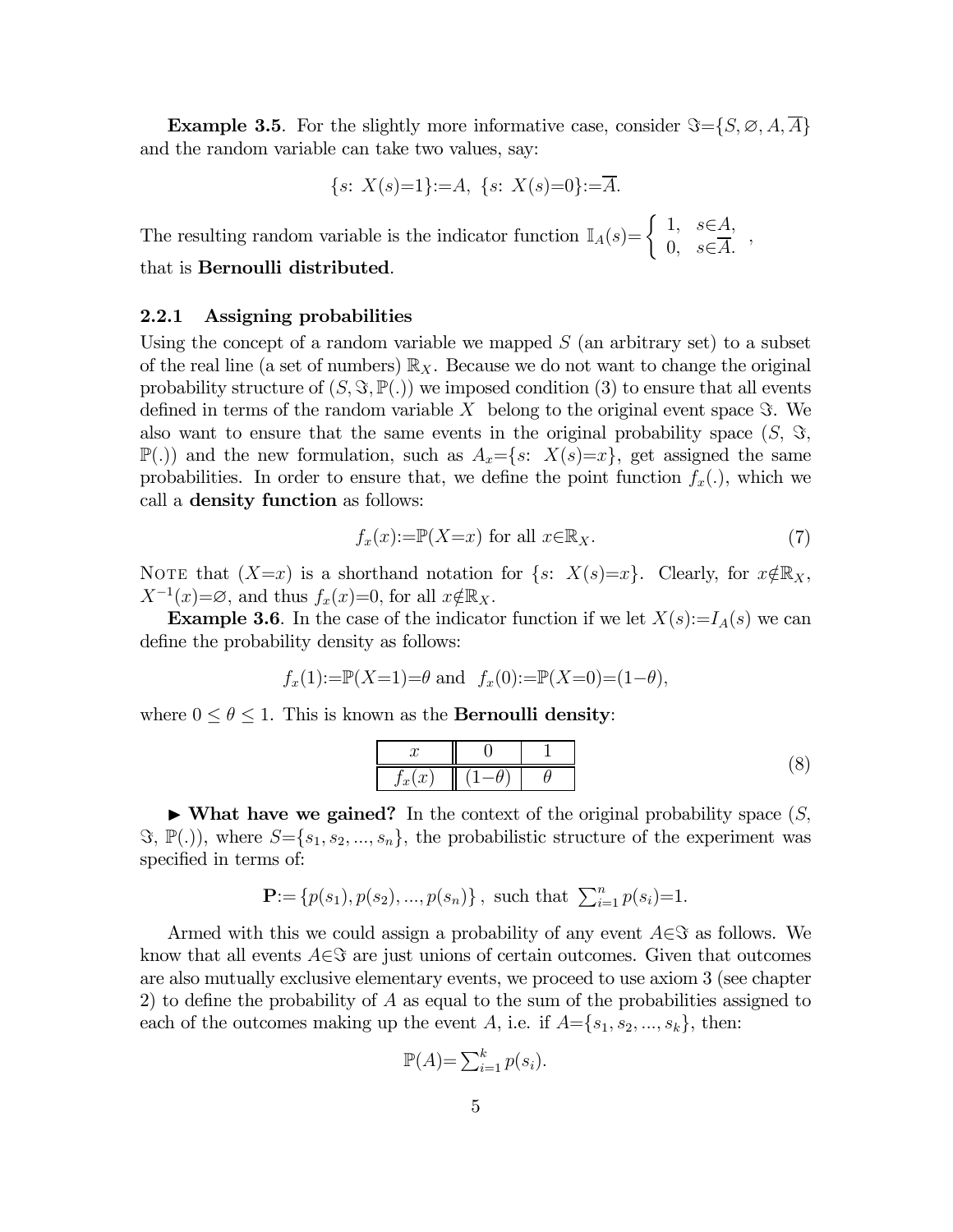Example 3.7. In the case of the random experiment of "tossing a coin twice":

$$
S = \{(HH), (HT), (TH), (TT)\}, \ \Im = \mathcal{P}(S),
$$

where  $P(S)$  denotes the *power set* of S: the set of all subsets of S (see chapter 2). The random variable of interest is defined by:  $X$ - the number of "Heads". This suggest that the events of interest are:

$$
A_0 = \{s: X=0\} = \{(TT)\}, A_1 = \{s: X=1\} = \{(HT), (TH)\}, A_2 = \{s: X=2\} = \{(HH)\}.
$$

In the case of a fair coin all four outcomes are given the same probability and thus:

$$
\mathbb{P}(A_0) = \mathbb{P}\left\{s: \ X=0\right\} = \mathbb{P}\left\{(TT)\right\} = \frac{1}{4},
$$
  
\n
$$
\mathbb{P}(A_1) = \mathbb{P}\left\{s: \ X=1\right\} = \mathbb{P}\left\{(HT), (TH)\right\} = \mathbb{P}(HT) + \mathbb{P}(TH) = \frac{1}{2},
$$
  
\n
$$
\mathbb{P}(A_2) = \mathbb{P}\left\{s: \ X=2\right\} = \mathbb{P}\left\{(HH)\right\} = \frac{1}{4}.
$$

Returning to the main focus of this chapter, we can claim that using the concept of a random variable we achieved the following mapping:

$$
(S, \Im, \mathbb{P}(.)) \stackrel{X(.)}{\rightarrow} (\mathbb{R}_X, f_x(.)),
$$

where the original probabilistic structure has been transformed into:

$$
\{f_x(x_1), f_x(x_2), ..., f_x(x_m)\},
$$
 such that  $\sum_{i=1}^m f_x(x_i)=1, m \le n;$ 

the last is referred to as the probability distribution of a random variable  $X$ .

The question which arises at this point is to what extend the latter description of the probabilistic structure is preferable to the former. At first sight it looks as though no mileage has been gained by this transformation. However, it turns out that this is misleading and a lot of mileage has been gained for two reasons.

(a) Instead of having to specify  $\{f_x(x_1), f_x(x_2), ..., f_x(x_m)\}\$ explicitly, we can use simple real valued functions in the form of formulae such as:

$$
f_x(x; \theta) = \theta^x (1-\theta)^{1-x}, \ x=0, 1, \text{ and } 0 \le \theta \le 1,
$$
 (9)

which specify the distribution implicitly. For each value of X the function  $f_x(x)$ specifies its probability. This formula constitutes a more compact way of specifying the distribution given above.

(b) Using such density functions there is no need to know the probabilities associated with the events of interest in advance. In the case of the above formula,  $\theta$ could be unknown and the set of such density functions is referred to as a family of density functions indexed by  $\theta$ . This is particularly important for modeling purposes where such families provide the basis of probability models. In a sense, the uncertainty relating to the outcome of a particular trial (condition [c] defining a Random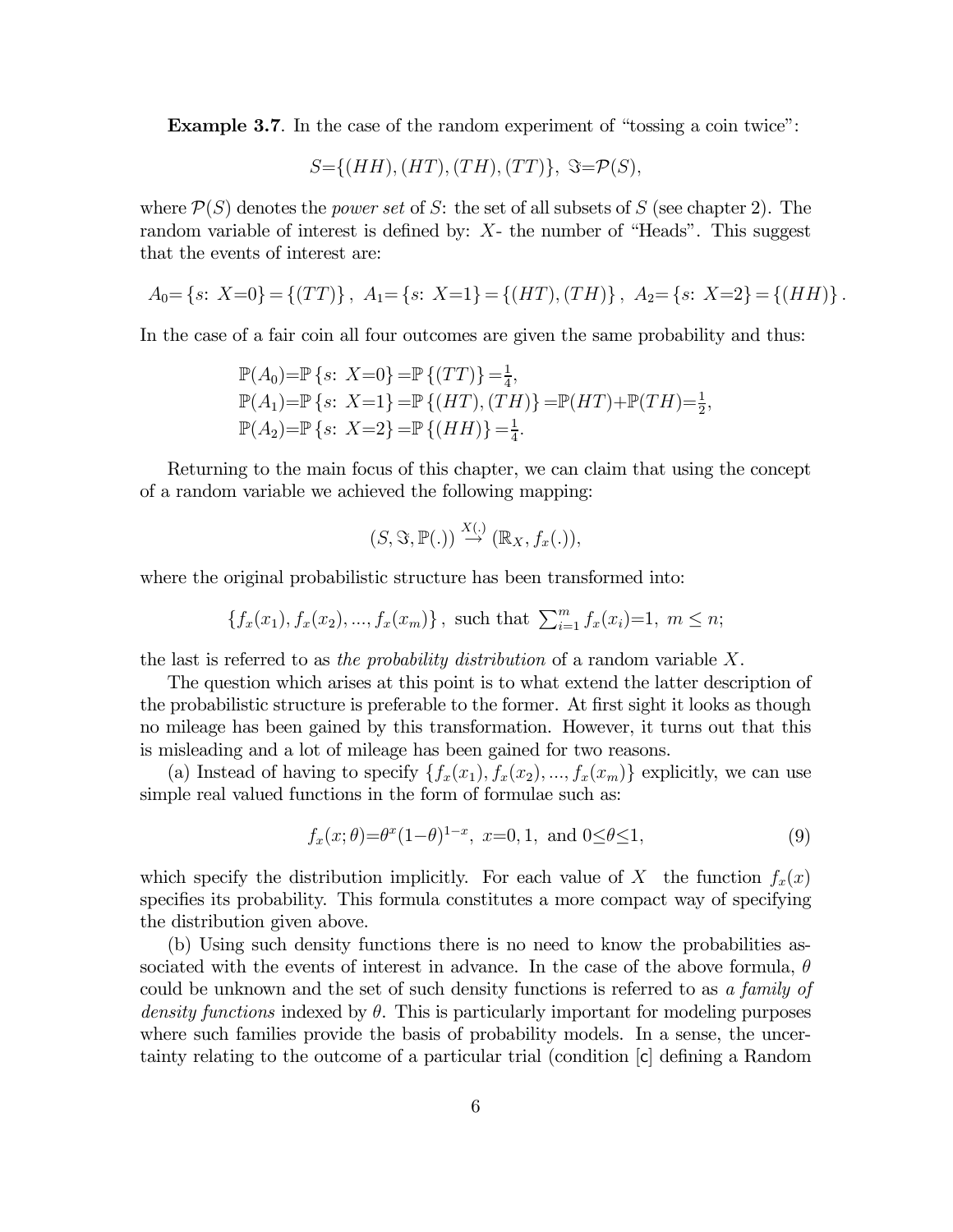Experiment) has become the uncertainty concerning the "true" value of the unknown parameter  $\theta$ .

The distribution defined by (9) is known as the *Bernoulli distribution*. This distribution can be used to describe random experiments with only two outcomes.

Example 3.8. In the case of the random experiment of "tossing a coin twice":

$$
S = \{(HH), (HT), (TH), (TT)\}, \Im = \{S, \emptyset, A, \overline{A}\},
$$

where the event of interest is  $A = \{(HH), (HT), (TH)\}$ , with  $\mathbb{P}(A) = \theta$ ,  $\mathbb{P}(A) = (1-\theta)$ . By defining the random variable  $X(A)=1$  and  $X(\overline{A})=0$ , the probabilistic structure of the experiment is described by the Bernoulli density (9).

This type of random experiment can be easily extended to  $n$  repetitions of the same two-outcomes experiment, giving rise to the so-called *Binomial* distribution.

**Example 3.9.** Consider the random experiment of "tossing a coin  $n$  times and counting the number of Heads". The outcomes set for this experiment is defined by  $S = \{ H, T \}^n$  with  $\mathbb{P}(H) = \theta$  and  $\mathbb{P}(T)=1-\theta$ . Define the random variable:

X: the total number of  $H$ 's in  $n$  trials.

The range of values of X is  $\mathbb{R}_X = \{0, 1, 2, 3, ..., n\}$ , a *Binomially distributed* random variable and a density function:

$$
f_x(x; \theta) = {n \choose x} \theta^x (1-\theta)^{n-x}, \ 0 \le x \le n, \ n=1, 2, ..., \ 0 \le \theta \le 1,
$$
 (10)

where  $\binom{n}{x} = \frac{n!}{(n-x)!x!}$  and  $n! = n \cdot (n-1) \cdot (n-2) \cdot \cdot \cdot (3) \cdot (2) \cdot 1$ .

This formula stems naturally from combinations rule discussed in chapter 2.



This formula can be graphed for specific values of  $\theta$ . In figures 3.3 and 3.4 we can see the graph of the Binomial density function  $(10)$  with  $n=10$  and two different values of the unknown parameter,  $\theta = 15$  and  $\theta = 5$ , respectively.

The horizontal axis depicts the values of the random variable  $X(\mathbb{R}_{X}=\{0,1,2,3, ..., n\})$ and the vertical axis depicts the values of the corresponding probabilities as shown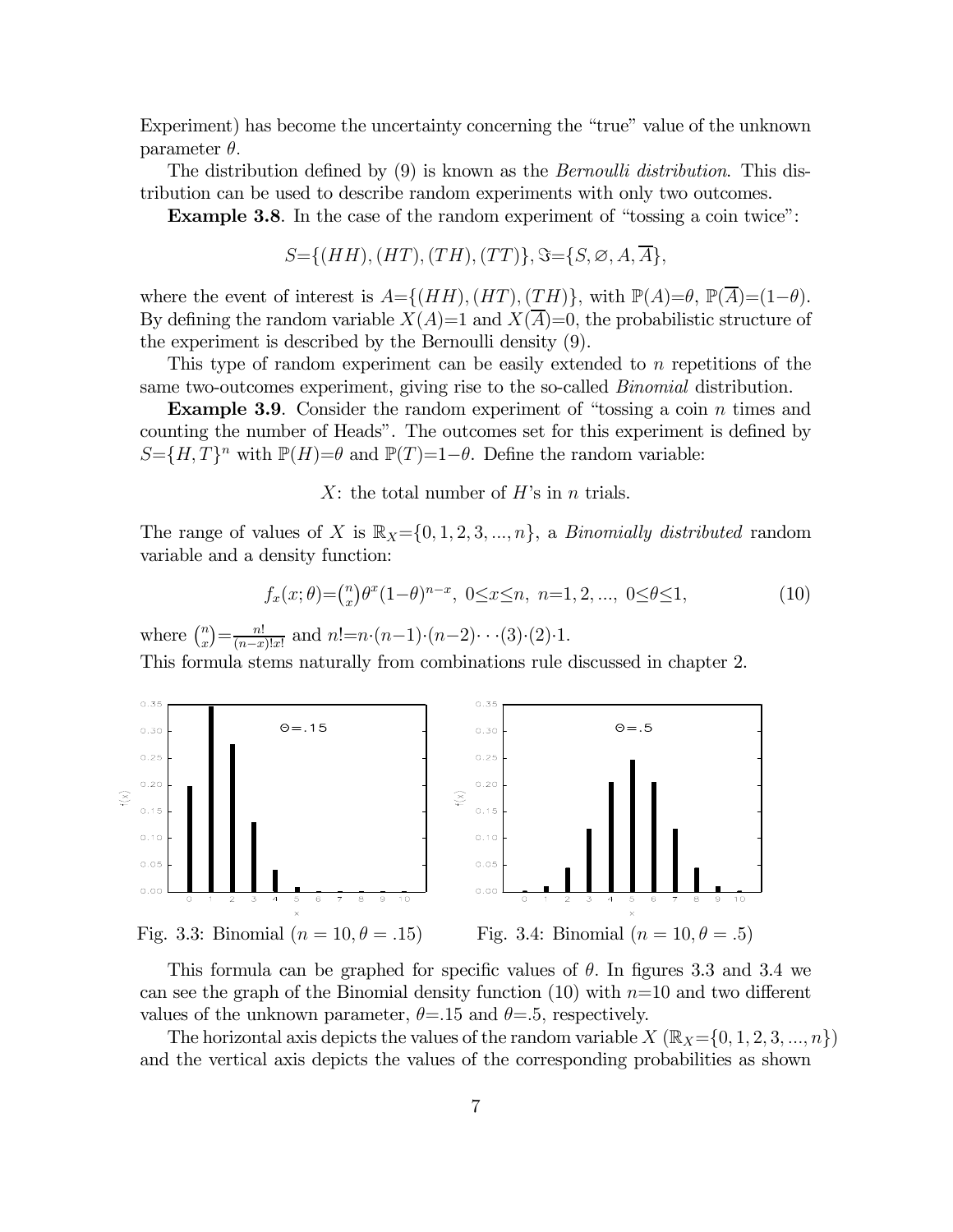below. The gains from this formulation are even more apparent in the case where the outcomes set  $S$  is infinite but countable. As shown next, in such a case listing the probabilities for each  $s \in S$  in a table is impossible. The assignment of probabilities using a density function, however, is trivial.



# **2.3** The case of a countable outcomes set:  $S = \{s_1, s_2, ..., s_n, ...\}$

Consider the case of the countable outcomes set  $S = \{s_1, s_2, ..., s_n, ...\}$ . This is a simple extension of the finite outcome set case where the probabilistic structure of the experiment is specified in terms of:

$$
\{p(s_1), p(s_2), ..., p(s_n), ...\},
$$
 such that  $\sum_{i=1}^{\infty} p(s_i)=1.$ 

The probability of an event  $A\in\mathcal{S}$ , is equal to the sum of the probabilities assigned to each of the outcomes making up the event A:  $\mathbb{P}(A) = \sum_{i} \{i : s_i \in A\} p(s_i).$ 

Example 3.10. Consider the random experiment of "tossing a coin until the first  $H$  turns up". The outcomes set is:

$$
S=\{(H),(TH),(TTH),(TTTH),(TTTTTH),(TTTTTH),\ldots\},\
$$

and let the event space be the power set of  $S$ . If we define the random variable

 $X(.)$ - the number of trials needed to get one H, i.e.

$$
X(H)=1
$$
,  $X(TH)=2$ ,  $X(TTH)=3$ , etc.

and  $\mathbb{P}(H)=\theta$ , then the density function for this experiment is:

$$
f_x(x; \theta) = (1 - \theta)^{x-1}\theta, 0 \le \theta \le 1, x \in \mathbb{R}_X = \{1, 2, 3, ...\}.
$$

This is the density function of the **Geometric distribution**. This density function is graphed in figures 3.5-3.6 for  $n=20$  and two different values of the unknown parameter  $\theta = 20$  and  $\theta = 35$ , respectively. Looking at these graphs we can see why the name Geometric was given to this distribution: the probabilities decline geometrically as the values of  $X$  increase.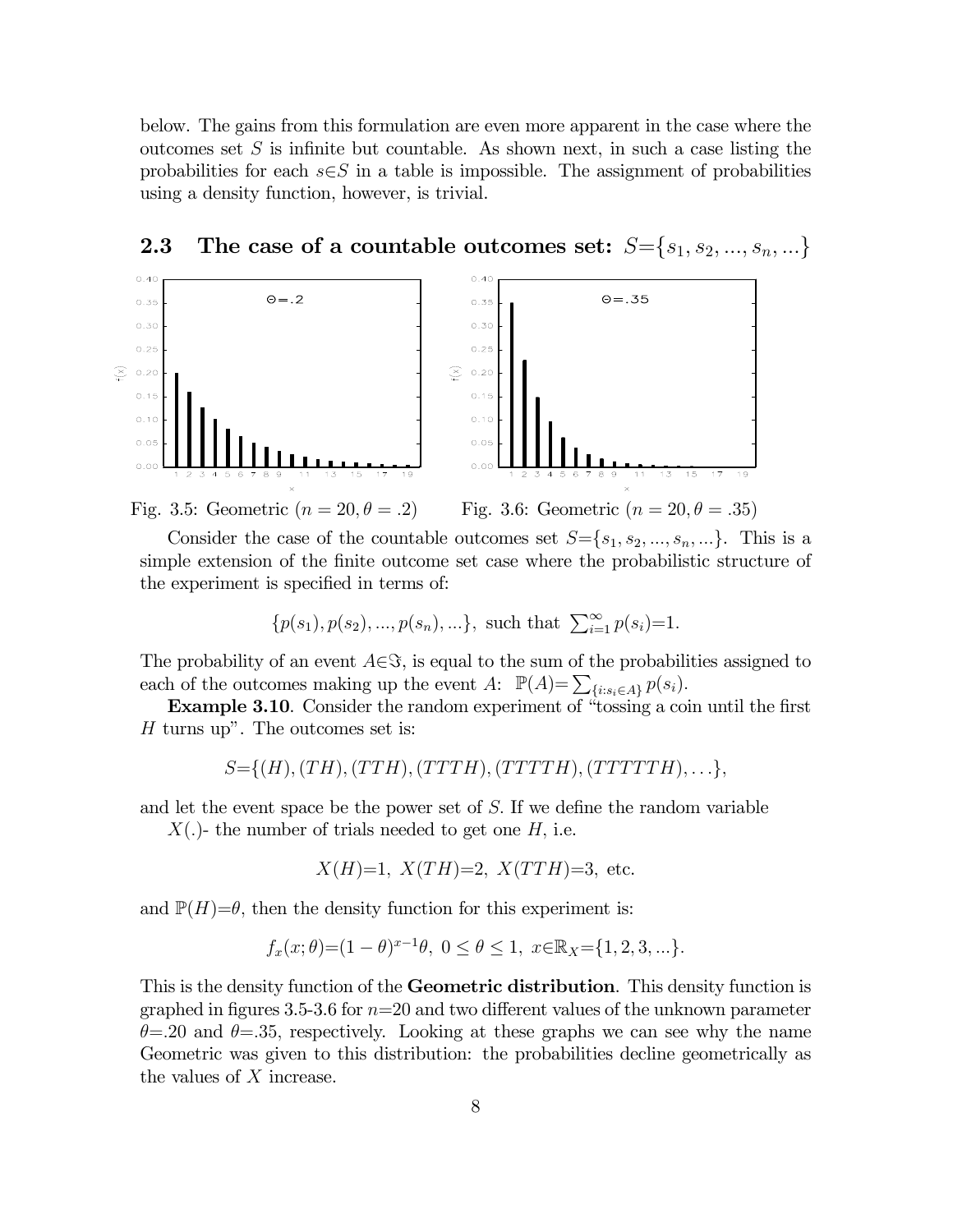# 3 The general concept of a random variable

Having introduced the basic concepts needed for the transformation of the abstract probability space  $(S, \Im, \mathbb{P}(.))$  into something more appropriate (and manageable) for modeling purposes, using the simplest case of countable outcomes set, we will now proceed to explain these concepts in their full generality.

## 3.1 The case of an uncountable outcomes set  $S$

As a prelude to the discussion that follows let us see why the previous strategy of assigning probabilities to each and every outcome in the case of an uncountable set, say  $S=\mathbb{R}$ , will not work. The reason is very simple: the outcomes set has so many elements that it is impossible to arrange them in a sequence and thus count them. Hence, any attempt to follow the procedure used in the countable outcomes set case will lead to insurmountable difficulties. Intuitively we know that we cannot cover the real line point by point. The only way to overlay  $\mathbb R$  or any of its uncountable subsets is to use a sequence of intervals of any one of the following forms:

$$
(a, b), [a, b], [a, b), (-\infty, a],
$$
 where  $a < b$ , a and b real numbers.

We will see in the sequel that the most convenient form for such intervals is:

$$
\{(-\infty, x]\} \text{ for each } x \in \mathbb{R}.\tag{11}
$$

#### 3.1.1 The general definition of a Random Variable

**A random variable** relative to  $\Im$  is a function  $X(.)$ :  $S \rightarrow \mathbb{R}$ , that satisfies the restriction:

$$
B_x := \{ s \colon X(s) \le x \} := X^{-1} \left( (-\infty, x] \right) \in \mathfrak{F} \text{ for all } x \in \mathbb{R}.
$$
 (12)

notice that the only difference between this definition and that of a discrete random variable comes in the form of the events used  $B_x = \{s: X(s) \leq x\}$  instead of  $A_x:=\{s: X(s)=x\}.$ 

Moreover, in view of the fact that:

$$
\{s: X(s)=x\} \subset \{s: X(s) \le x\},\
$$

the latter definition includes the former as a special case. From this definition we can see that the pre-image of the random variable  $X(.)$  takes us from intervals  $(-\infty, x]$ ,  $x \in \mathbb{R}$  back to the event space  $\Im$ . The set of all such intervals generates a  $\sigma$ -field on the real line known as the **Borel-field** and denoted by  $\mathcal{B}(\mathbb{R})$ :

$$
\mathcal{B}(\mathbb{R}) = \sigma ((-\infty, x], x \in \mathbb{R}).
$$

It is worth NOTING that we could have generated  $\mathcal{B}(\mathbb{R})$  using any one of the interval forms mentioned above  $(a, b)$ ,  $[a, b]$ ,  $[a, b)$ ,  $(-\infty, a]$  and all such intervals are now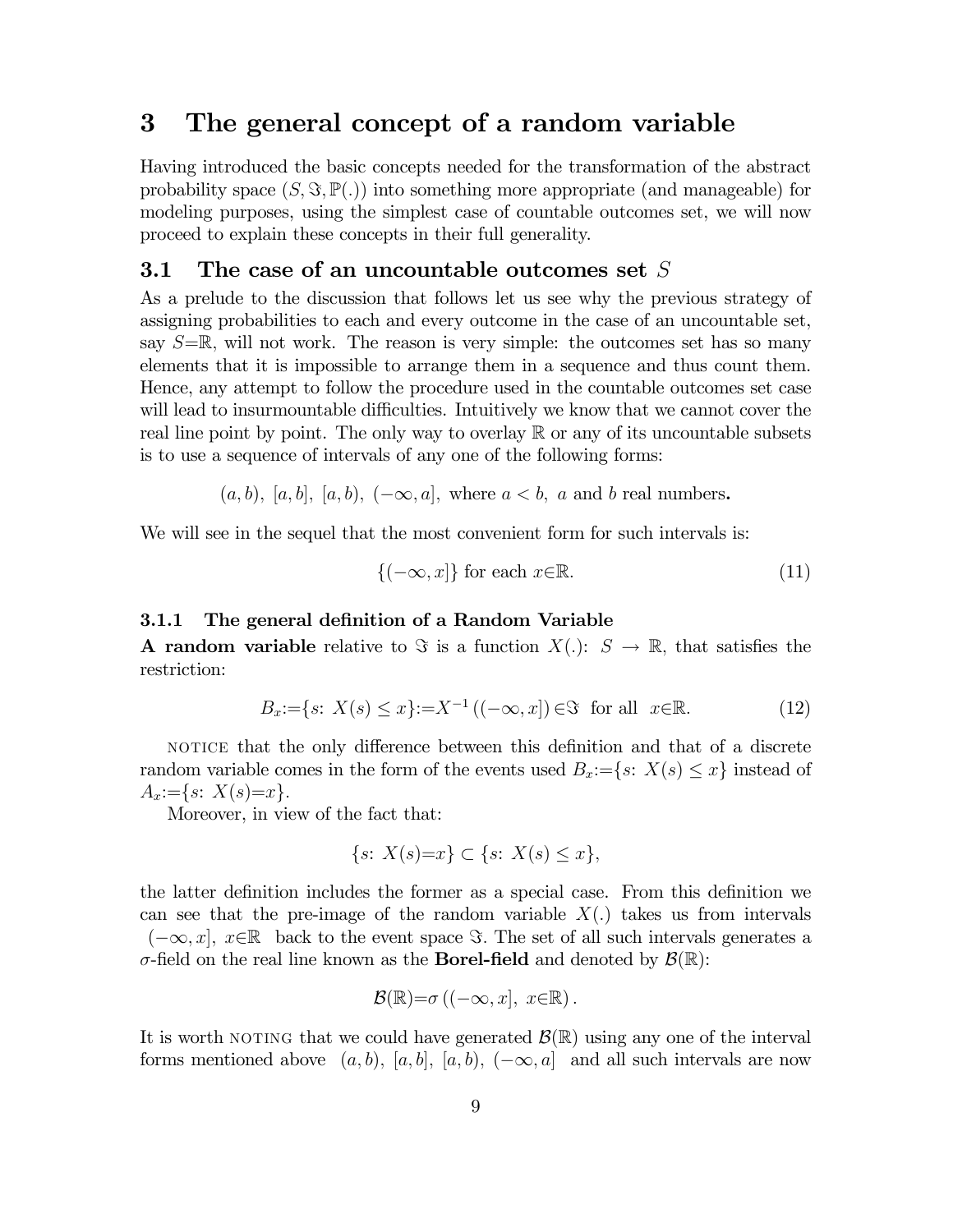elements of the Borel field  $\mathcal{B}(\mathbb{R})$ . Hence, in a formal sense, the pre-image of the random variable  $X(.)$  constitutes a mapping from the Borel-field  $\mathcal{B}(\mathbb{R})$  to the event space  $\Im$  and takes the form:

$$
X^{-1}(.)\colon \mathcal{B}(\mathbb{R}) \to \Im. \tag{13}
$$

This ensures that the random variable  $X(.)$  preserves the event structure of  $\Im$  because the pre-image preserves the set-theoretic operations (see Karr, 1973):

| Table 3.2: Pre-image and set theoretic operations |                    |                                                                            |  |  |  |
|---------------------------------------------------|--------------------|----------------------------------------------------------------------------|--|--|--|
|                                                   | $(i)$ Union:       | $X^{-1}(\bigcup_{i=1}^{\infty} B_i) = \bigcup_{i=1}^{\infty} X^{-1}(B_i),$ |  |  |  |
|                                                   | (ii) Intersection: | $X^{-1}(\bigcap_{i=1}^{\infty} B_i) = \bigcap_{i=1}^{\infty} X^{-1}(B_i),$ |  |  |  |
|                                                   |                    | (iii) Complementation: $X^{-1}(\overline{B}) = (\overline{X^{-1}(B)})$ .   |  |  |  |

#### 3.1.2 The probability space induced by a random variable\*

The next step should be to transform  $\mathbb{P}(.): \mathcal{F} \to [0,1]$  into a mapping on the real line or more precisely on  $\mathcal{B}(\mathbb{R})$ . This transformation of the probability set function takes the form:

$$
\mathbb{P}(X \le x) = \mathbb{P}X^{-1}((-\infty, x]) = P_X((-\infty, x]),
$$

where the last compositive function has eliminated  $\Im$ :

$$
P_X(.):=\mathbb{P}X^{-1}(.)\colon\mathcal{B}(\mathbb{R})\to[0,1].
$$



Fig. 3.7: Composite function  $h(g(.))$ :  $A \rightarrow C$ 

In terms of fig. 3.7:

 $g(.)\colon A \to B$  corresponds to  $X^{-1}(.)\colon B(\mathbb{R}) \to \mathfrak{S}$  $\mathbb{D}(\cdot), \alpha \in [0, 1]$ 

$$
h(.)
$$
:  $B \to C$ , corresponds to  $\mathbb{P}(.)$ :  $\Im \to [0,1]$ 

and A, B and C correspond to  $\mathcal{B}(\mathbb{R})$ ,  $\Im$  and  $[0, 1]$ , respectively.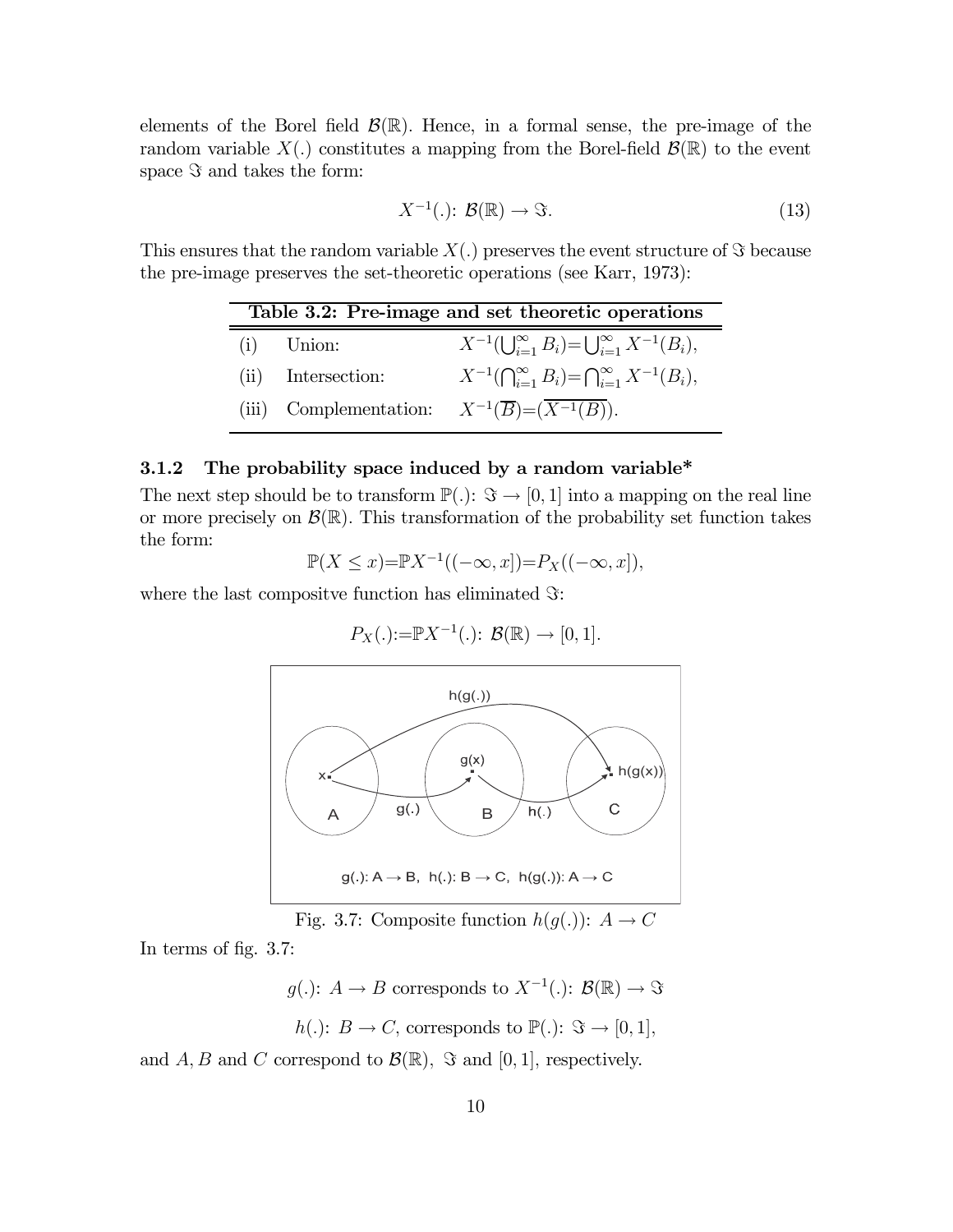Collecting the above elements together we can see that in effect a random variable X induces a new probability space  $(\mathbb{R}, \mathcal{B}(\mathbb{R}), P_X(.)$  with which we can replace the abstract probability space  $(S, \Im, \mathbb{P}(.))$ . The main advantage of the former over the latter is that everything takes place on the real line and not in some abstract space. In direct analogy to the countable outcomes set case, the concept of a random variable induces the following mapping:

$$
(S, \Im, \mathbb{P}(.) ) \stackrel{X(.)}{\rightarrow} (\mathbb{R}, \mathcal{B}(\mathbb{R}), P_X(.)).
$$

That is, using the mapping  $X(.)$  we traded S for  $\mathbb{R}$ ,  $\Im$  for  $\mathcal{B}(\mathbb{R})$  and  $\mathbb{P}(.)$  for  $P_X(.)$ . For reference purposes we call  $(\mathbb{R}, \mathcal{B}(\mathbb{R}), P_X(.)$  the probability space *induced* by a random variable  $X$ ; see Galambos (1995).

Borel (measurable) functions. In probability theory we are interested not just in random variables, but also well-behaved functions of such random variables. By well-behaved functions, in calculus, we usually mean continuous or differentiable functions. In probability theory well-behaved functions refers to ones which preserve the event structure of their argument random variable A function defined by:

 $h(.)\colon \mathbb{R} \to \mathbb{R}$  such that  $\{h(X)\leq x\} := h^{-1}((-\infty, x]) \in \mathcal{B}(\mathbb{R})$ , for all  $x \in \mathbb{R}$ ,

is called a Borel (measurable) function. That is, a Borel function is a function which is a random variable relative to  $\mathcal{B}(\mathbb{R})$ . NOTE that indicator functions, monotone functions, continuous functions as well as functions with a finite number of discontinuities are Borel functions; see Khazanie (1976).

Equality of random variables. Random variables are unlike mathematical functions in so far as their probabilistic structure is of paramount importance. Hence, the concept of equality for random variables involves this probabilistic structure. Two random variables X and Y, defined on the same probability space  $(S, \Im, \mathbb{P}(.))$ , are said to be equal with probability one (or almost surely) if (see Karr, 1993):

 $\mathbb{P}(s: X(s) \neq Y(s)) = 0$ , for all  $s \in S$ ,

i.e., if the set  $(s: X(s) \neq Y(s))$  is an event with zero probability.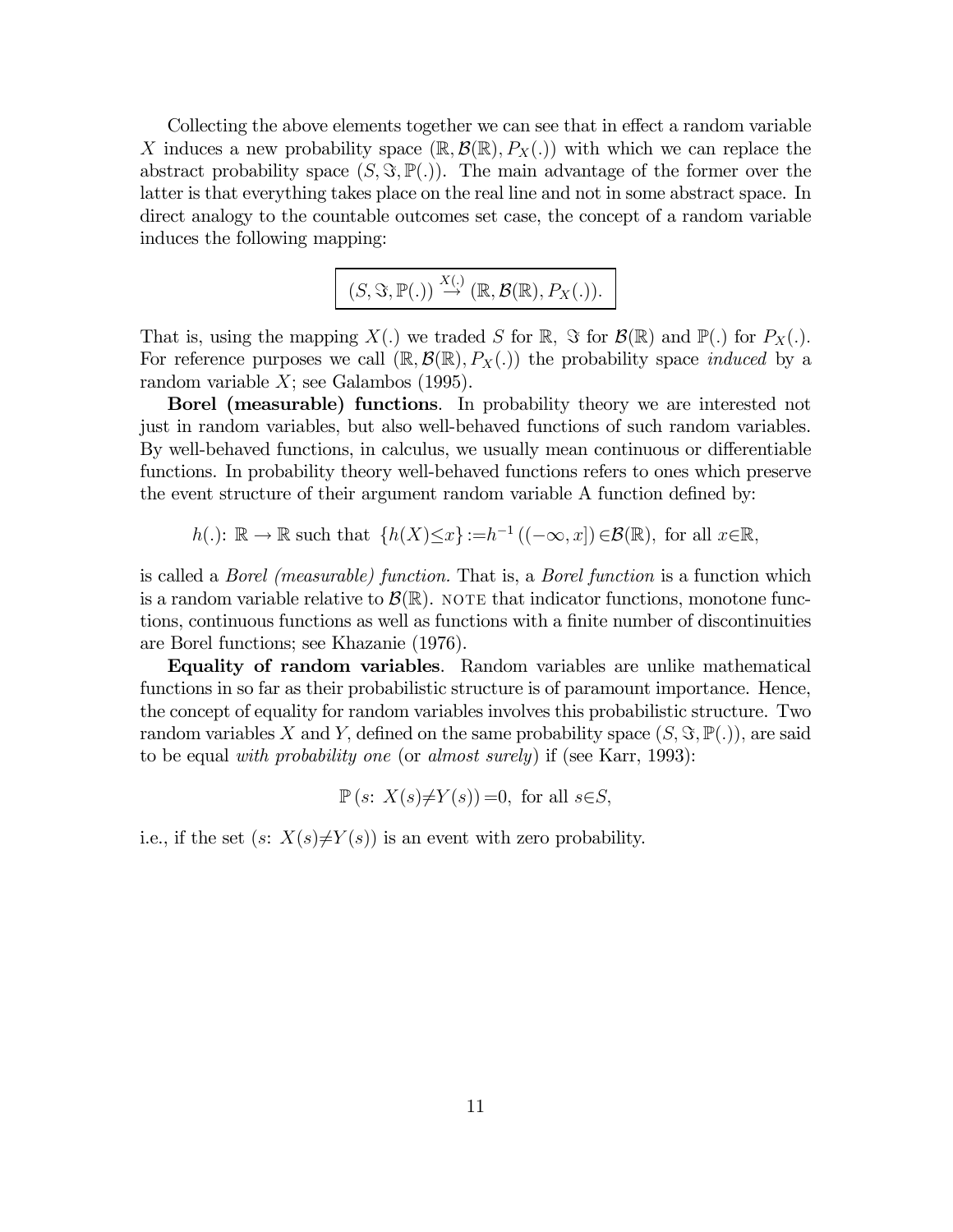# 4 Cumulative distribution and density functions

# 4.1 The concept of a cumulative distribution function

Using the concept of a random variable  $X(.)$ , so far we transformed the abstract probability space  $(S, \Im, \mathbb{P}(.))$  into a less abstract space  $(\mathbb{R}, \mathcal{B}(\mathbb{R}), P_X(.)$ . However, we have not reached our target yet because  $P_X(.):=\mathbb{P}X^{-1}(.)$  is still a set function. Admittedly it is a much easier set function because it is defined on the real line, but a set function all the same. What we prefer is a numerical point-to-point function.

The way we transform the set-function  $P_X(.)$  into a numerical point-to-point function is by a clever stratagem. By viewing  $P_X(.)$  as only a function of the end point of the interval  $(-\infty, x]$  we define the **cumulative distribution function** (cdf):

$$
F_X(.)
$$
:  $\mathbb{R} \to [0,1]$ , defined by  $F_X(x) = \mathbb{P}\{s: X(s) \le x\} = P_X((-\infty, x])$ . (14)

The ploy leading to this trick began a few pages ago when we argued that even though we could use any one of the following intervals (see Galambos, 1995):

$$
(a, b), [a, b], [a, b), (-\infty, a],
$$
 where  $a < b, a \in \mathbb{R}$  and  $b \in \mathbb{R}$ ,

to generate the Borel field  $\mathcal{B}(\mathbb{R})$ , we chose the intervals of the form:  $(-\infty, x]$ ,  $x \in \mathbb{R}$ . In view of this, we can think of the cdf as being defined via:

$$
\mathbb{P}\{s: a < X(s) \le b\} = \mathbb{P}\{s: X(s) \le b\} - \mathbb{P}\{s: X(s) \le a\} = P_X((a, b]) = F_X(b) - F_X(a),
$$

and then assume that  $F_X(-\infty)=0$ .

The properties of the cdf  $F_X(x)$  in table 3.3, where  $x \to x_0^+$  reads "as x tends" to  $x_0$  through values greater than  $x_0$ ", are determined by those of  $(S, \Im, \mathbb{P}(.))$ . In particular from axioms [1]-[3] of  $\mathbb{P}(.)$  and the mathematical structure of the  $\sigma$ -fields  $\Im$  and  $\mathcal{B}(\mathbb{R})$ ; see Karr (1993). That is,  $F_X(x)$  is a non-decreasing, right-continuous function such that  $F_X(-\infty)=0$ , and  $F_X(\infty)=1$ . Properties **F1** and **F3** need no further explanation but  $F2$  is not obvious. The right-continuity property of the cdf follows from the axiom of countable additivity [3] of the probability set function  $\mathbb{P}(.)$ , whose value stems with the fact that at every point of discontinuity  $x_0$  F2 holds.

| Table 3.3: Cumulative distribution function-properties |                                                                                                                  |  |  |  |
|--------------------------------------------------------|------------------------------------------------------------------------------------------------------------------|--|--|--|
|                                                        | <b>F1.</b> $F_X(x) \leq F_X(y)$ , for $x \leq y$ , x, y real numbers,                                            |  |  |  |
|                                                        | <b>F2.</b> $\lim_{x \to x_0^+} F_X(x) = F_X(x_0)$ , for any real number $x_0$ ,                                  |  |  |  |
|                                                        | <b>F3.</b> $\lim_{x \to \infty} F_X(x) := F_X(\infty) = 1$ , $\lim_{x \to -\infty} F_X(x) := F_X(-\infty) = 0$ . |  |  |  |

The cumulative distribution function (cdf) provides the last link in the chain of the metamorphosis of  $(S, \Im, \mathbb{P}(.))$  into something more amenable to modeling. Before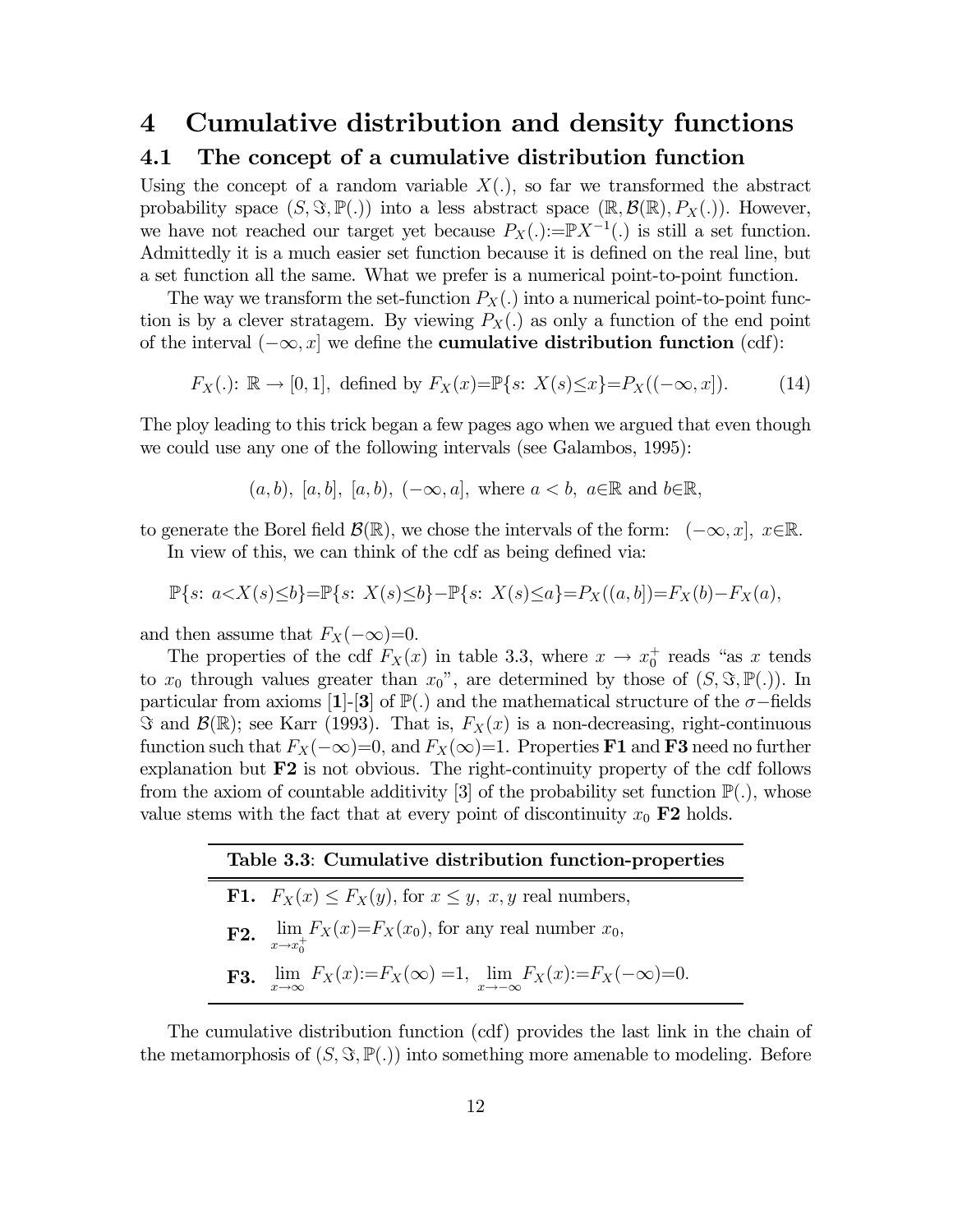we proceed to shed additional light on the cdf we need to relate it to the concept of a density function introduced in the context of discrete random variables.

The discerning reader would have noticed that in the context of discrete random variables the metamorphosis of the abstract probability space took the form:

$$
(S, \Im, \mathbb{P}(.)) \stackrel{X(.)}{\rightarrow} (\mathbb{R}_X, f_x(.)),
$$

where  $\mathbb{R}_X = \{x_1, ..., x_n, ...\}$ .  $(S, \Im, \mathbb{P}(.))$  has been transformed into:

$$
\{f_x(x_1), f_x(x_2), ..., f_x(x_m), ...\},
$$
 such that  $\sum_{x_i \in \mathbb{R}_X} f_x(x_i) = 1.$ 

The last link in the metamorphosis chain was the concept of a density function:

$$
f_x(.)
$$
:  $\mathbb{R}_X \to [0,1], f_x(x) := \mathbb{P}(X=x)$  for all  $x \in \mathbb{R}_X$ .

On the other hand, in the context of a continuous random variable (uncountable outcomes set) the metamorphosis took the form:

$$
(S, \Im, \mathbb{P}(.)) \stackrel{X(.)}{\rightarrow} (\mathbb{R}_X, F_X(.)),
$$

with the cdf being the last link in the chain. The reason why the density function could not be defined directly in this case has been discussed extensively in the previous chapter. The gist of the argument is that in the case of an uncountable outcomes set we cannot define probability at a point but only over an interval.

# 4.2 The concept of a density function

At this stage two questions arise naturally. The first is whether we can define a density function in the case of a continuous random variable. The second is whether we can define a cdf in the case of a discrete random variable. Both questions will be answered in the affirmative beginning with the first.

Having defined the cumulative distribution function over intervals of the form  $((-\infty, x])$  we can proceed to recover the *density function*  $f_x(.)$  (when it exists). Assuming that there exists a function of the form:

$$
f_x(.): \mathbb{R} \to [0, \infty), \tag{15}
$$

such that it is related to the cdf via:

$$
F_X(x) = \int_{-\infty}^x f_x(u) \ du, \text{ where } f_x(u) \ge 0,
$$
 (16)

 $f_x(.)$  is said to be a **density function** that corresponds to  $F_X(.)$ .

This recovery presupposes the existence of a non-negative function whose form one has to guess in advance. In cases where  $f_x(.)$  is assumed to be *continuous*, one can recover it from  $F_X(.)$  using the *fundamental theorem of calculus*; see Binmore (1993). Suppose that  $f_x(x)$  is a *continuous* function of x: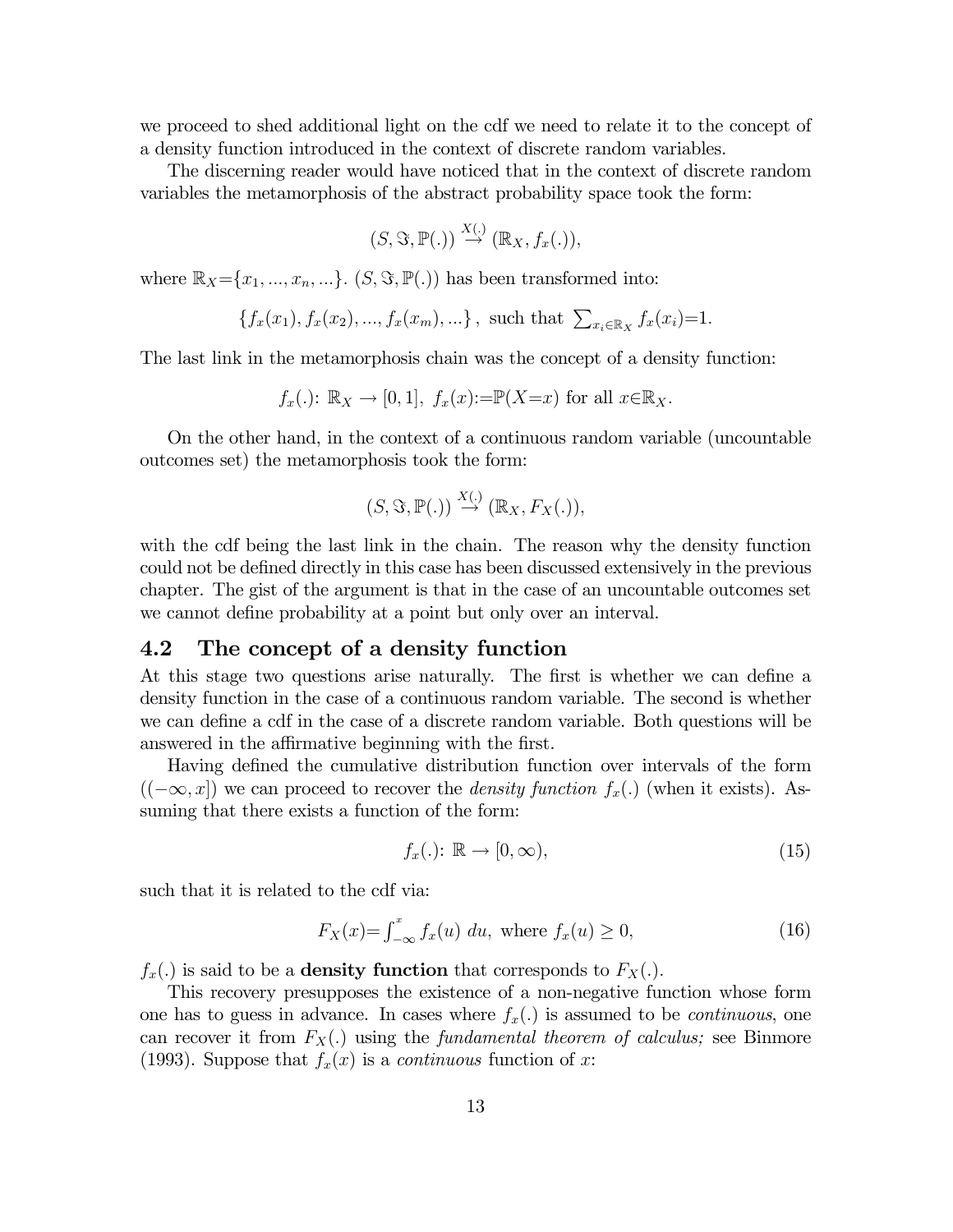(a) if 
$$
F_X(x) = \int_{-\infty}^x f_x(u) \ du
$$
, then  $\frac{dF_X(x)}{dx} = f_x(x)$ ,  
\n(b) if  $\frac{dF_X(x)}{dx} = f_x(x)$ , then  $\int_a^b f_x(u) \ du = F_X(b) - F_X(a)$ .

Using the fundamental theorem of calculus we can recover the density function much easier using the fact that:

$$
\frac{dF_X(x)}{dx} = f_x(x)
$$
, at all continuity points of  $f_x(x)$  for  $x \in \mathbb{R}$ .

Example 3.10. Consider the random experiment of measuring 'the lifetime of a light bulb' in a typical home environment. The cumulative distribution function often used to model this experiment is that of the exponential distribution:

$$
F_X(x; \theta) = 1 - e^{-\theta x}, \ \theta > 0, \ x \in \mathbb{R}_+ = [0, \infty).
$$

The graph of the cdf for  $\theta = 3$  is shown in figure 3.8. In view of the fact that  $F_X(x; \theta)$  is continuous for all  $x \in \mathbb{R}_+$ , we can deduce that the density function is just the derivative of this function and takes the form (see figure 3.9):  $f_x(x; \theta) = \theta e^{-\theta x}, \ \theta > 0, \ x \in \mathbb{R}_+$ .





Ξ

Fig. 3.8: The Exponential cdf Fig. 3.9: The Exponential density

The **density function**, for *continuous random variables* (defined by (16)), satisfies the properties in table 3.4.

| Table 3.4: Density function (continuous) - Properties |                                                                                                     |  |  |  |
|-------------------------------------------------------|-----------------------------------------------------------------------------------------------------|--|--|--|
|                                                       | <b>f1.</b> $f_x(x) \geq 0$ , for all $x \in \mathbb{R}_X$ ,                                         |  |  |  |
|                                                       | $\int_{-\infty}^{\infty} f_x(x) dx = 1,$                                                            |  |  |  |
|                                                       | <b>f3.</b> $F_X(b) - F_X(a) = \int_a^b f_x(x) dx, \ a < b, \ a \in \mathbb{R}, \ b \in \mathbb{R}.$ |  |  |  |

**Example 3.11**. For what value of c is the function  $f(x)=cx^2$ ,  $0 < x < 1$  a proper density? **f1** implies that  $c > 0$ , but since  $\int_0^1 cx^2 dx = \left[\frac{cx^3}{3}\right]$ 3  $1^1$  $\int_{0}^{-\frac{1}{3}}c$ , for **f2** to hold *c*=3.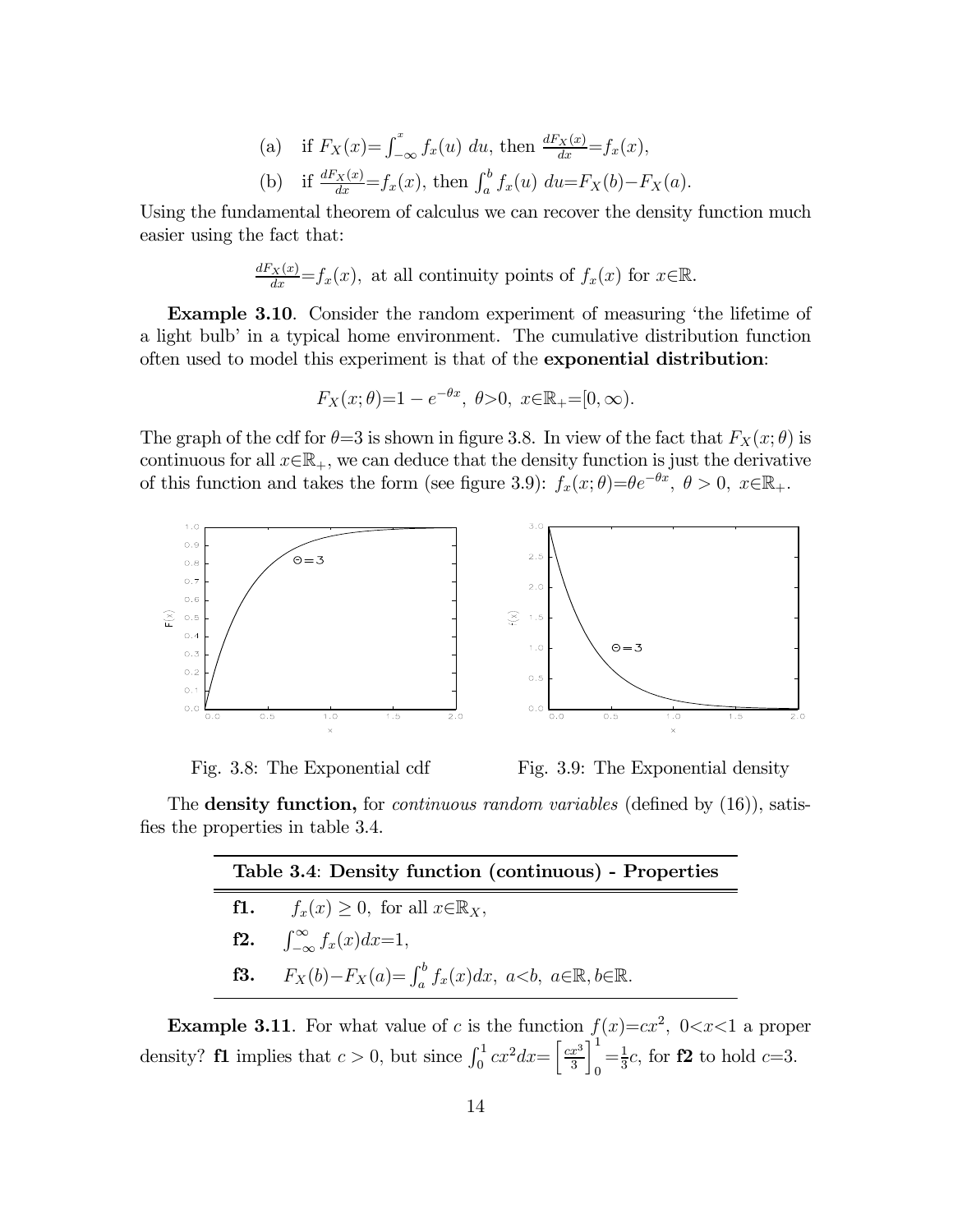We now turn out attention to the question whether we can define a cdf in the case of discrete random variables. The definition of the cumulative distribution function given in (14) is also applicable to the case where  $X(.)$  takes values in a *countable* subset of R. For  $\mathbb{R}_X = \{x_1, x_2, ..., x_n\}$ , where  $x_1 < x_2 < ... < x_n$ , the cdf function of a random variable  $X(.)$  is defined in terms of the density function by:

$$
F_X(x_k) = \mathbb{P}(\{s: X(s) \le x_k\}) = \sum_{i=1}^k f_x(x_i), \text{ for } k = 1, 2, ..., n. \tag{17}
$$

That is, the cdf for a *discrete* random variable is a *step function* with the jumps defined by  $f_x(.)$ . The term *cumulative* stems from the fact that the cdf in both cases (14)-(17) accumulates the probabilities given by the density functions. This becomes apparent by ordering the values of X in ascending order  $x_1 \le x_2 \le ... \le x_n$  and assuming that  $F_X(x_0)=0$ , then  $F_X(.)$  and  $f_x(.)$  are related via:

$$
f_x(x_i) = F_X(x_i) - F_X(x_{i-1}), i = 1, 2, ...n.
$$

The *density function*, in the case of a *discrete* random variable, has properties similar with those above with the integral replaced by a summation:

| Table 3.5: Density function (discrete) - Properties |                                                                                                              |  |  |  |
|-----------------------------------------------------|--------------------------------------------------------------------------------------------------------------|--|--|--|
|                                                     | <b>f1.</b> $f_x(x) \geq 0$ , for all $x \in \mathbb{R}_X$ ,                                                  |  |  |  |
|                                                     | <b>f2.</b> $\sum_{x_i \in \mathbb{R}_X} f_x(x_i) = 1,$                                                       |  |  |  |
|                                                     | <b>f3.</b> $F_X(b) - F_X(a) = \sum_{a < x_i < b} f_x(x_i), \ a < b, \ a \in \mathbb{R}, \ b \in \mathbb{R}.$ |  |  |  |

 $\equiv$ 

Example 3.12. In the case of the Bernoulli random variable the density function is:

$$
f_x(1)=\theta
$$
 and  $f_x(0)=(1-\theta)$ ,

where  $0 \le \theta \le 1$  (see (8)), which can be depicted as two spikes at  $x=0$  and  $x=1$  with heights  $(1-\theta)$  and  $\theta$ , respectively. The corresponding cdf takes the form  $F_X(0)=\theta, F_X(1)=1$ :

$$
F_X(x) = \begin{cases} 0, & x < 0, \\ \theta, & 0 \le \theta < 1, \\ 1, & 1 \le x. \end{cases}
$$

The cdf is a step function with jumps at  $x=0$  of height  $(1-\theta)$  and  $x=1$  of height  $\theta$ .

Although the cdf appears to be the natural choice for assigning probabilities in cases where the random variable  $X(.)$  takes values in an uncountable subset of R, the density function offers itself more conveniently for modeling purposes. For this reason we conclude this section by mentioning some more distributions for both continuous and discrete random variables.

**Continuous random variable.** A random variable  $X(.)$  is said to be *continuous* if its range of values is any uncountable subset of  $\mathbb{R}$ . A glance at the definition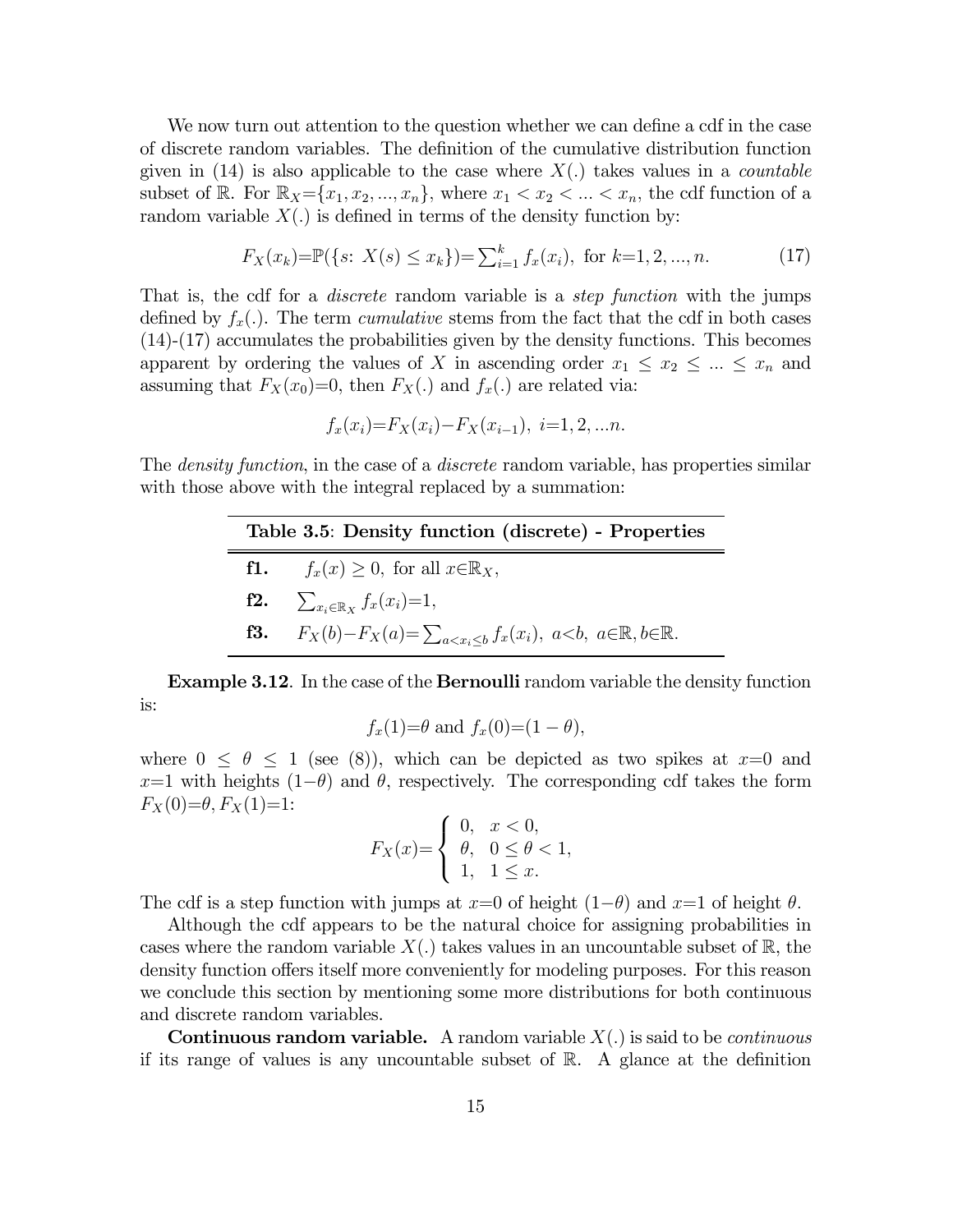(15)-(16) suggests that one should not interpret the density function of a continuous random variable as a function assigning probabilities, because the latter might take values greater than one!

Example 3.13. The most widely used distribution in probability theory and statistical inference is without a doubt the **Normal** (or **Gaussian**) distribution whose density function is:

$$
f_x(x; \boldsymbol{\theta}) = \frac{1}{\sigma\sqrt{2\pi}} \exp\left\{-\frac{(x-\mu)^2}{2\sigma^2}\right\}, \ \boldsymbol{\theta} := (\mu, \sigma^2) \in \mathbb{R} \times \mathbb{R}_+, \ x \in \mathbb{R}.
$$
 (18)

The graph of this density function, shown in figure 3.10, exhibits the well-known bell shape symmetry with respect to the vertical line  $x = \mu$  and  $f_x(x; \theta) = f_x(2\mu - x; \theta)$ , which is also the point of its maximum  $f_x(\mu; \theta) = \frac{1}{\sigma \sqrt{2\pi}}$ , since  $\frac{df_x(x;\theta)}{dx} = -\left(\frac{x-\mu}{\sigma^2}\right) f_x(x;\theta)$ . The cdf for the Normal distribution is:

$$
F_X(x; \boldsymbol{\theta}) = \int_{-\infty}^x \frac{1}{\sigma \sqrt{2\pi}} \exp\left\{-\frac{(u-\mu)^2}{2\sigma^2}\right\} du, \ \boldsymbol{\theta} := (\mu, \sigma^2) \in \mathbb{R} \times \mathbb{R}_+, \ x \in \mathbb{R}.
$$
 (19)

The graph of this cdf, shown in figure 3.11, exhibits the distinct elongated  $S$ associated with the Normal distribution.



Fig. 3.10: The Normal density Fig. 3.11: The Normal cdf

Example 3.14. Another widely used distribution is the Uniform (continuous) whose density function is of the form:

$$
f_x(x; \theta) = \frac{1}{b-a}, \ \theta := (a, b) \in \mathbb{R}^2, \ a \le x \le b.
$$
 (20)

The graph of this density function for  $a=1$  and  $b=3$ , exhibits the well-known rectangular shape. The cdf for the Uniform (continuous) distribution is:

$$
F_X(x; \theta) = \frac{x-a}{b-a}, \ \theta := (a, b) \in \mathbb{R}^2, \ a \le x \le b. \tag{21}
$$

**Discrete random variable.** A random variable  $X(.)$  is said to be *discrete* if its range  $\mathbb{R}_X$  is a countable (it can be counted) subset of the real line  $\mathbb{R}$ ; its density function is of the form:

$$
f_x(.): \mathbb{R} \to [0,1].
$$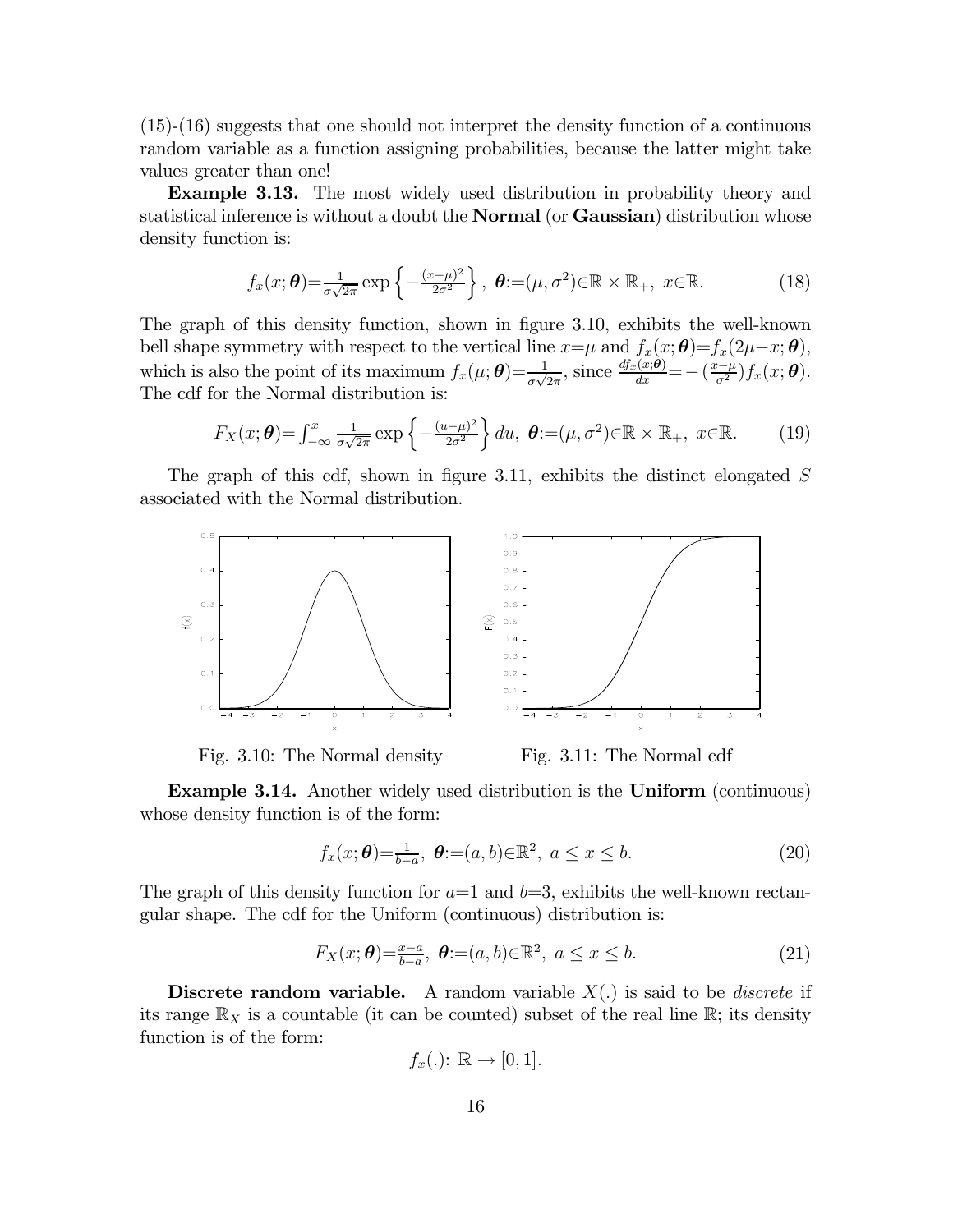In contrast to the continuous random variable case, this definition suggests that one could interpret the density function of a discrete random variable as a function assigning probabilities.

Example 3.15. (a) The Uniform distribution has also a discrete form, with a density function:

$$
f_x(x; \theta) = \frac{1}{n+1}, \ n \text{ is an integer}, \ x = 0, 1, 2, \dots, n. \tag{22}
$$

The graph of this density function shows the same height spikes shape. The cdf for the Uniform (discrete) distribution is:

$$
F_X(x; \theta) = \frac{x+1}{n+1}, \ n \text{ is an integer}, \ x = 0, 1, 2, \dots, n,
$$
\n(23)

exhibiting jumps of the form:  $p_k = \frac{1}{n+1}$ ,  $k=0, 1, 2, ..., n$ .

(b) Another widely used discrete distribution is the **Poisson** whose density function is:

$$
f_x(x; \theta) = \frac{e^{-\theta} \theta^x}{x!}, \ \theta > 0, \ x = 0, 1, 2, 3, \dots \tag{24}
$$

The graph of this density function, shown in figure 3.12 for  $\theta = 4$ , where the asymmetry in the shape of the density is obvious. The cdf for the Poisson distribution is:

$$
F_X(x; \theta) = \sum_{k=0}^x \frac{e^{-\theta} \theta^k}{k!}, \ \theta > 0, \ x = 0, 1, 2, 3, \dots \tag{25}
$$

The graph of the cdf is shown in figure 3.13.



17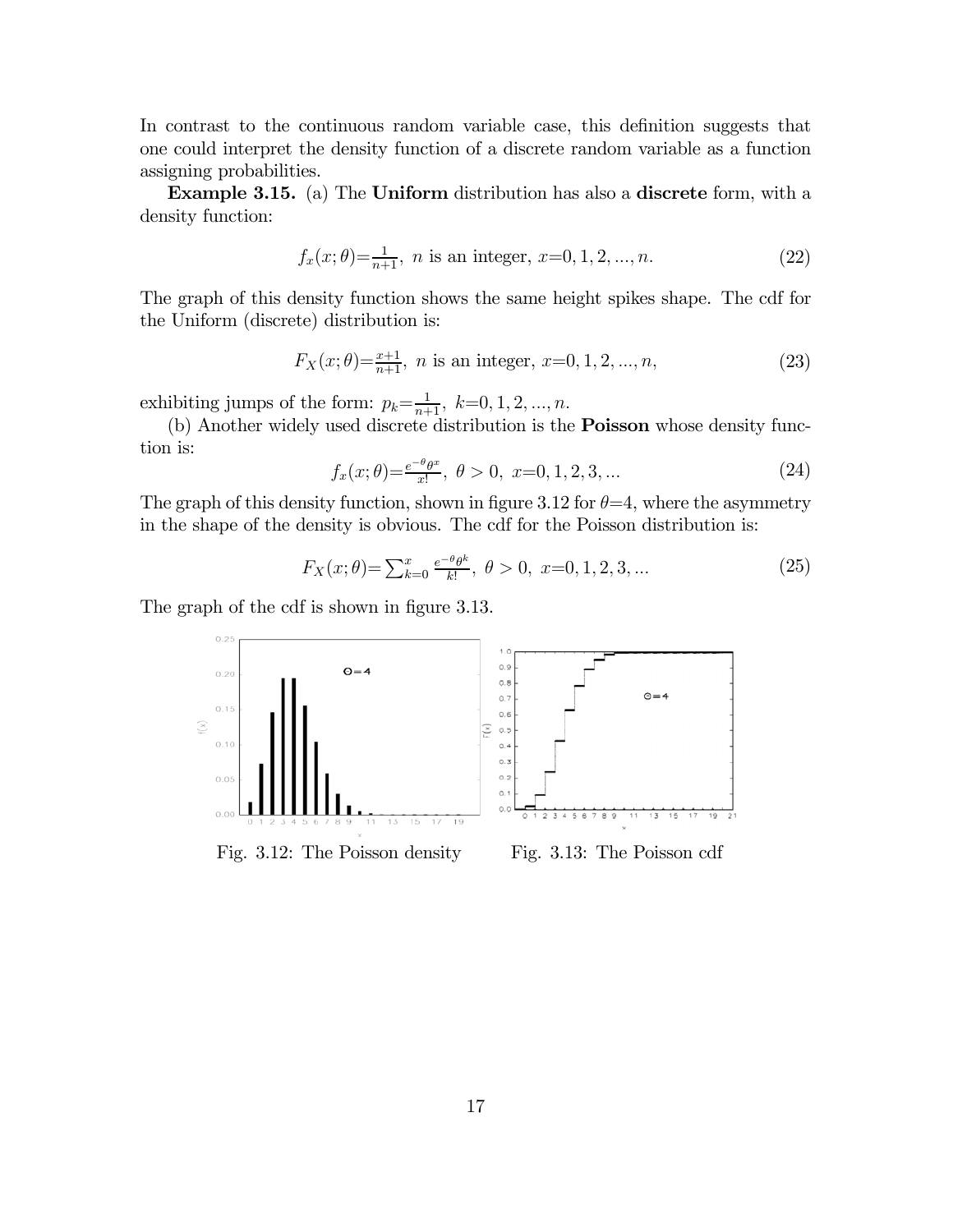# 5 From a probability space to a probability model

Let us collect the various threads together. The primary aims has been to transform  $(S, \Im, \mathbb{P}(.))$  into something more amenable to modeling with numerical data. After introducing the concept of a random variable  $X(.)\colon S\to\mathbb{R}$ , that preserves the event structure of  $\Im$ , it was used to map  $(S, \Im, \mathbb{P}(.))$  into  $(\mathbb{R}, \mathcal{B}(\mathbb{R}), P_X(.))$ . At the third stage the set function  $P_X(.)$  was transformed into a numerical point-to-point function, the cdf:

$$
F_X(x)=P_X((-\infty, x]),
$$
 for all  $x \in R$ .

This was then simplified  $F_X(.)$  by introducing the density function via:

$$
F_X(x) = \int_{-\infty}^x f_x(u) du, \ f_x(x) \ge 0, \text{ for all } x \in \mathbb{R}.
$$

We then extended the formulation to allow  $f(x)$ ,  $x \in \mathbb{R}_X$  to include unknown **parameter(s)**  $\theta$ ,  $f(x; \theta)$ ,  $\theta \in \Theta$ . Symbolically the transformation has taken the form:

$$
(S, \mathfrak{S}, \mathbb{P}(.)) \stackrel{X(.)}{\rightarrow} (\mathbb{R}, \mathcal{B}(\mathbb{R}), P_X(.)) \stackrel{X(.)}{\rightarrow} \{f(x; \theta), \ \theta \in \Theta, \ x \in \mathbb{R}_X\}.
$$

We can view the mapping as:  $S \Rightarrow \mathbb{R}_X$ , and  $[\mathfrak{F}, \mathbb{P}(\cdot)] \Rightarrow \{f(x; \theta), \theta \in \Theta\}.$ 

The end result of this metamorphosis is that the original probability space  $(S, \Im, \mathbb{P}(.))$ has become a **probability model** defined by:

$$
\Phi = \{f(x; \theta), \ \theta \in \Theta, \ x \in \mathbb{R}_X\}.
$$
\n(26)

 $\Phi$  is a family of density functions indexed by a set of unknown parameters  $\theta$ ; one density for each possible value of  $\theta$  in the *parameter space*  $\Theta$ .

Defining the probability model in terms of the density function, instead of the cdf,  $\Phi_F = \{F(x; \theta), \ \theta \in \Theta, \ x \in \mathbb{R}_X\}$ , is because it is more convenient for modeling purposes. The shape of the density function is easier to assess using graphical teachinques than that of the cdf. As shown in chapter 5, there is a helpful link between  $f(x)$  and the histogram of the observed data, rendering the choice of an appropriate statistical model easier.

It is important to emphasize that the probability model has three important components: (i) the density function of a random variable X, (ii) the parameter space  $\Theta$ and (iii)  $\mathbb{R}_X$ -the range of values of  $X(.)$ , which defines the **support** of the density  $f_x(.)$  by  $\mathbb{R}_X := \{x \in \mathbb{R}_X : f_x(x) > 0\}$ .

To illustrate the key concept of a probability model we consider two examples.

Example 3.16. (a) An interesting example of a probability model is the Beta:

$$
\Phi = \left\{ f(x; \boldsymbol{\theta}) = \frac{x^{\alpha-1}(1-x)^{\beta-1}}{B[\alpha, \beta]}, \ \boldsymbol{\theta} := (\alpha, \beta) \in \mathbb{R}^2_+, \ 0 < x < 1 \right\}.
$$

In figure 3.14 several members this family of densities (one for each combination of values of  $\theta$ ) are shown. This probability model has two unknown parameters  $\alpha > 0$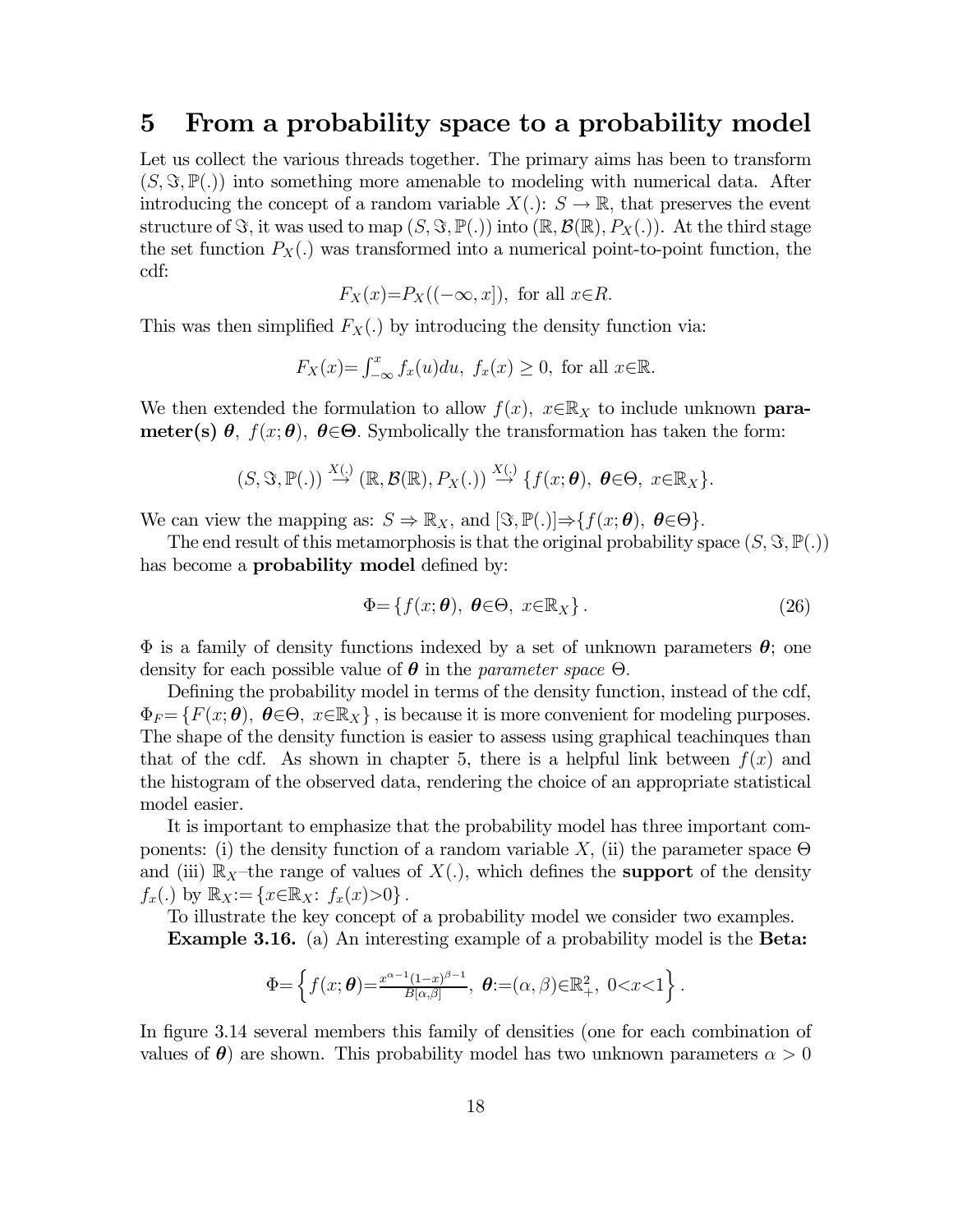and  $\beta > 0$ ; the parameter space is the product of the positive real line:  $\Theta = \mathbb{R}^2_+$ . This suggests that the set  $\Phi$  has an infinity of elements, one for each combination of elements from two infinite sets. Its support is  $\mathbb{R}^*_X := (0,1)$ . As can be seen, this probability model involves density functions with very different shapes depending on the values of the two unknown parameters.

(b) Another example of a probability model is the Gamma:

$$
\Phi = \left\{ f(x; \boldsymbol{\theta}) = \frac{\beta^{-1}}{\Gamma[\alpha]} \left( \frac{x}{\beta} \right)^{\alpha - 1} \exp \left\{ - \left( \frac{x}{\beta} \right) \right\}, \ \boldsymbol{\theta} := (\alpha, \beta) \in \mathbb{R}^2_+, x \in \mathbb{R}_+ \right\}.
$$

In figure 3.15 several members of this family of densities (one for each combination of values of  $\theta$ ) are shown. Again, the probability model has two unknown parameters  $\alpha > 0$  and  $\beta > 0$ ; the parameter space is the product of the positive real line:  $\Theta = \mathbb{R}^2_+$ . Its support is  $\mathbb{R}_X^*$ := $(0,\infty)$ .





Fig. 3.14: Beta Probability Model Fig. 3.15: Gamma probability model

For empirical modeling purposes the selection of a probability model is of paramount importance because it accounts for the 'distribution' chance regularities of the underlying stochastic mechanism that gave rise to the observed data in question. Our task is to chose the most appropriate family for the data in question; see Appendix 3.A for several such models. The question that naturally arises at this stage is:

#### $\blacktriangleright$  How do we select an appropriate probability model?

An oversimplified answer is that the modeler selects the probability model based on the chance regularity patterns exhibited by the particular data. Chapter 5 discusses how the histogram of the particular data can be used to make informed decisions with regard to the appropriate probability model. The best way to distinguish between similar looking distributional shapes is via measures based on moments, such as the skewness and kurtosis coefficients considered next.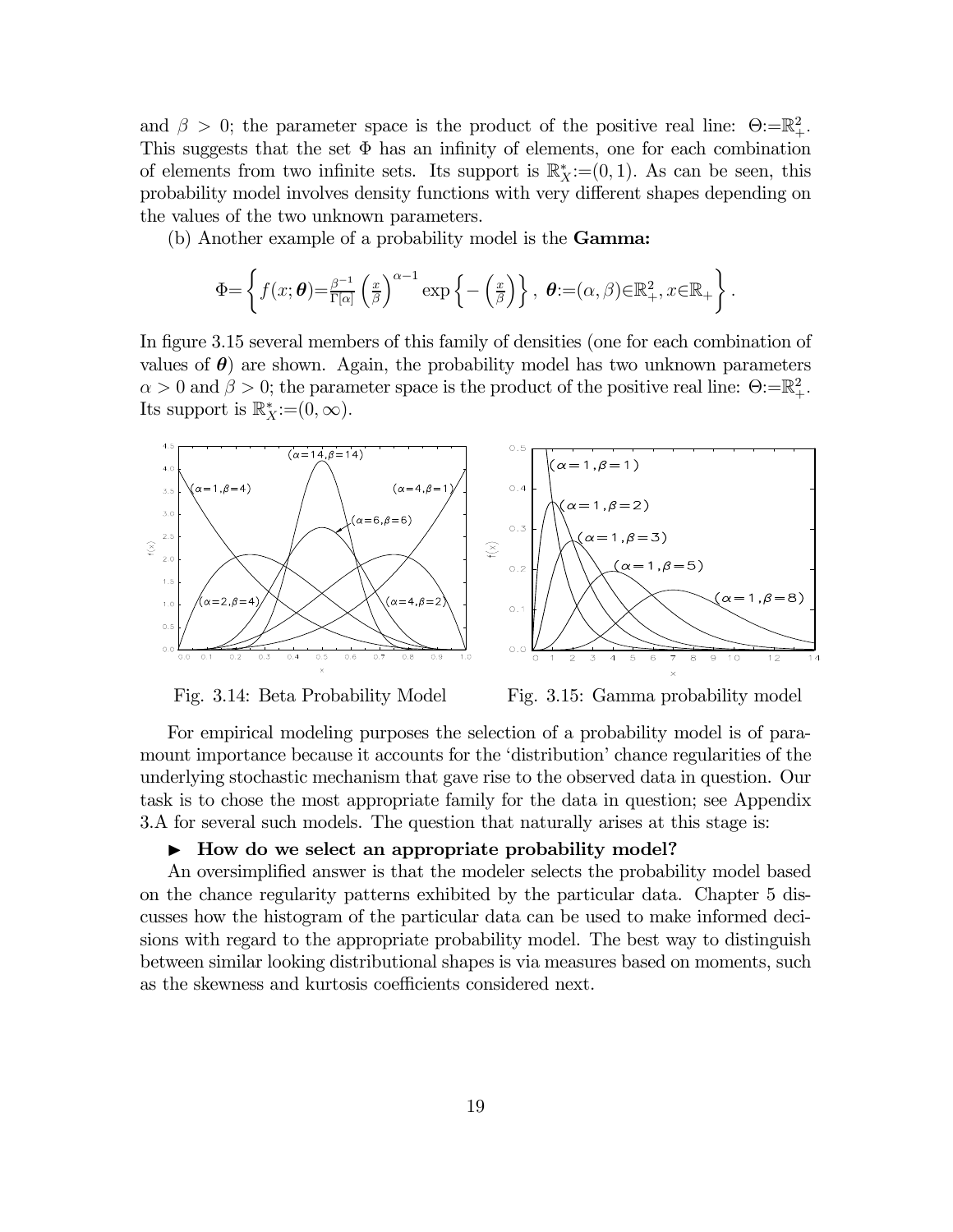# 5.1 Parameters and Moments

Why do we care? In the previous section we introduced the concept of a *probability* model:

$$
\Phi = \{f_x(x;\boldsymbol{\theta}), \ \boldsymbol{\theta} \in \Theta, \ x \in \mathbb{R}_X\},\
$$

as a formalization of conditions [a]-[b] of a Random Experiment. Before we proceed to formalize condition  $\lbrack c \rbrack$  (see next chapter), we make an *important digression* to introduce a most convenient way to handle the unknown parameter(s)  $\theta$  of the probability model. In the context of statistical modeling and inference, the most efficient way to deal with the unknown parameters  $\boldsymbol{\theta}$  is to relate them to the moments of the distribution. As mentioned in the previous section one of the important considerations in choosing a probability model is the shape of density functions. In selecting such probability models one can get ideas by looking at the histogram of the data as well as a number of numerical values, such as arithmetic averages, from descriptive statistics. These numerical values are related to what we call moments of the distribution and can be used to make educated guesses about the appropriateness of different probability models.

| Table 3.8: Confused and confusing Terminology - BE WARE |                                                 |                                                                                                                                                   |                                                                                 |  |  |  |
|---------------------------------------------------------|-------------------------------------------------|---------------------------------------------------------------------------------------------------------------------------------------------------|---------------------------------------------------------------------------------|--|--|--|
|                                                         | Descriptive                                     | Probability                                                                                                                                       | Inferential                                                                     |  |  |  |
|                                                         | statistics $(\mathbf{x}_0)$                     | Distribution                                                                                                                                      | Sample Statistics                                                               |  |  |  |
|                                                         | Real world                                      | Math world                                                                                                                                        | Math world                                                                      |  |  |  |
| mean:                                                   | $\overline{x}:=\frac{1}{n}\sum_{i=1}x_i$        | $\mu'_1 = \int x f(x) dx$<br>$x \in \mathbb{R}_X$                                                                                                 | $\widehat{\mu}'_1(\mathbf{X}) = \sum_{i=1}^n X_i = \overline{X}$                |  |  |  |
| variance:                                               | $\frac{1}{n}\sum_{i=1}^{n}(x_i-\overline{x})^2$ | $\mu_2 = \int (x-\mu'_1)^2 f(x) dx \left[ \widehat{\mu}_2(\mathbf{X}) = \sum_{i=1}^n (X_i - \overline{X})^2 \right]$<br>$x \in \mathbb{R}_X$      |                                                                                 |  |  |  |
| raw moments:<br>$r=1, 2, 3, $                           | $\frac{1}{n} \sum_{i=1}^n x_i^r$                | $\mu'_r = \int x^r f(x) dx$                                                                                                                       | $\left  \widehat{\mu}'_r(\mathbf{X}) = \frac{1}{n} \sum_{i=1}^n X_i^r, \right.$ |  |  |  |
| central moments:<br>$r=1,2,3,$                          | $\frac{1}{n}\sum_{i=1}^{n}(x_i-\overline{x})^r$ | $\mu_r = \int (x - \mu'_1)^r f(x) dx \quad \widehat{\mu}_r(\mathbf{X}) = \frac{1}{n} \sum_{i=1}^n (X_i - \overline{X})^r$<br>$x \in \mathbb{R}$ x |                                                                                 |  |  |  |

# 5.2 Numerical characteristics of random variables

# 5.3 Warning: be aware of confusing terminology

At the outset of this section it is important to bring out a **serious problem with** the terminology in statistics, first raised by Fisher (1922).

The same terms, mean, variance, covariance, correlation, skewness, kurtosis, etc., are used for three related but different concepts; see table 3.8. The use of such terms in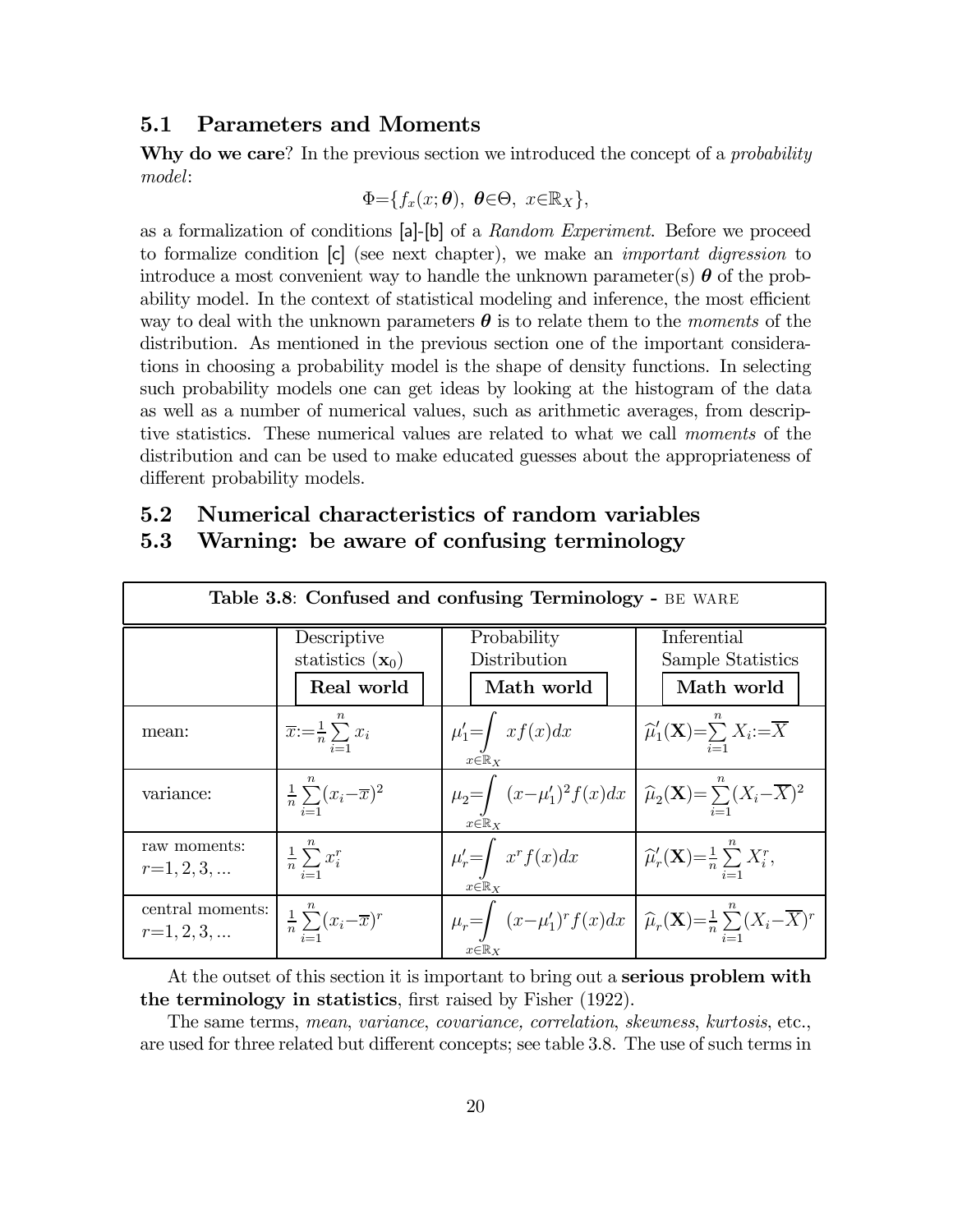the context of *descriptive statistics* denotes summaries of data  $\mathbf{x}_0:=(x_1, x_2, \ldots, x_n)$ , where the small letters denote actual numbers and the end result is another *number*. In the context of *probability theory*, these terms refer to mathematical concepts associated with the underlying probability model, and they denote unknown (constant) parameters.

In inferential statistics these terms refer to different functions  $h(\mathbf{X})$  of the underlying sample  $\mathbf{X} := (X_1, X_2, \ldots, X_n)$ , where the capital letters denote random variables, and they denote *random variables* of the form  $Y=h(\mathbf{X})$  with their own sampling distributions.

Moments come in two flavors:

**Raw moments:**  $E(X^r) = \int_{-\infty}^{\infty} x^r \cdot f_x(x; \theta) dx, r = 1, 2, ..., n, ...$ **Central moments**:  $E(X - \mu)^r = \int_{-\infty}^{\infty} (x - \mu)^2 f(x; \theta) dx$ ,  $r = 2, ..., n, ...$ 

## 5.3.1 The Mean

For  $h(X)=X$ , where X takes values in  $\mathbb{R}_X$ , the the mean of the distribution is:

Discrete: 
$$
E(X) = \sum_{x_i \in \mathbb{R}_X} x_i \cdot f_x(x_i; \theta),
$$
  
Continuous:  $E(X) = \int_{-\infty}^{\infty} x \cdot f_x(x; \theta) dx.$  (27)

not that the only difference in the definition between continuous and discrete random variables is the replacement of the integral by a summation. The mean is a *measure of location* in the sense that knowing what the mean of  $X$  is, we have some idea on where  $f_x(x; \theta)$  is located. Intuitively, the mean represents a weighted average of the values of  $X$ , with the corresponding probabilities providing the weights. Denoting the mean by,  $\mu:=E(X)$ , the above definition suggests that  $\mu$  is a function of the unknown parameters  $\theta$ , i.e.  $\mu(\theta)$ . This provides the modeler with a direct relationship between the first moment of  $f(x; \theta)$  and  $\theta$ .

**Example 3.21.** (a) For the *Bernoulli* distribution:  $\mu(\theta) := E(X) = 0 \cdot (1-\theta) + 1 \cdot \theta = \theta$ , and thus, the mean coincides with the unknown parameter  $\theta$ .

(b) For the Uniform distribution (a continuous distribution):

$$
f(x; \theta) = \frac{1}{(\theta_2 - \theta_1)}, \ x \in [\theta_1, \theta_2], \ \theta := (\theta_1, \theta_2), \ -\infty < \theta_1 < \theta_2 < \infty,
$$
\n
$$
\mu(\theta) := E[X] = \int_{\theta_1}^{\theta_2} \frac{x}{(\theta_2 - \theta_1)} dx = \frac{1}{2} \left( \frac{1}{\theta_2 - \theta_1} \right) x^2 \Big|_{\theta_1}^{\theta_2} = \frac{\theta_1 + \theta_2}{2}.
$$

(c) For the Normal distribution:

$$
f(x; \boldsymbol{\theta}) = \frac{1}{\sigma\sqrt{2\pi}} \exp\left(-\frac{(x-\mu)^2}{2\sigma^2}\right), \ \boldsymbol{\theta} := (\mu, \sigma^2) \in \mathbb{R} \times \mathbb{R}_+, \ x \in \mathbb{R}, \tag{28}
$$

the parameter  $\mu$  is actually the *mean* of the distribution (hence the notation):

$$
E(X) = \int_{-\infty}^{\infty} x \cdot \left(\frac{1}{\sigma\sqrt{2\pi}}\right) \exp\left(-\frac{(x-\mu)^2}{2\sigma^2}\right) dx = \int_{-\infty}^{\infty} \frac{\sigma z + \mu}{\sigma\sqrt{2\pi}} \exp\left(-\frac{z^2}{2}\right) \sigma dz =
$$
  
= 
$$
\frac{\sigma}{\sqrt{2\pi}} \int_{-\infty}^{\infty} z \exp\left(-\frac{z^2}{2}\right) dz + \mu \int_{-\infty}^{\infty} \frac{1}{\sqrt{2\pi}} \exp\left(-\frac{z^2}{2}\right) dz = 0 + \mu \cdot 1 = \mu.
$$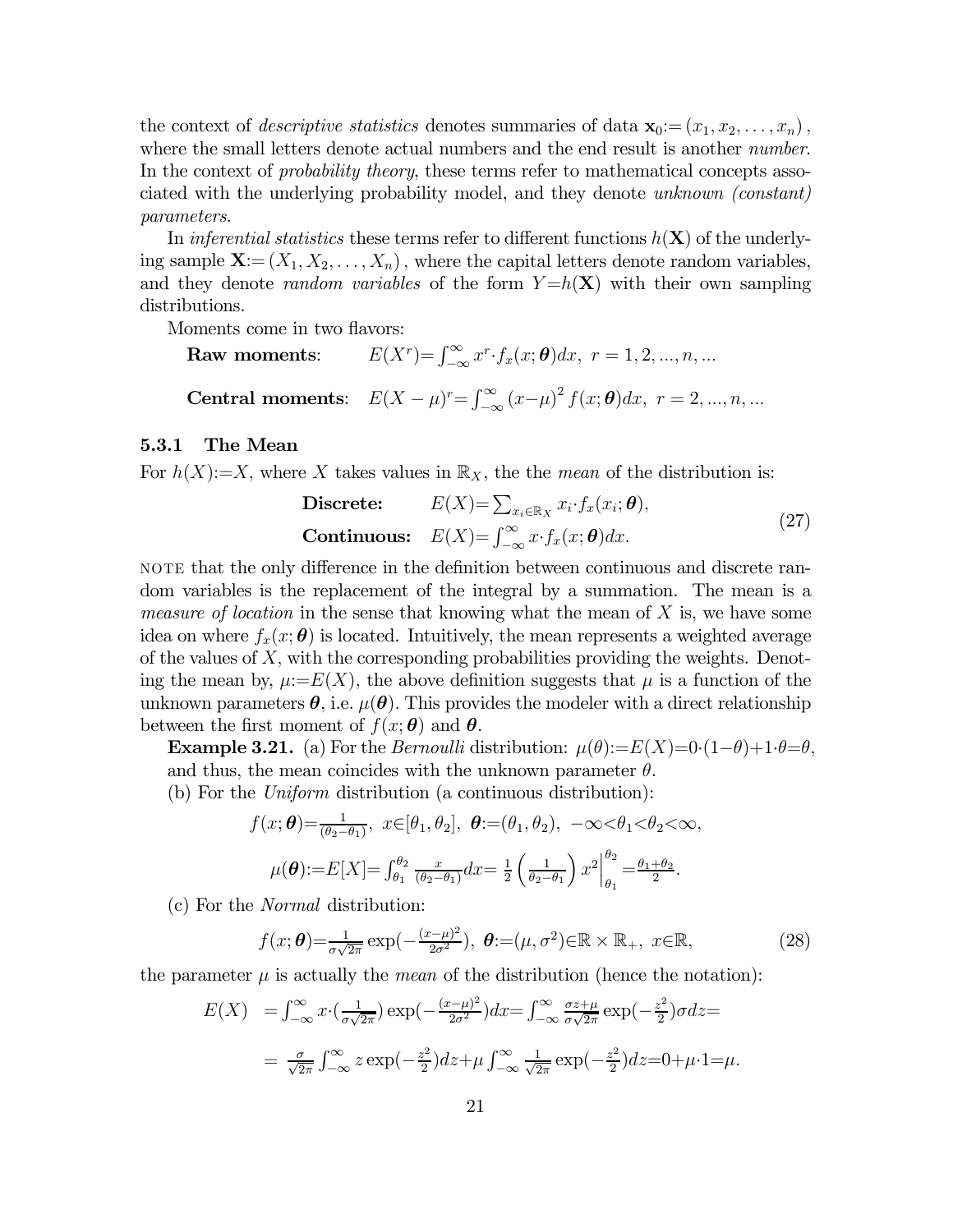The second equality follows using the substitution  $z = \left(\frac{x-\mu}{\sigma}\right)$  or  $x = \sigma z + \mu$ , with  $\frac{dx}{dz} = \sigma$ . (d) Counter-example. Consider the case of the Cauchy distribution:

$$
f(x; \theta) = \frac{1}{\pi(1+x^2)}, \quad x \in \mathbb{R}.
$$

$$
E(X) = \int_{-\infty}^{\infty} \frac{x}{\pi(1+x^2)} dx = \frac{\ln(1+x^2)}{\pi} \Big|_{-\infty}^{\infty} = \infty - (-\infty) = \infty.
$$

In light of this indeterminacy,  $E(X)$  does not exist for the Cauchy distribution.

For random variables  $X_1$  and  $X_2$  and the constants  $a, b$  and  $c, E(.)$  satisfies the properties in table 3.6.

| Table 3.6: Mean - Properties                      |
|---------------------------------------------------|
| <b>E1.</b> $E(c)=c$ ,                             |
| <b>E2.</b> $E(aX_1 + bX_2) = aE(X_1) + bE(X_2)$ . |

These properties designate  $E( )$  a linear mapping.

**Example 3.22.** Let  $X_1, ..., X_n$  be Bernoulli distributed random variables with mean  $\theta$ . Then using [**E2**] one can show that:  $E(Y) = \sum_{i=1}^{n} E(X_i) = \sum_{i=1}^{n} \theta = n\theta$ .

## 5.3.2 Variance

For  $h(X) := [X - E(X)]^2$  the integral:

$$
E(X - \mu)^{2} = \int_{-\infty}^{\infty} (x - \mu)^{2} f(x; \theta) dx
$$

yields the variance:

$$
Var(X) := E[(X - E(X))^2] = \int_{-\infty}^{\infty} [(x - \mu)^2 f_x(x; \theta) dx,
$$

where in the case of discrete random variables the integral is replaced by the usual summation (see  $(27)$ ). In our context the variance represents a *measure of dispersion* (variation) around the mean.

**Example 3.23.** (a) In the case of the *Bernoulli* model:

$$
Var(X) = E(X - E(X))^2 = (0 - \theta)^2 \cdot (1 - \theta) + (1 - \theta)^2 \cdot \theta = \theta(1 - \theta).
$$

(b) Consider X with a density function  $f(x)=2e^{-x}$ ,  $x>0$ ,  $\int_0^\infty 2e^{-2x}dx=1$ :

$$
E(X) = \int_0^\infty (x) 2e^{-2x} dx = 2 \left[ x \left( \frac{e^{-2x}}{-2} \right) - 1 \left( \frac{e^{-2x}}{4} \right) \right]_0^\infty = \frac{1}{2},
$$
  
\n
$$
E(X^2) = \int_0^\infty (x^2) 2e^{-2x} dx = 2 \left[ x^2 \left( \frac{e^{-2x}}{-2} \right) - 2x \left( \frac{e^{-2x}}{4} \right) + 2 \left( \frac{e^{-2x}}{8} \right) \right]_0^\infty = \frac{1}{2}
$$

Hence,  $Var(X)=E(X^2) - [E(X)]^2 = \frac{1}{4}$ .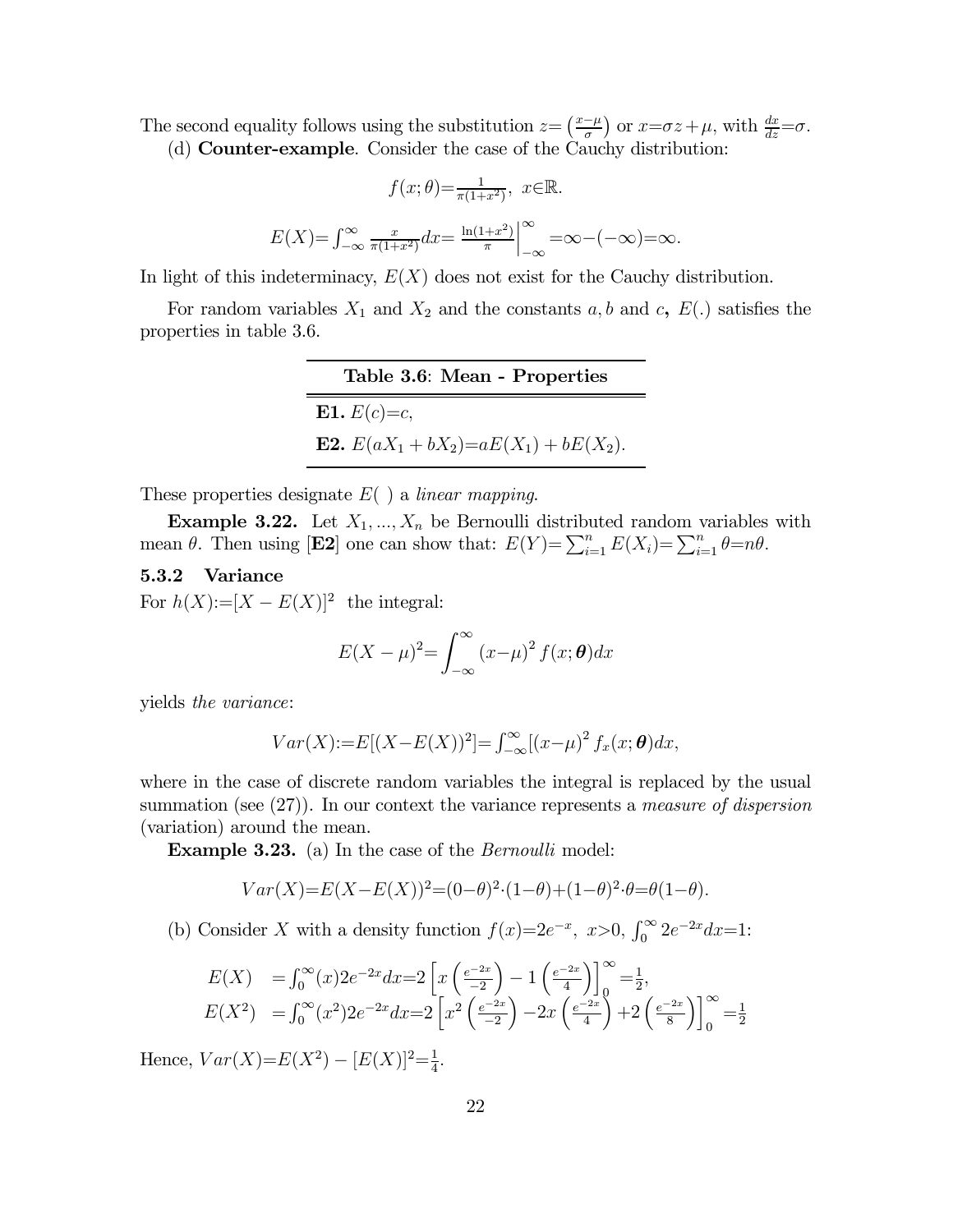(c) For  $X \sim N(\mu, \sigma^2)$  the mean  $(\mu)$  was derived in Example 3.20(c). One can show that  $Var(X)=\sigma^2$  using the substitution  $x=\sigma z+\mu$ .

$$
E(X^2) = \int_{-\infty}^{\infty} x^2 \left(\frac{1}{\sigma\sqrt{2\pi}}\right) \exp\left(-\frac{(x-\mu)^2}{2\sigma^2}\right) dx = \int_{-\infty}^{\infty} \frac{(\sigma z + \mu)^2}{\sigma\sqrt{2\pi}} \exp\left(-\frac{z^2}{2}\right) (\sigma) dz =
$$
  
\n
$$
= \sigma^2 \int_{-\infty}^{\infty} \frac{z^2}{\sqrt{2\pi}} \exp\left(-\frac{z^2}{2}\right) dz + \frac{2\sigma\mu}{\sqrt{2\pi}} \int_{-\infty}^{\infty} \frac{z}{\sqrt{2\pi}} \exp\left(-\frac{z^2}{2}\right) dz + \mu^2 \int_{-\infty}^{\infty} \frac{1}{\sqrt{2\pi}} \exp\left(-\frac{z^2}{2}\right) dz =
$$
  
\n
$$
= \sigma^2 + 0 + \mu^2 = \sigma^2 + \mu^2,
$$

hence the notation  $X \sim N(\mu, \sigma^2)$ . In figure 3.16 we can see the Normal density (with  $\mu=0$ ) and different values of  $\sigma^2$ ; the greater the value of  $\sigma^2$  the greater the dispersion.



Fig. 3.16: Normal density with different  $\sigma^2$ 

For *independent* random variables  $X_1$  and  $X_2$  and any constants  $a, b$  and  $c, Var(.)$ satisfies the properties in table 3.7.

#### Table 3.7: Variance - Properties

| <b>V1.</b> $Var(c)=0$ ,<br><b>V2.</b> $Var(aX_1 + bX_2) = a^2Var(X_1) + b^2Var(X_2),$ |
|---------------------------------------------------------------------------------------|
| <b>V3.</b> $Var(X)=E(X^2)-[E(X)]^2$ ,                                                 |
| <b>V4.</b> $Var(X)=0$ if and only if $\mathbb{P}(X=E(X))=1$ .                         |

Bienayme's lemma. If  $X_1, X_2, ..., X_n$  are Independently distributed random variables:

$$
Var(\sum_{i=1}^{n} a_i X_i) = \sum_{i=1}^{n} a_i^2 Var(X_i).
$$

This lemma constitutes a direct extension of property  $V2$ .

 $\equiv$ 

**Example 3.24**. Let  $X_1, X_2, ..., X_n$  be Independent Bernoulli distributed random variables with mean  $\theta$ . What is the variance of  $Y=a+\sum_{i=1}^n X_i$ ? Using [V1] and Bienayme's lemma, we can deduce that:

$$
Var(Y) = \sum_{i=1}^{n} Var(X_i) = \sum_{i=1}^{n} \theta(1-\theta) = n\theta(1-\theta).
$$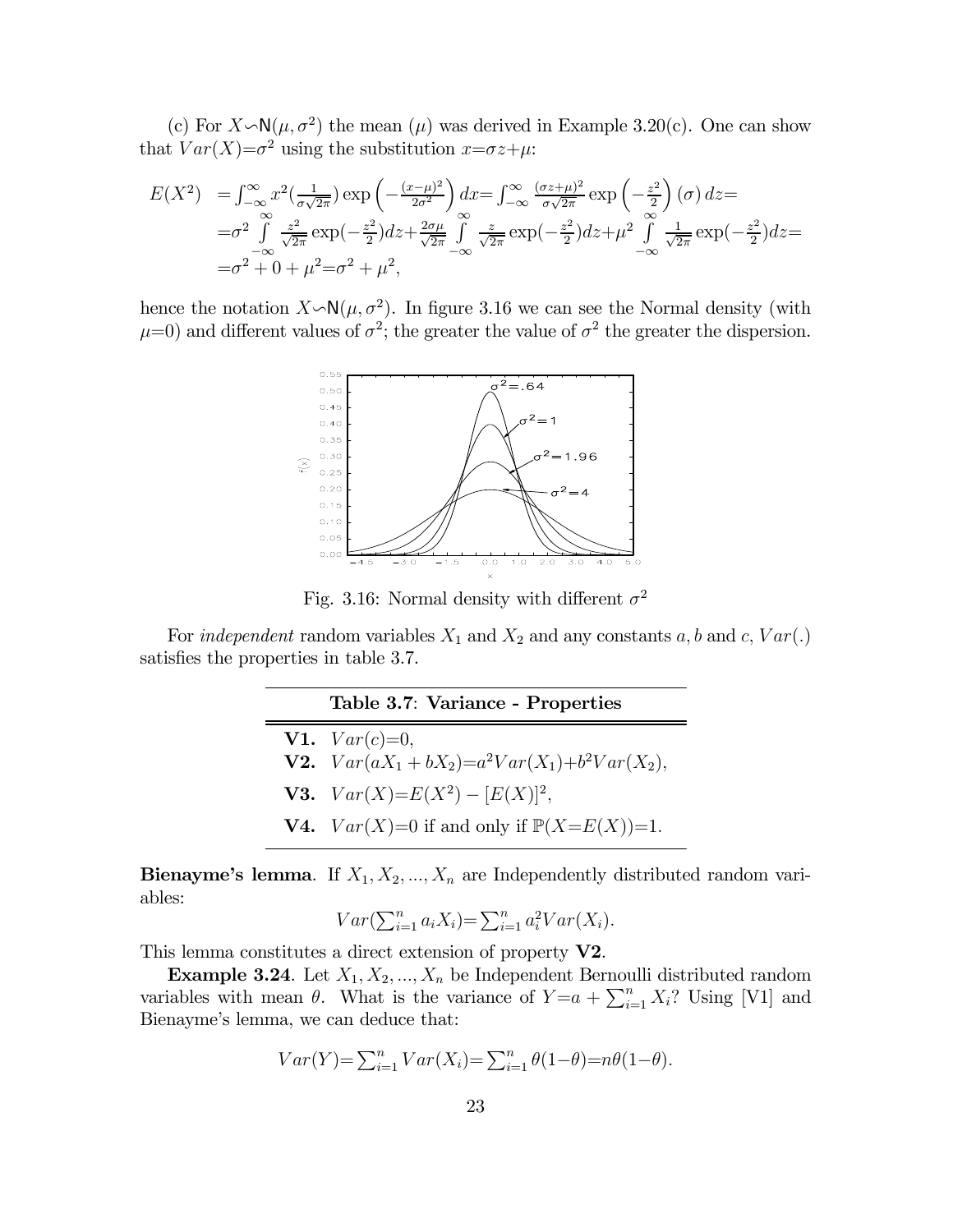A particularly useful inequality which testifies that the variance provides a measure of dispersion is that of Chebyshev.

Chebyshev **inequality**. Let  $X$  be a random variable with bounded variance:

$$
\mathbb{P}(|X - E(X)| > \varepsilon) \le \frac{Var(X)}{\varepsilon^2}, \text{ for any } \varepsilon > 0.
$$

Appendix 9.A lists several important probabilistic inequalities.

#### 5.3.3 Standard deviation

The square root of the variance of a random variable, named by Pearson (1894) as the *standard deviation*, is also used as a measure of dispersion:  $SD(X)=[Var(X)]^{\frac{1}{2}}$ .

This measure is particularly useful in statistical inference because it provides one with the best way to standardize any random variable  $X$  whose variance exists. One of the most useful practical rules in statistical inference is the following:

A random variable X is as "big" as its standard deviation  $SD(X) < \infty$ .

It can be used to render a random variable  $X$  free of its units of measurement by standardizing it:  $X^*:=\frac{X}{\sqrt{[Var(X)]}}$ , where  $Var(X^*)=1$ .

Although the mean and the variance are the most widely used moments, they do not suffice to determine the main features of a the density function  $f(x)$ ,  $x \in \mathbb{R}_X$ . That is, knowing the mean (location) and the variance (variation) we know very little about the *shape* of  $f(x)$ . To get some idea about the shape of  $f(x)$  we need to consider higher moments.

## 5.4 Higher moments

 $E(X)$  and  $Var(X)$  belong to two broader classes of numerical characteristics of random variables and their distributions, known as *higher raw* and *central moments*, respectively. The concept of *moments* in general was borrowed from classical mechanics, where the mean  $E(X)$  is the abscissa of the center of gravity of the mass of the distribution, and the variance  $Var(X)$  represents the moment of inertia of the mass of the distribution with respect to a perpendicular axis through the point  $x=E(X)$ . The first to coin the term was Karl Pearson (1893), who, at the time, was a professor of Applied Mathematics and Mechanics at University College London.

#### 5.4.1 Higher Raw moments

For  $h(X)=X^r$ ,  $r=2,3,4,...$  the integral in (??) yields the raw moments:

$$
\mu'_{r}(\theta) := E(X^{r}) = \int_{-\infty}^{\infty} x^{r} f_{x}(x; \theta) dx, r = 1, 2, 3, ...
$$

**Example 3.25.** Exponential random variable  $X$  with a density function:

$$
f_x(x; \theta) = \theta e^{-\theta x}, \ x > 0, \ \theta > 0,
$$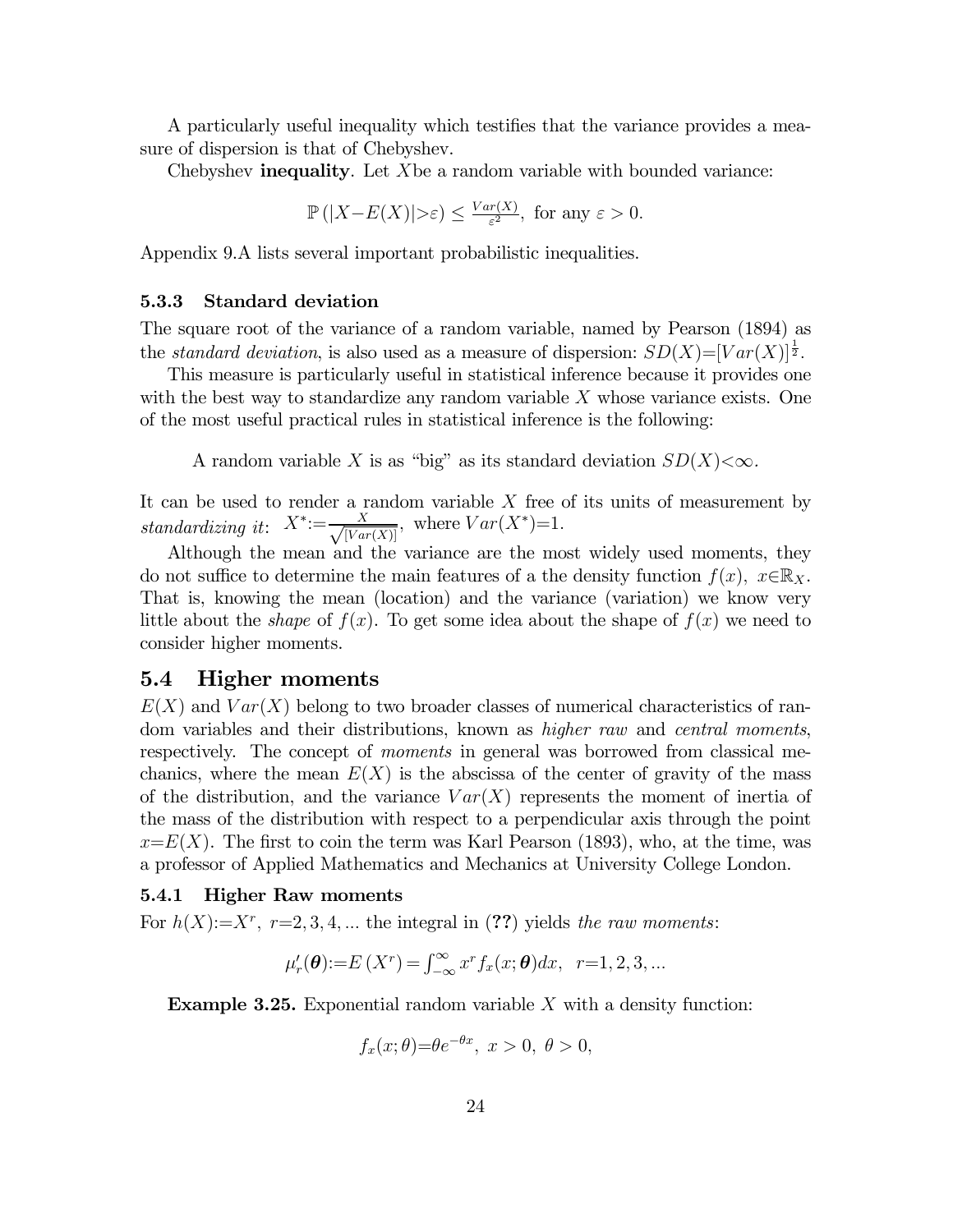the raw moments are defined by:  $\mu'_r(\theta) = \int_0^\infty x^r \theta e^{-\theta x} dx$ . Using the change of variables  $u=\theta x, dx=\frac{1}{\theta}du$ , we deduce that:  $\mu'_r(\theta) = \int_0^\infty$  $rac{u^r}{\theta^r}e^{-u}du = \frac{1}{\theta^r}\int_0^\infty u^{(r+1)-1}e^{-u}du = \frac{r!}{\theta^r}.$ 

In practice it is often easier to derive the higher moments indirectly using the moment generating (mgf) or the characteristic function (chf) defined as the two-sided Laplace and Fourier transformations of the density function, respectively:

Mgf: 
$$
m_X(t) := E(e^{tX}) = \int_{-\infty}^{\infty} e^{tX} f(x) dx
$$
, for  $t \in (-h, h)$ ,  $h > 0$ ,  
Chf:  $\varphi_X(t) := E(e^{itX}) = \int_{-\infty}^{\infty} e^{itx} f(x) dx$ , for  $i = \sqrt{-1}$ . (29)

This enables one to derive the higher moments using differentiation instead of integration:

$$
\frac{d^r}{dt^r} m_X(t) \Big|_{t=0} := m_X^{(r)}(0) = E(X^r), \quad \frac{d^r}{dt^r} \varphi_X(t) \Big|_{t=0} = E(i^r X^r e^{itX}) \Big|_{t=0} = i^r E(X^r), \quad r=1,2,3,...
$$

#### 5.4.2 Higher Central moments

The concept of the variance can be extended to define the **central moments** using the sequence of functions  $h(X) := (X - E(X))^r$ ,  $r=3, 4, ...$  in (??):

$$
\mu_r(\theta) := E(X - \mu)^r = \int_{-\infty}^{\infty} (x - \mu)^r f(x; \theta) dx, r = 2, 3, ...
$$

**Example 3.26.** Normal distribution  $[X \sim N(\mu, \sigma^2)]$ :

$$
E(X - \mu)^r = \begin{cases} \left(\frac{r!}{2^{\frac{r}{2}}(\frac{r}{2})}\right)\sigma^r, & \text{for } r = 2, 4, 6, ...\\ 0, & \text{for } r = 3, 5, 7, ... \end{cases}
$$

Not surprisingly, the central moments are directly related with the raw moments as well as the *cumulants*,  $\kappa_r$ ,  $r=1,2,...$ , (see Appendix 3.B) via:

$$
\mu_2 = \mu'_2 - (\mu'_1)^2
$$
,  $\mu_3 = \mu'_3 - 3\mu'_2\mu'_1 + 2(\mu'_1)^3$ ,  $\kappa_2 = \mu_2$ ,  $\kappa_3 = \mu_3$ ,  
\n $\mu_4 = \mu'_4 - 4\mu'_3\mu'_1 + 6\mu'_2(\mu'_1)^2 - 3(\mu'_1)^4$ ,  $\kappa_4 = \mu_4 - 3\mu_2^2$ ,  
\n $\vdots$ 

For more details see Stuart, Ord, and Arnold (1999).

**Example 3.27.** The first four cumulants of the Normal distribution  $[X \backsim N(\mu, \sigma^2)]$ are:

$$
\kappa_1 = \mu, \ \kappa_2 = \sigma^2, \ \kappa_3 = \mu_3 = 0, \ \kappa_4 = \mu_4 - 3\mu_2^2 = 0, \ \kappa_r = 0, \ r > 4.
$$

One of the main uses of the central moments is that they can be used to give us a more complete picture of the distribution's shape. By standardizing the above central moments we define a number of useful measures which enable us to get a more complete idea of the possible shape of a density function. The first important feature of a distribution's shape is that of symmetry around a given point a; often  $a = E(X)$ .

**Symmetry.** A random variable X with density  $f(x)$  is said to have a symmetric distribution about a point  $x_0$  if:

$$
f(x_0 - x) = f(x_0 + x)
$$
, for all  $x \in \mathbb{R}$ .

In terms of the cdf symmetry is defined by:  $F_X(-x)=1 - F_X(x)$ , for all  $x \in \mathbb{R}_X$ .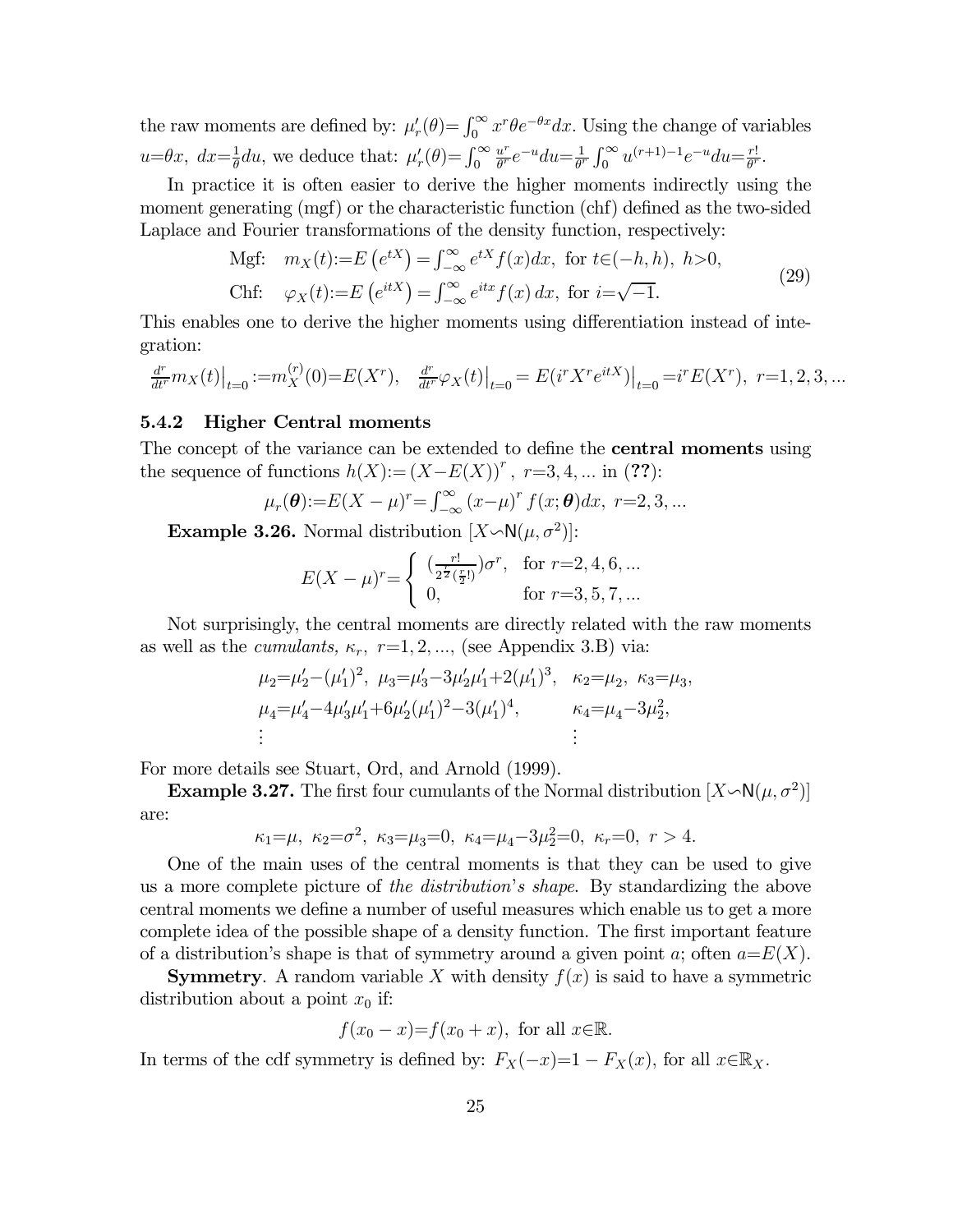#### 5.4.3 The Skewness coefficient

The first index of shape, designed to gives us some idea about the possible asymmetry of a density function around the mean, is the Skewness coefficient defined as the standardized third central moment, introduced by Pearson (1895):

Skewness: 
$$
\alpha_3(X) = \frac{\mu_3}{(\sqrt{\mu_2})^3}
$$
.

NOTE that  $\sqrt{\mu_2}=[Var(X)]^{\frac{1}{2}}$  denotes the standard deviation. If the distribution is symmetric around the mean then,  $\alpha_3=0$ ; the converse is not true!



Example 3.28. Figure 3.17 depicts the Normal density (28), for values of the mean and variance chosen to be the same as those in fig. 3.18 as those of the Beta density (30):

$$
f(x; \theta) = \frac{x^{\alpha - 1}(1 - x)^{\beta - 1}}{B[\alpha, \beta]}, \ \theta := (\alpha, \beta) \in \mathbb{R}^2_+, \ 0 < x < 1,
$$
 (30)

for  $\alpha = \beta = 4$ , in figure 3.18. Both distributions are symmetric with skewness coefficient  $\alpha_3=0$ ; NOTE that for the Beta density  $\alpha = \beta > 1 \rightarrow \alpha_3 = \frac{2(\beta-\alpha)\sqrt{(\alpha+\beta+1)}}{(\alpha+\beta+2)\sqrt{\alpha\beta}}$  $\frac{\partial^2 \alpha}{(\alpha+\beta+2)\sqrt{\alpha\beta}}=0.$ 

CAUTIONARY NOTE.  $\alpha_3=0$  does not imply that the distribution is symmetric! Example 3.29. For the non-symmetric distribution given below:

$$
\begin{array}{c|c|c|c|c|c|c|c} x & -2 & 1 & 3 \\ \hline f(x) & .4 & .5 & .1 \end{array} \tag{31}
$$

$$
E(X)=(-2)(.4)+1(.5)+3(.1)=0
$$
,  $E(X^3)=(-2)^3(.4)+1(.5)+3^3(.1)=0$ .

That is,  $\alpha_3=0$  despite its non-symmetry; see Romano and Siegel (1986). This example brings out the importance of looking at the graphs of the distributions and not just at some summary descriptive statistics.

Skewed distributions. The Beta distribution in (30) is non-symmetric (skewed) for  $\alpha \neq \beta$ . Figure 3.19 depicts two positively skewed  $(\alpha_3>0)$  Beta densities with values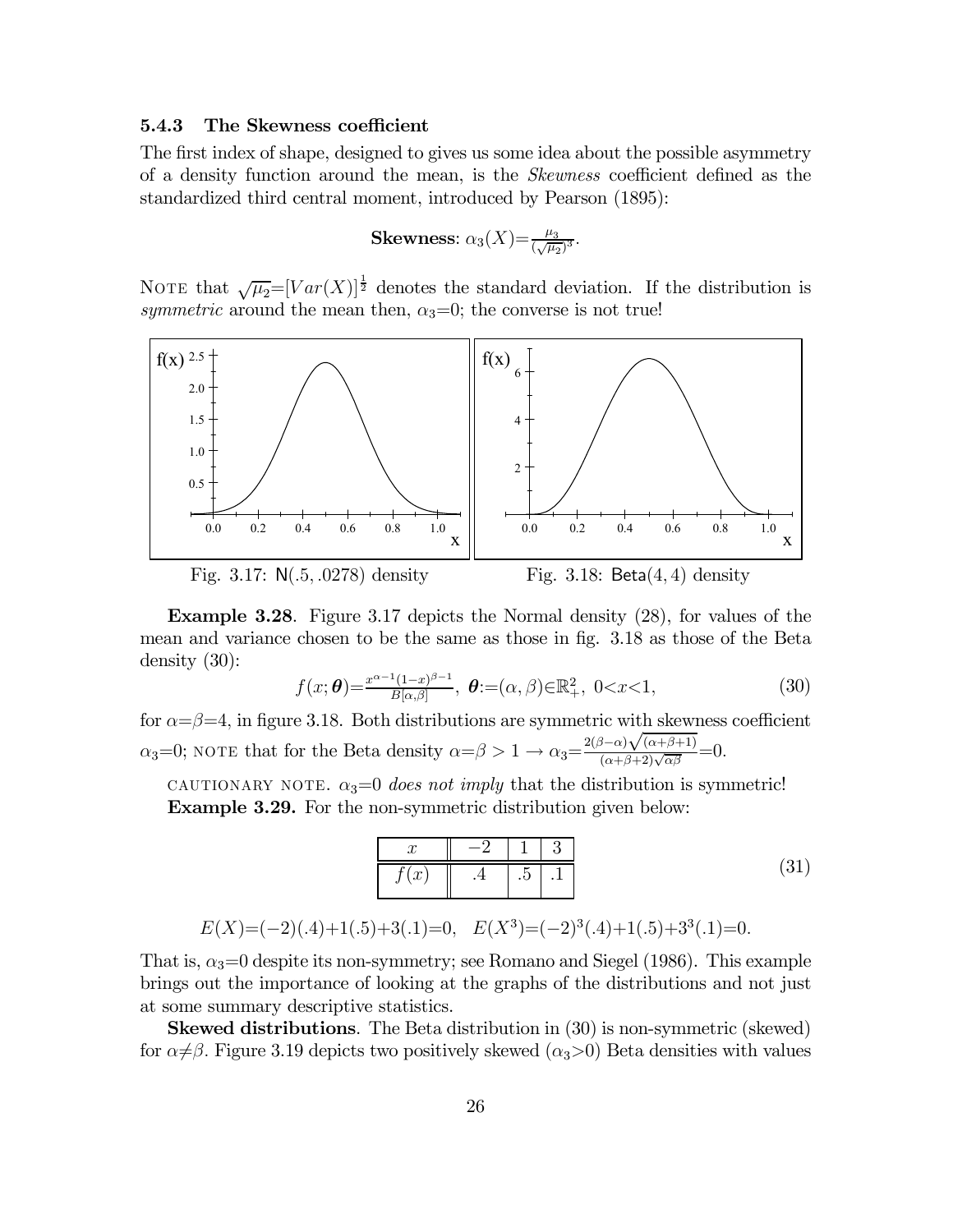$(\alpha=1, \beta=4)$  and  $(\alpha=2, \beta=4)$ , and figure 3.20 two negatively skewed density functions  $(\alpha_3<0)$  with values  $(\alpha=4, \beta=1)$  and  $(\alpha=4, \beta=2)$ .



Fig. 3.19: Positively skewed densities Fig. 3.20: Negatively skewed densities

## 5.4.4 Coefficient of Kurtosis

The skewness coefficient enables us to distinguish between a symmetric and a nonsymmetric distribution but that still leaves us with the problem of distinguishing between two symmetric distributions with different shapes, such as the Normal and the bell-shape symmetric Beta densities shown in figures 3.17 and 3.18. Looking at these two graphs we can see that these two densities differ with respect to their peak and their tails. The Normal has a bell shaped peak but that of the symmetric Beta is more rounded. The Normal has longish tails extending to infinity on both sides but the Beta tails die out immediately. Intuition suggests that one way to distinguish between them is to devise a measure which measures peakedness in relation to tails. The *kurtosis* coefficient is such a measure, originally introduced in Pearson (1895).

The kurtosis is a standardized version of the fourth central moment:

Kurtosis: 
$$
\alpha_4(X) = \frac{\mu_4}{(\mu_2)^2}
$$
.

**Terminology.** The term comes from the Greek word  $\kappa \psi \rho \tau \omega \sigma \eta$  which means 'curvature' and aims to measure the peakedness of the density function in relation to the shape of the tails. For the Normal distribution (28)  $\alpha_4=3$ , and it is referred to as a *mesokurtic distribution; meso* comes from the Greek word  $\mu \epsilon \sigma$  - middle. In the case where the distribution in question has a flatter *peak* than the Normal  $(\alpha_4<3)$ , we call it platykurtic, and in the case where it has a more pointed peak than the Normal  $(\alpha_4>3)$ , we call it leptokurtic; platy and lepto come from the Greek words  $\pi\lambda\alpha\tau\acute{\nu}s$ and  $\lambda \epsilon \pi \tau \delta s$  which mean *wide* and *slim*, respectively; these terms were introduced by Pearson (1906). NOTE that in some books the measure used is not  $\alpha_4$  but  $(\alpha_4-3)$ , the excess kurtosis.

**Example 3.30.** Returning to figures 3.17 and 3.18, the  $N(\mu, \sigma^2)$  is mesokurtic  $(\alpha_4=3)$  and the Beta(4,4) density (Appendix 3.A) is platykurtic since:

$$
\alpha_4 = \frac{3(\alpha+\beta+1)\left[2(\alpha+\beta)^2 + \alpha\beta(\alpha+\beta-6)\right]}{\alpha\beta(\alpha+\beta+2)(\alpha+\beta+3)} \approx 3 - \left(\frac{6}{2\alpha+3}\right) = 2.455.
$$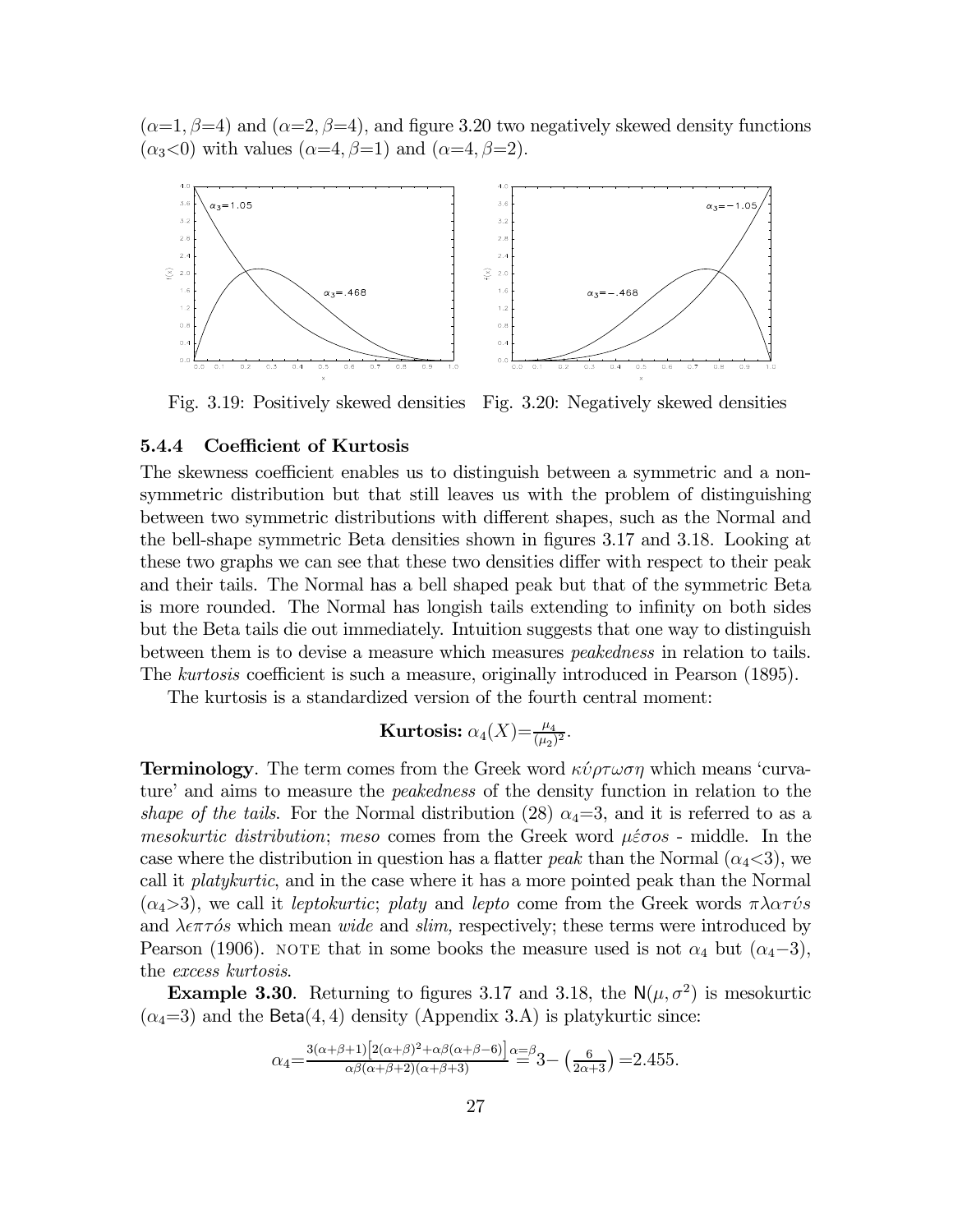Intuitively, we can think of the kurtosis coefficient as a measure which indicates whether a symmetric distribution when compared with the Normal has thicker tails and more pointed peak or not. Viewing the Normal density as a bell-shaped pile made of plaster the sculptor shaves off part of the shoulders and adds it the tails and the peak to produce a leptokurtic distribution.

[a] Leptokurtic. Any distribution whose kurtosis coefficient  $\alpha_4 > 3$  is called leptokurtic.



Fig. 3.21:  $N(1, .5)$  vs.  $Lg(1, .5)$  densities Fig. 3.22:  $N(1, .5)$  vs.  $Lp(1, .39)$  densities

**Example 3.31**. Figure 3.21 compares a Normal  $[N(1, .5)]$  with a Logistic  $[Lg(\alpha, \beta)]$ density:

$$
f(x; \theta) = \frac{1}{2\beta} e^{-\left(\frac{|x-\alpha|}{\beta}\right)}, \ \theta := (\alpha, \beta) \in \mathbb{R} \times \mathbb{R}_+, x \in \mathbb{R},
$$

with  $\alpha = E(X)=1$ ,  $\beta = 38985$   $[Var(X) = \frac{\beta^2 \pi^2}{3}] = .5$  and  $\alpha_4 = 4.2$ . Figure 3.22 compares a Normal  $[N(1, .5)]$  with a Laplace  $[Lp(\alpha, \beta)]$  density:

$$
f(x; \theta) = \frac{1}{2\beta} e^{-\left(\frac{|x-\alpha|}{\beta}\right)}, \theta := (\alpha, \beta) \in \mathbb{R} \times \mathbb{R}_+, x \in \mathbb{R},
$$

with  $\alpha = E(X)=1, \ \beta = .5$   $[Var(X)=2\beta^2=.5]$  and  $\alpha_4=6$ ; see Appendix 3A.

**Example 3.32.** Figure 3.23 compares the standard Normal  $[N(0, 1)]$  density (bold line) and the standard *Student's t* density with  $\nu=5$ , denoted as  $St(\nu=5)$ :

$$
f(x) = \frac{\Gamma[\frac{1}{2}(\nu+1)](\nu\pi)^{-\frac{1}{2}}}{\Gamma[\frac{1}{2}\nu]} \left(1 + \frac{x^2}{\nu}\right)^{-\frac{1}{2}(\nu+1)}, \quad \nu > 2, \quad x \in \mathbb{R}.\tag{32}
$$

The Normal (meso-kurtic) and the Student's t (lepto-kurtic) differ in two respects: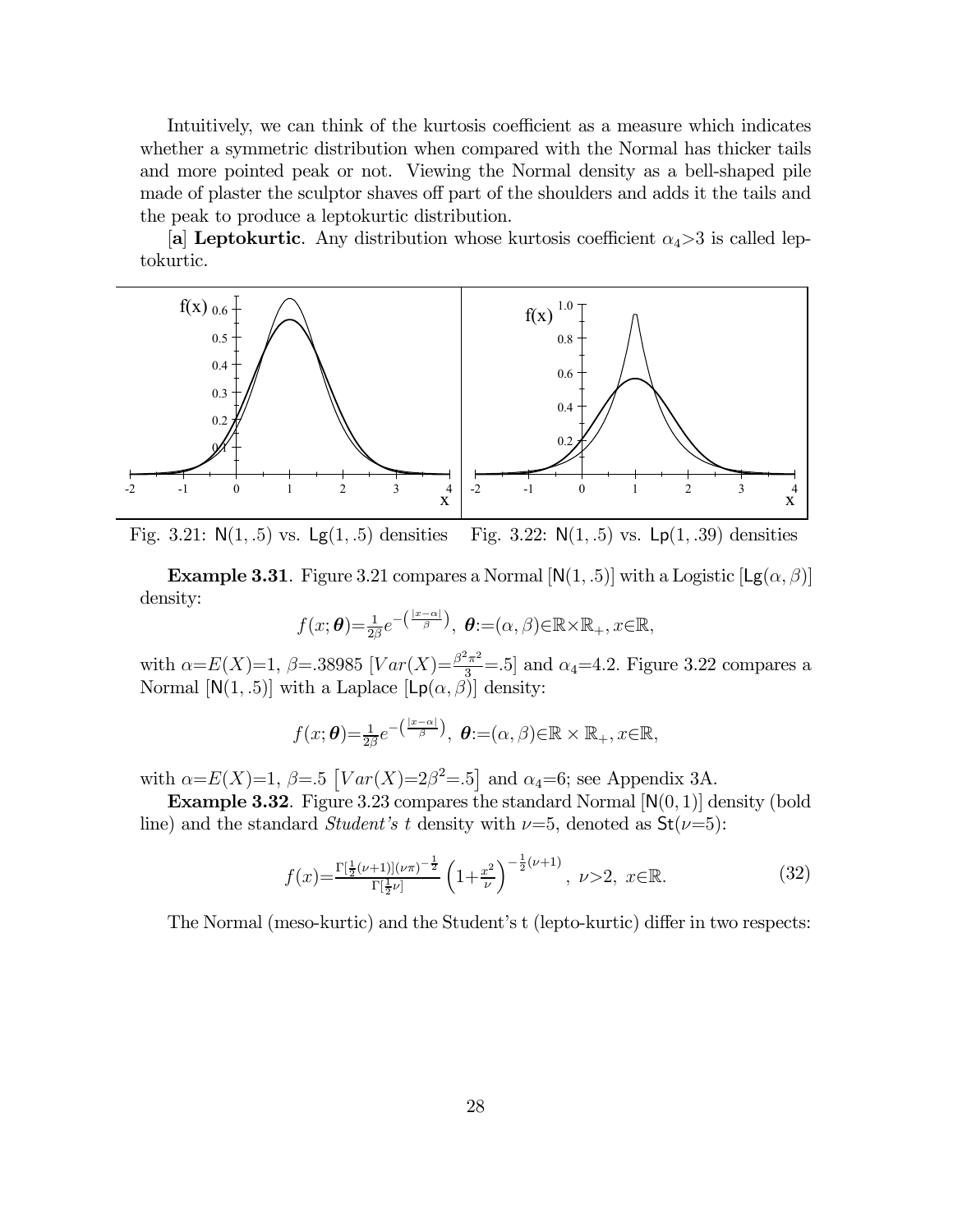



WARNING: in many textbooks the graph of the Normal and Student's t distribution looks like figure 3.24 instead. The latter picture is misleading, however, because the Normal has  $SD(X)=1$  but the Student's t is  $SD(X)=\sqrt{\frac{\nu}{\nu-2}}$ . Standardizing the latter to  $SD(X)=1$  yields figure 3.23, which is the relevant plot when looking at real data plots (chapter 5); see example 4.42 for the details of the transformation. In figure 3.25 we compare the Normal  $[N(0,1)]$  (bold, lowest peak) with two even more leptokurtic distributions, the  $St(\nu=3)$  and the Cauchy(.4) (highest peak) where .4 is the scale parameter.



[b] Platykurtic. Any distribution whose kurtosis coefficient  $\alpha_4 < 3$  is called platykurtic.

Example 3.33. In figure 3.26 we compare the Normal density (bold) with a platykurtic density, the Pearson type II with  $\nu=3$ :

$$
f(x) = \left(\frac{\Gamma[\nu+2]}{\Gamma[.5]\cdot\Gamma[\nu+1.5](c)}\right) \left(1 - \frac{x^2}{c^2}\right)^{(\nu+\frac{1}{2})}, \ -c \le x \le c, \ c^2 = 2(\nu+2). \tag{33}
$$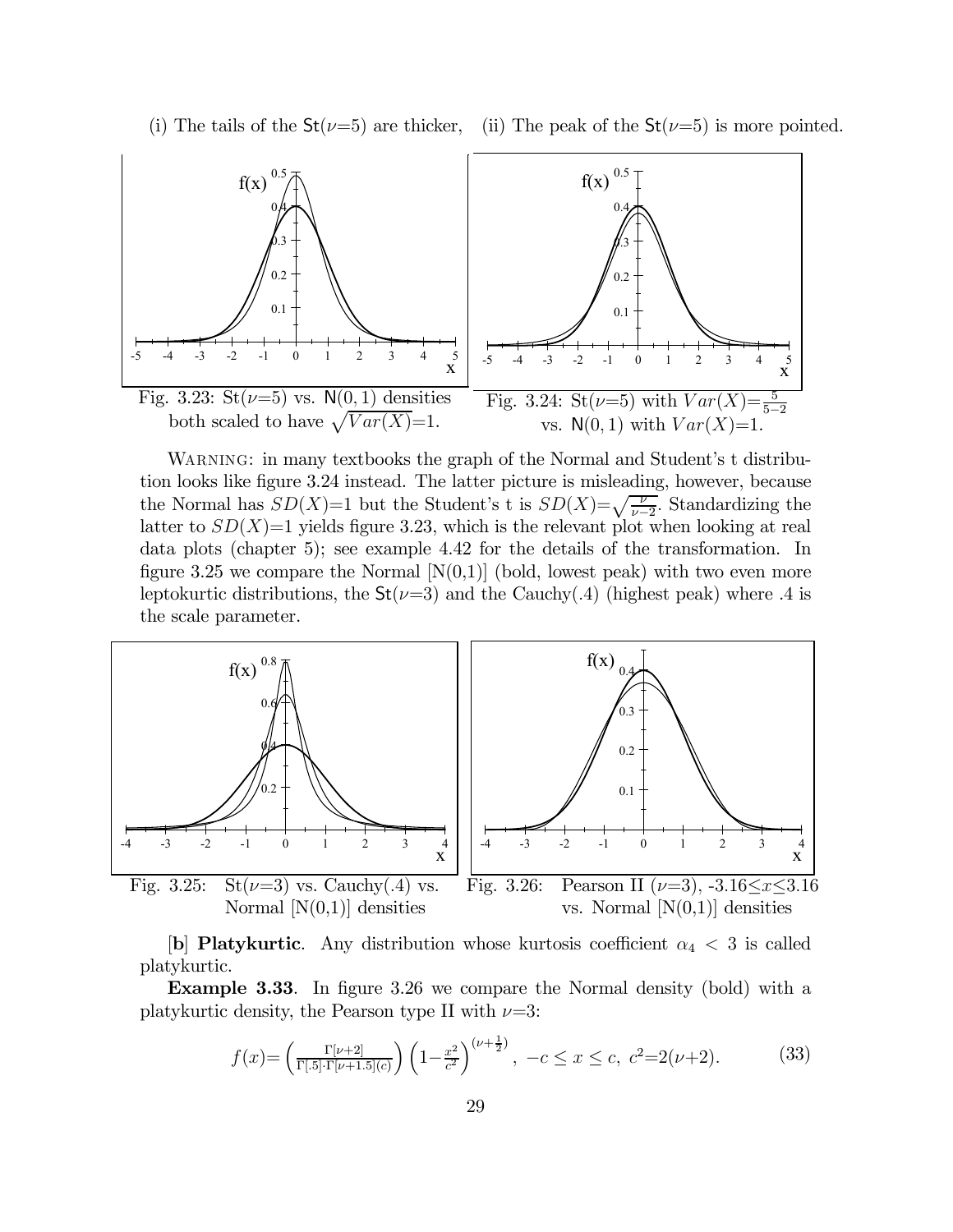The Normal density differs from the Pearson type II in exactly the opposite way than it differs from the Student's t:

- (a) The tails of the Pearson II are slimmer,
- (b) The curvature of the Pearson II is less pointed.

It should be non-surprising that the Pearson II distribution is directly related to the symmetric Beta distribution  $(\alpha = \beta)$ ; see Appendix 3.A.

The Normal, the Student's t, and the Pearson type II densities are bell shaped, but they differ in terms of their kurtosis, meso, lepto and platykurtic, respectively.

In conclusion, it must be said that the usefulness of the kurtosis coefficient is reduced in the case of non-symmetric distributions because it does not have the same interpretation as in the symmetric cases above; see Balanda and MacGillivray (1988).

**Example 3.34.** Consider the discrete random variable  $X$  with a density function:

| $f(x)$   0.3   0.3   0.4 |  |  |
|--------------------------|--|--|

 $E(X)=0(.3)+1(.3) + 2(.4)=1.1$ ,  $E(X^2)=0^2(.3)+1^2(.3)+2^2(.4)=1.9$ .  $E(X^3)=0^3(.3)+1^3(.3)+2^3(.4)=3.5$ ,  $E(X^4)=0^4(.3)+1^4(.3)+2^4(.4)=6.7$ .  $Var(X) = [0 - 1.1]^2(.3) + [1 - 1.1]^2(.3) + [2 - 1.1]^2(.4) = 0.69,$  $Var(X) = E(X^2) - [E(X)]^2 = 1.90 - 1.21 = 0.69,$  $E\{(X-E(X))^3\} = [0-1.1]^3(.3) + [1-1.1]^3(.3) + [2-1.1]^3(.4) = 0.108,$  $E\{(X-E(X))^4\}$ = [0-1.1]<sup>4</sup>(.3)+[1-1.1]<sup>4</sup>(.3)+[2-1.1]<sup>4</sup>(.4)=0.7017,  $\alpha_3 = \left(\frac{0.108}{(0.83)}\right)$  $(0.83)^3$  $\big) = 0.18843, \quad \alpha_4 = \left(\frac{0.7017}{(0.83)^4}\right)$  $(0.83)^4$  $=1.4785.$ 

**Example 3.35.** Consider the continuous random variable X with:  $f(x)=2x, 0\lt x\lt 1$ .

$$
E(X) = \int_0^1 2x^2 dx = \frac{2}{3}x^3 \Big|_0^1 = \frac{2}{3},
$$
  
\n
$$
E(X^2) = \int_0^1 2x^3 dx = \frac{2}{4}x^4 \Big|_0^1 = \frac{1}{2},
$$
  
\n
$$
Var(X) = E(X^2) - [E(X)]^2 = \frac{1}{2} - \frac{4}{9} = \frac{1}{18},
$$
  
\n
$$
E(X^3) = \int_0^1 2x^4 dx = \frac{2}{5}x^5 \Big|_0^1 = \frac{2}{5}.
$$

Invariance of skewness and kurtosis. We conclude the discussion of the skewness and kurtosis coefficients by re-iterating that their usefulness stems from the fact that they are *invariant* to *location* and *scale* changes, i.e.

$$
\alpha_3(X)=\alpha_3(a+bX)
$$
 and  $\alpha_4(X)=\alpha_4(a+bX)$ .

## 5.5 The problem of moments

Despite their importance and usefulness, moments do not always exist for certain random variables of interest.

**Example 3.36.** When the random variable  $X$  is *Cauchy* distributed (see Appendix 3.A), none of its moments exist.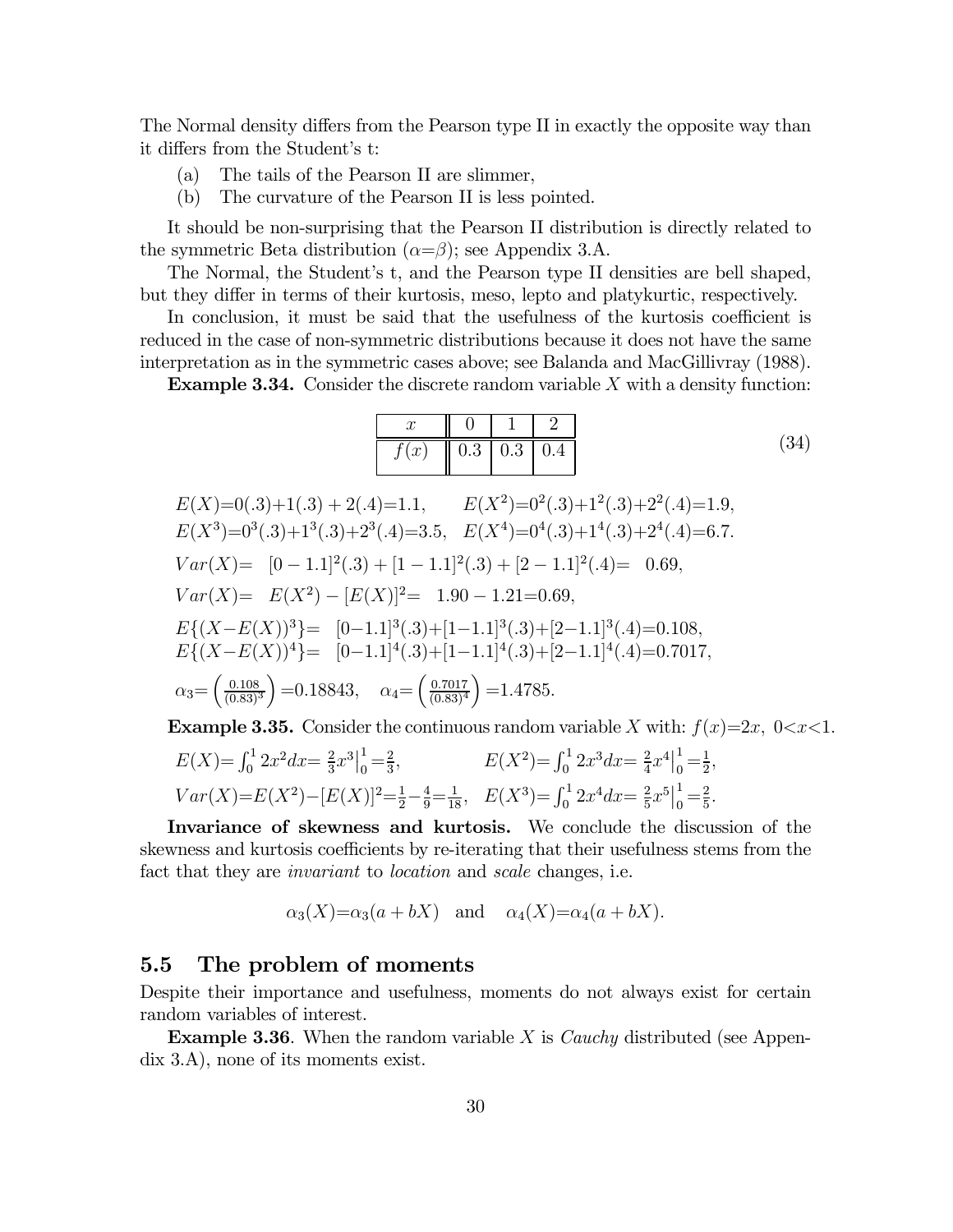The existence of moments relates to how heavy (fat) the tail areas,  $\mathbb{P}(|X|>x)$  as  $x$  increases], of the underlying distribution are, so that when integrated (or summed) it gives rise to a finite number.

Sufficient condition. To get sense of 'how heavy is not too heavy', it can be shown that when for any  $p>0$ :

$$
x^p \mathbb{P}(|X| > x) \underset{x \to \infty}{\to} 0,
$$

then all moments lower order than p exist, i.e.  $E(X^r) < \infty$  for  $0 \leq r < p$ ; see Romano and Siegel (1986).

Lower moments lemma. If  $\mu'_k := E(X^k) < \infty$  (exist) for some positive integer k, then all the raw moments of order less than  $k$  also exist, i.e.

$$
E(X^i) < \infty
$$
, for all  $i=1, 2, ..., k-1$ .

The questions that naturally arise are: given a set of moments:

$$
\{\mu'_k:=E(X^k)<\infty, k=1,2,\ldots\},\,
$$

- ► (i) is there a function  $f(x) \geq 0$ , such that:  $\mu'_k = \int_{0}^{\infty}$ −∞  $x^r f(x) dx$ ? [existence]
- $\blacktriangleright$  (ii) is the function  $f(x)$  unique? [uniqueness] i.e. does  $\int_{-\infty}^{\infty} x^r f(x) dx = \int_{-\infty}^{\infty} x^r g(x) dx \Rightarrow f(x)=g(x)$ ?

In general, the answer to both questions is no! Under what conditions moments exist?

Lemma 1. A useful result on the *existence* of the moments is the following. A sufficient (but certainly not necessary) condition is that the support of the random variable X is a bounded interval, i.e.  $\mathbb{R}_X := [a, b]$ , where  $-\infty < a < b < \infty$ . In this case all moments exist:

$$
\mu'_k = \int_a^b x^r f(x) dx < \infty
$$
, for all  $k=1, 2, ...$ 

When the range of values of the random variable in question is unbounded the moments do not always exist. A sufficient condition for the uniqueness problem is provided by lemma 2.

**Lemma 2.** The moments  $\{\mu_k' < \infty, k=1, 2, ...\}$  of a continuous random variable X with cdf  $F(x)>0$ ,  $x\in\mathbb{R}$ , will determine it uniquely if the Carleman condition (Stoyanov, 1987) holds:  $\sum_{n=1}^{\infty} (\mu'_{2n})^{-\frac{1}{2n}} = \infty$ .

Moments and distributions. In the context of statistical modeling, the road from moments  $\{\mu_k:=E(X^k)<\infty,\ k=1,2,\ldots\}$  to distributions  $f(x), x\in\mathbb{R}_X$ , is treacherous! This is because moments do not usually determine distributions uniquely even if we use an infinite number of them; see Simon (1998).

Example 3.37. The classic example of the non-uniqueness problem is the case of the Log-Normal distribution with density:

$$
\varphi(x) = \frac{1}{x\sqrt{2\pi}} \exp\left\{-\frac{1}{2}(\ln x)^2\right\}, \ x \in \mathbb{R}_+.
$$
\n(35)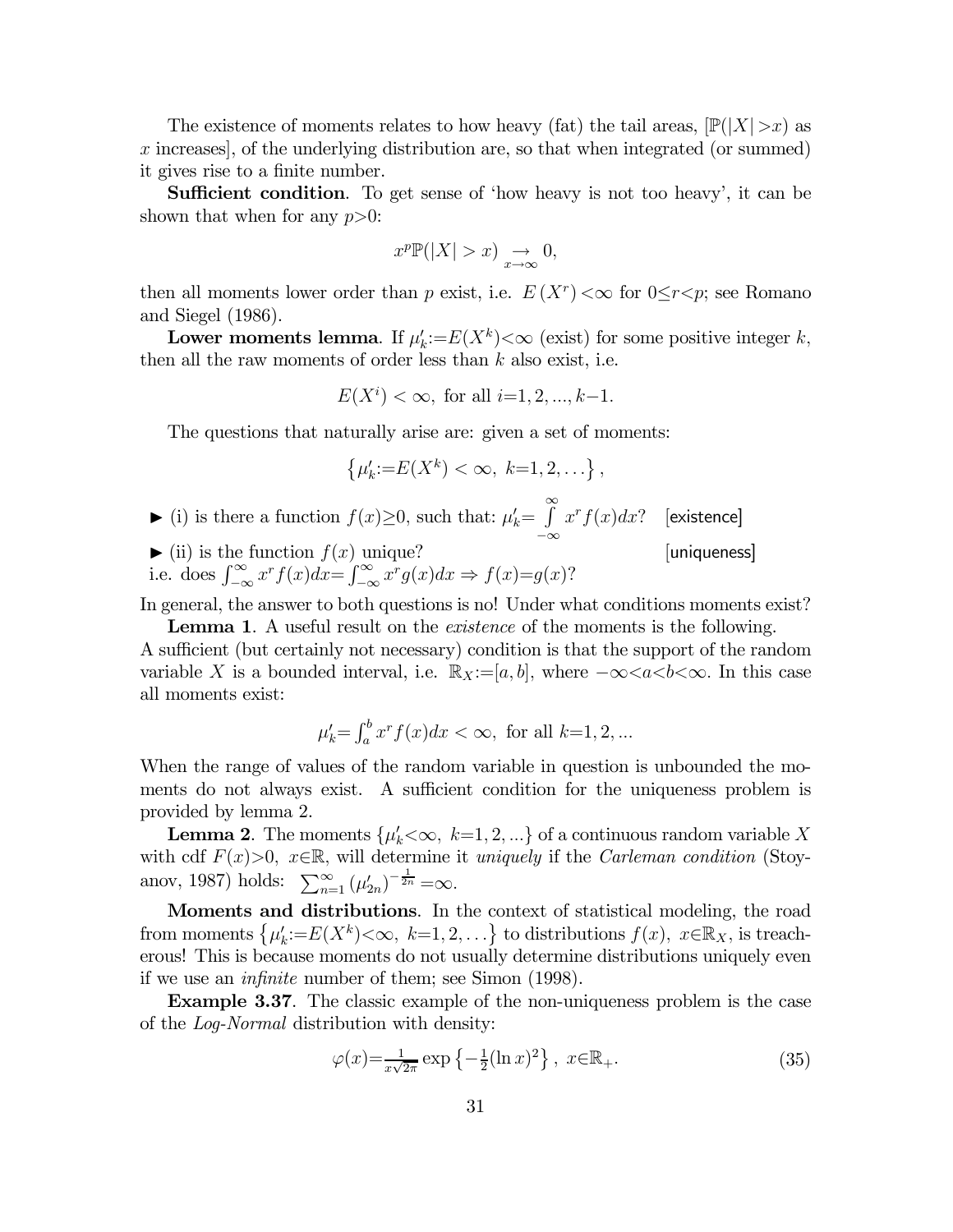It can be shown that it cannot be determined uniquely by infinite set of its moments. Heyde (1963) shows that the density function:

$$
g(x) = \frac{1}{c}\varphi(x)\{1 + \frac{1}{2}\sin(2\pi k)\ln(x)\},\,
$$

where k is any positive integer and  $c>0$  (normalization constant), has the same moments  $\{\mu'_k:=E(X^k)<\infty, k=1,2,\ldots\}$  as (35).

# Moment 'matching' can be very misleading!

Example 3.38. Consider the distribution as specified below (see Romano and Siegel, 1986).

$$
\begin{array}{c|c|c|c|c}\nx & \sqrt{3} & -\sqrt{3} & 0 \\
\hline\nf(x) & \frac{1}{6} & \frac{1}{6} & \frac{4}{6} \\
\end{array}
$$
\n(36)

The distribution in (36) has moments which match the first five moments of  $Z \sim N(0, 1)$ :

$$
E(X) = \sqrt{3}(\frac{1}{6}) - \sqrt{3}(\frac{1}{6}) = 0, \qquad E(X^2) = 3(\frac{1}{6}) + 3(\frac{1}{6}) = 1,
$$
  

$$
E(X^3) = (\sqrt{3})^3(\frac{1}{6}) - (\sqrt{3})^3(\frac{1}{6}) = 0, \quad E(X^4) = 9(\frac{1}{6}) + 9(\frac{1}{6}) = 3.
$$

This example might seem a bit extreme but it should serve as a cautionary note.

On the other hand, the road from distributions to moments is smooth and extremely useful. For instance, when we are prepared to limit ourselves to a specific distribution or even class of distributions the problem becomes tractable.

**Example 3.39.** (a) When one assumes that  $X_k \sim N(\mu, \sigma^2)$ , focusing on just the first two moments is fully justified because they characterize the Normal distribution!

(b) The Pearson family of distributions is characterized by the first four moments (see ch. 12).

It is important to bring out the fact that there are implicit assumptions when practitioners declare that they will focus their statistical modeling on the first two moments of a random variable  $X$  whose distribution they leave unspecified. This is because focusing on the first two moments is an indirect distributional assumption since it assumes the existence of these moments, and thus it excludes certain other distributions such as the Cauchy. Worse, such a strategy disregards the question 'why focus only on the first two moments?' Such a strategy makes sense when it is accompanied by an explicit distributional assumptions, such as the Normal, or other distributions that are characterized by the first two moments.

# 5.6 Other numerical characteristics

It is sometimes the case that for certain random variables, the moments discussed above do not make sense. For example, in the case where the random variable  $X$ denotes religion of a person: 1=Christian, 2=Muslim, 3=Jewish, 4=Buddhist, the mean and variance do not make much sense. In addition, sometimes the mean and variance do not exist, as in the case of the Cauchy distribution (see next section). In such cases we need to consider other numerical characteristics.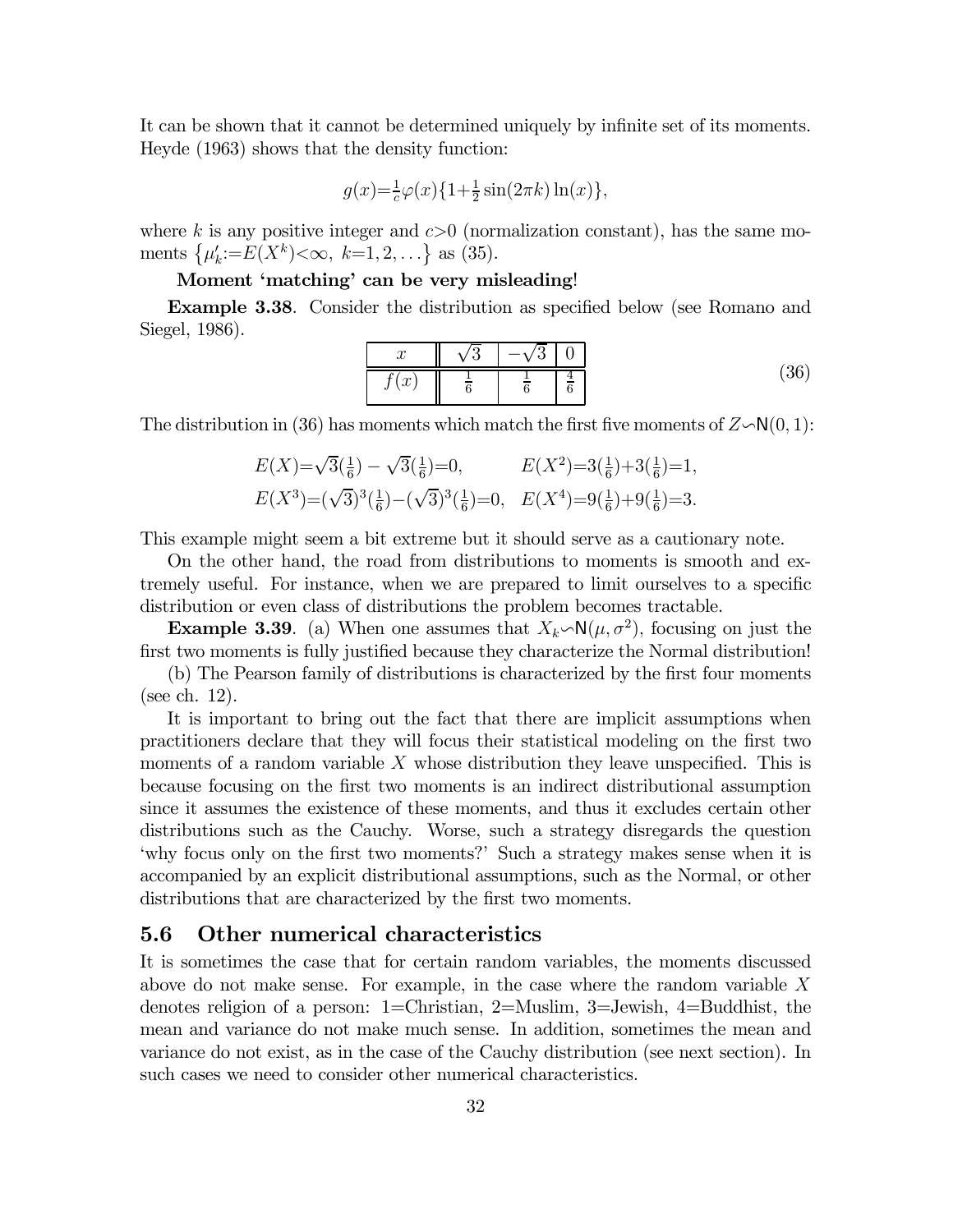#### 5.6.1 Measures of location

**Mode**. The mode or modal value  $m_0$  is that particular value of the random variable X which corresponds to the maximum of the density function. In the case of a discrete distribution the mode is the value x at which  $f(x)$  is maximum. In the continuous case where  $f(x)$  is twice differentiable the mode can be derived as the solution of:

$$
\left(\frac{df(x)}{dx}\right) = 0, \text{ subject to } \left(\frac{df^2(x)}{dx^2}\right)\Big|_{x=m_0} < 0. \tag{37}
$$

Note that a density function can have several local maxima. When the density function has a unique maximum it is said to be unimodal, otherwise it is call multimodal.

Example 3.40. (a) Since the natural logarithm is a monotonic function, the mode of the Beta distribution in (30) can be derived by locating the maximum of the log of the density function:

$$
\ln f(x; \theta) = -\ln (B[\alpha, \beta]) + (\alpha - 1)\ln x + (\beta - 1)\ln(1 - x),
$$
  

$$
\frac{d\ln f(x; \theta)}{dx} = \frac{(\alpha - 1)}{x} - \frac{(\beta - 1)}{(1 - x)} = 0 \to m_0 = \frac{(\alpha - 1)}{(\alpha + \beta - 2)}, \text{ for } \alpha > 1, \beta > 1,
$$
  

$$
\frac{d^2\ln f(x; \theta)}{dx^2}\Big|_{x = m_0} = -\frac{(\alpha - 1)}{x^2} - \frac{(\beta - 1)}{(1 - x)^2}\Big|_{x = m_0} = -\frac{(\alpha + \beta - 2)^3}{(\alpha - 1)(\beta - 1)} < 0, \text{ for } \alpha > 1, \beta > 1.
$$

(b) For the density function given in (34) the mode is equal to 2.

(c) The Cauchy  $C(\alpha=0, \beta=1)$  distribution has no moments, but it does have a mode, as shown in 3.24.

**Median**. The median of a random variable X is that particular value  $m(x)$  which divides the probability into two equal halves, i.e.  $m(x)$  (assuming it is unique) such that:

$$
\mathbb{P}(x \leq m(x)) \geq 0.5 \text{ and } \mathbb{P}(x \geq m(x)) \geq 0.5.
$$

In the case where the cdf is continuous and strictly increasing,  $m(x)$  is defined by:

$$
F(m(x))=0.5
$$
 and  $m(x)$  is unique.

**Example 3.41.** For  $X \nightharpoonup N(\mu, \sigma^2)$  the three measures of location coincide:

$$
mean = median = mode.
$$
 (38)

NOTES: (a) In general, the *symmetry* of  $f(x)$  does not guarantee (38). The mean might not exist, but when it does, it is unique. The median always exists but it might might not be unique. The mode might not exist (e.g. the Cantor distribution; see Karr, 1993) or it might not be unique;  $f(x)$  can be multimodal.

(b) In analogy to (37), the mean and median can be viewed as the resulting from minimizing two different loss functions,  $E(X - \theta)^2$  and  $E(|X - \theta|)$ . In particular:

$$
E(X) = \arg\min E(X - \theta)^2, \ \theta \in \mathbb{R}, \text{ when } E(X^2) < \infty,
$$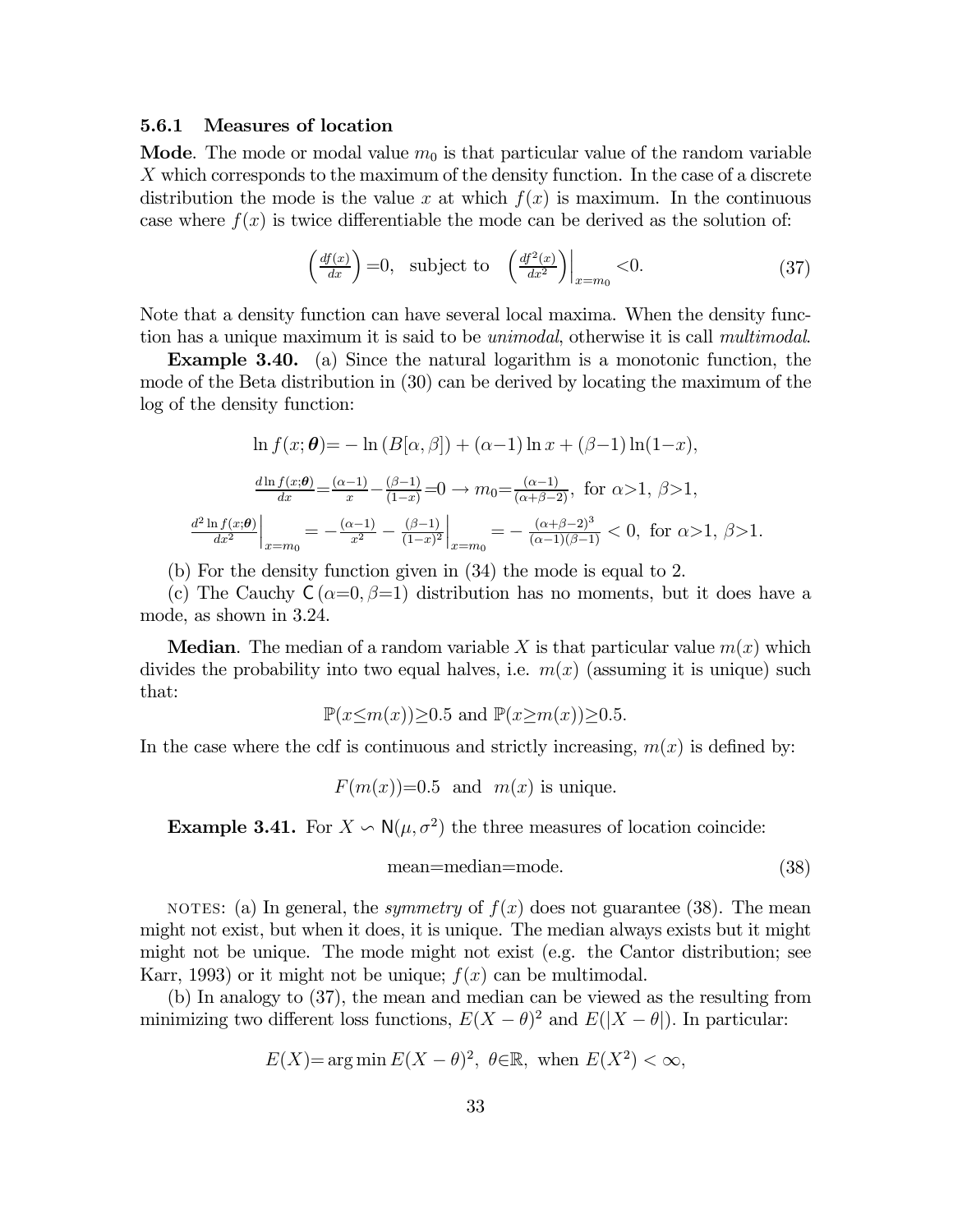(Schervish, 1995) and when X is continuous and  $F(x)$  is strictly increasing:

 $m(x) = \arg \min E |X - \theta|, \ \theta \in \mathbb{R}.$ 

**Example 3.42.** For the Cauchy  $C(\alpha, \beta)$ : median=mode= $\alpha$ ; see fig. 3.27.

Extending the concept of a median to values  $x_p$  for p in the interval  $[0,1]$ , we define the quantiles.



Fig. 3.27: Mode of the Cauchy density

#### 5.6.2 Measures of dispersion

Range. The range is defined to be the difference between the largest and the smallest value taken by the random variable in question, i.e.

$$
R(X)=X_{\max}-X_{\min}.
$$

**Example 3.46**. In the case of the Uniform distribution  $(U(a, b))$ :

$$
R(X)=X_{\max}-X_{\min}=(b-a)
$$

The Interquartile Range. It is defined to be the difference between the lower and upper quartiles:

$$
IQR(X) := (x_{.75} - x_{.25}).
$$

The  $IQR(X)$  can be used to provide a standardization of a random variable X which is different from that based on the standard deviation  $(SD(X))$  in the sense that:

$$
Y = \left(\frac{X - m(x)}{\text{IQR}(X)}\right) \to m(y) = 0 \text{ and IQR}(Y) = 1.
$$

**Example 3.47.** (a) In the case of the Normal distribution  $[N(\mu, \sigma^2)]$ :

$$
IQR(X) := (x_{.75} - x_{.25}) = \mu + .6745\sigma - \mu + .6745\sigma = 2(.6745)\sigma.
$$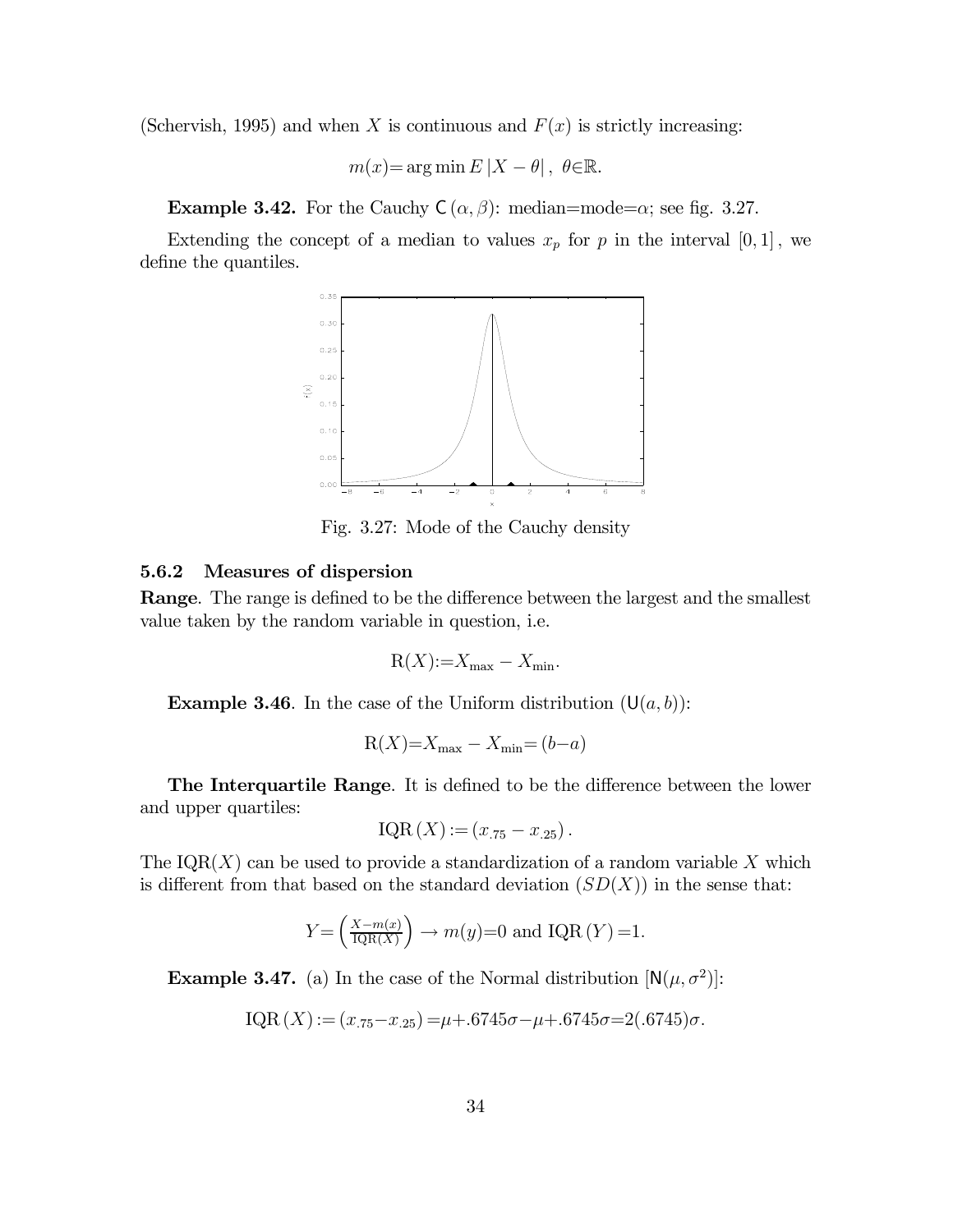| Table 3.11: $N(0,1)$ - quantiles |                  |      |      |  |
|----------------------------------|------------------|------|------|--|
|                                  | $\boldsymbol{x}$ | F(x) | f(x) |  |
| $x_{.05}$                        | $-1.645$         | .05  | .103 |  |
| $x_{.25}$                        | $-.6745$         | .25  | .318 |  |
| $x_{.75}$                        | .6745            | .75  | .318 |  |
| $x_{.95}$                        | 1.645            | .95  | .103 |  |

Figure 3.32 shows the Normal cdf for  $N(0, 1)$  with the quantiles given in table 3.11.

In figure 3.33 we can see these quantiles in relation to the density function. NOTE that the maximum of the density function of  $N(0, 1)$  is just  $(\sqrt{2\pi})^{-1} = 39894$ .



 $0.45$  $0.40$  $0.35$  $0.30$  $0.25$  $0.20$  $0.15$  $0.10$  $0.05$  $0.00$  $-3.5$  $-2.5$  $-1.5$  $-0.5$  $0.5$  $1.5$  $2.5$  $3.5$ 

Fig. 3.32: Normal cdf: quantiles Fig. 3.33: Normal density: quantiles

(b) In the case of the Cauchy distribution considered above, we can easily see that:

$$
IQR(X) = (\alpha + \beta) - (\alpha - \beta) = 2\beta.
$$

This can be used as a measure of dispersion since the variance does not exist.

The quartile deviation is defined as half of the interquartile range i.e.

$$
q(X) := (\frac{1}{2}) (x_{3/4} - x_{1/4}).
$$

Example 3.48. (a) Normal  $[N(\mu, \sigma^2)]$ :  $q(X) := (\frac{1}{2}) (x_{3/4} - x_{1/4}) = (.6745)\sigma$ .

(b) Cauchy  $[C(\alpha, \beta)]$ :  $q(X) :=(\frac{1}{2}) (x_{3/4} - x_{1/4}) = \beta$ .

The coefficient of variation, proposed by Pearson (1896), is defined to be the ratio of the standard deviation to the mean of the random variable in question, i.e.

$$
cv(X) := \frac{\{Var(X)\}^{\frac{1}{2}}}{E(X)}.
$$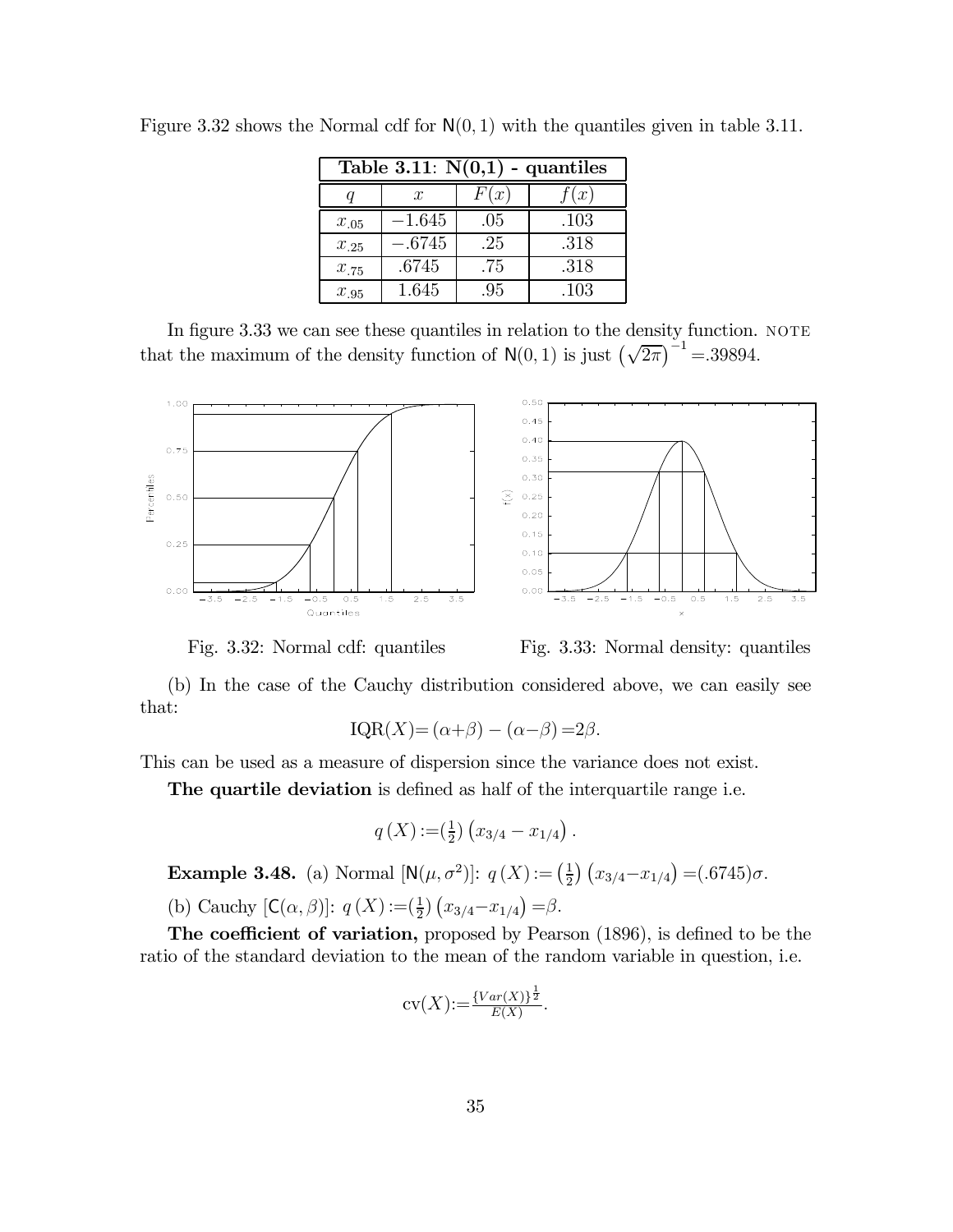# 6 Summary

In this chapter the abstract probability space  $(S, \Im, \mathbb{P}(.))$  has been mapped onto the real line, where numerical data live. The end result is a probability model comprising a family of densities indexed by a small number of unknown parameters  $(\theta)$ :

$$
\Phi = \{f(x; \theta), \ \theta \in \Theta, \ x \in \mathbb{R}_X\}.
$$

Its basic elements are: (i) a density function  $f(x; \theta)$ ,  $x \in \mathbb{R}_X$ , where  $\mathbb{R}_X := \{x \in \mathbb{R}: f(x; \theta) > 0\}$ denotes its support and (ii) a *parameter space*  $\Theta \subset \mathbb{R}^p$ -the set of all possible values of  $\theta$ . Both elements play important roles in choosing an appropriate statistical model. As shown in chapter 5, the moments of the distribution are directly related to the distributional shapes taken by density functions. The relationship between the unknown parameters  $\boldsymbol{\theta}$  of the probability model and the moments of the distribution in question is very important. The concepts introduced during this digression will prove indispensable for modeling and inference purposes. An important consideration in making a decision in relation to the appropriate model is the richness of the our choice menu. This is why in Appendix 3.A several important probability models are given for reference purposes.

In the next chapter we complete the transformation of the statistical space into a statistical model by mapping the abstract sampling space  $\mathcal{G}_n^{\text{IID}}$  onto the real line as well. This gives rise to a set of random variables  $\mathbf{X}$ :  $=(X_1, X_2, ..., X_n)$  with an IID probabilistic structure.

––––––––––––––––––––––––––––––

#### Important concepts

Random variable, density function, Bernoulli, Binomial, Poisson and Geometric (discrete) distributions, Borel (measurable) function, equality of two random variables, cumulative distribution function, Normal (Gaussian), Beta, Gamma, Exponential, Uniform, Student's t and Cauchy (continuous) distributions, parameters of a distribution, parameter space, moments of a distribution, distribution of a function of a random variable, probability integral transformation, mean and variance of a distribution, higher raw and central moments of a distribution, standard deviation, skewness and kurtosis coefficients, the problem of moments, mode and median of a distribution, quantiles, quantile function, probability model.

#### Crucial distinctions

Discrete vs. continuous random variables, sample vs. distribution moments, substantive (structural) vs. statistical parameters, mean vs. median vs. mode, probability space vs. probability model, Student's t vs. Normal distribution, the cumulative distribution function vs. the quantile function.

## Essential ideas

• From a mathematical perspective, a random variable  $X$  is neither random nor a variable. It is a real-valued function  $X(.)\colon S \to \mathbb{R}$  that preserves the events of interest and related events.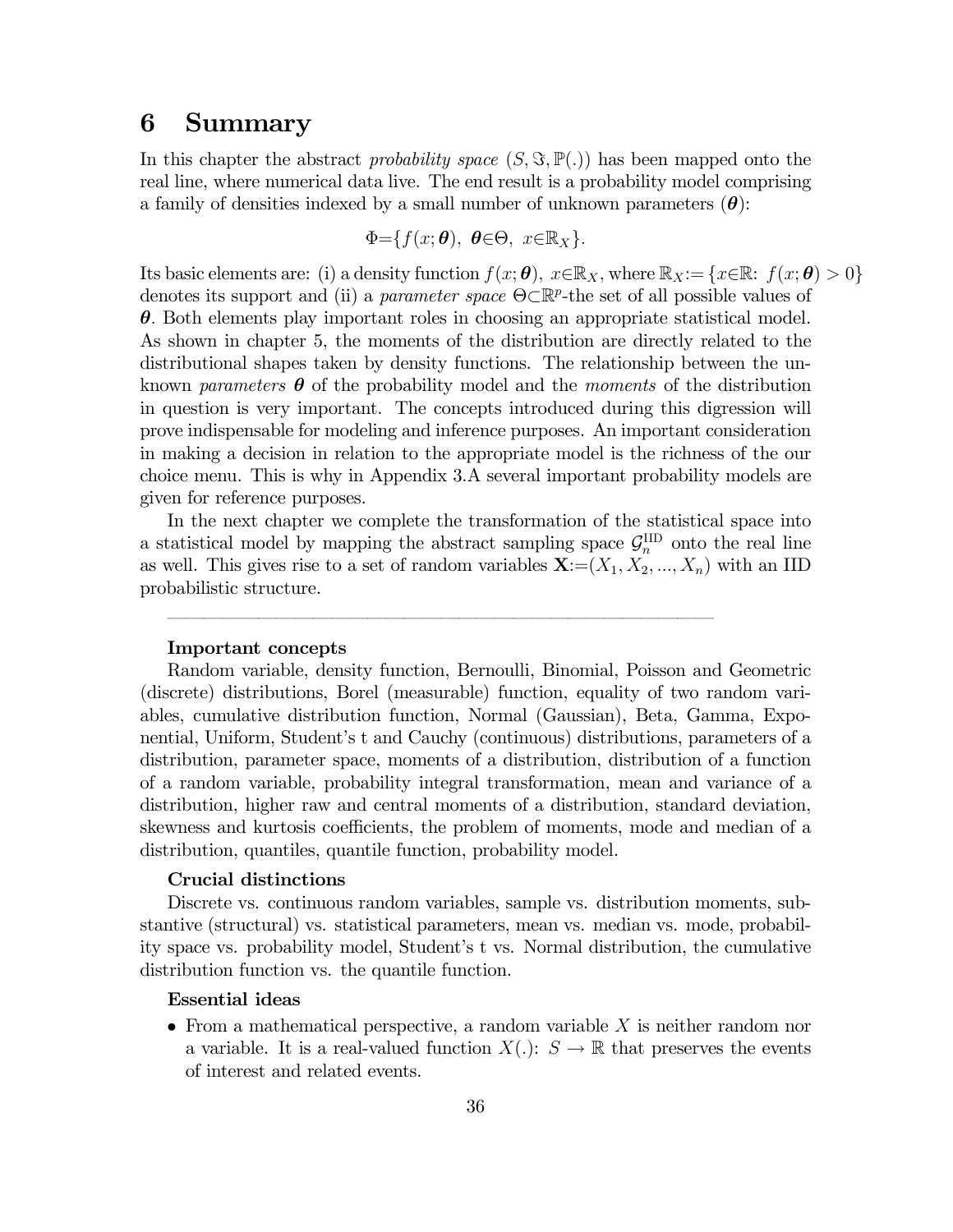- The concept of a random variable  $X(.)$  is used to transform the abstract probability space  $(S, \Im, \mathbb{P}(.))$  into a probability model on the real line where numerical data live.
- In statistical modeling the moments of a distribution can provide effective ways to simplify both the modeling and the inference facets. Keep in mind, however, that the relationship from distributions to moments is the best way to proceed, because the reverse is easy to transgress.
- The meaningfulness of the numerical characteristics of a distribution  $f(x)$ , including its moments, depend crucially on the scale of measurement [nominal, ordinal, interval, ratio of  $X$ .
- Just because two distributions have the same first few moments does not mean they are even similar!

# 7 Questions and Exercises

1. Explain why the abstract probability space is inappropriate for modeling purposes.

- 2. (a) "A random variable is neither random nor a variable". Discuss.
- (b) "The concept of a random variable is a relative concept". Discuss.
- (c) Explain the difference between the inverse and the pre-image of a function.

3. Consider the random experiment of casting two dice and counting the total number of dots appearing on the uppermost faces. The random variable  $X$  takes the value 0 when the total number of dots is odd and 1 when the total number of dots is even.

(a) Derive the density function of the random variable  $X$  assuming that the two dice are symmetric

(b) Derive the density function of the random variable  $X$  assuming that the two dice are non-symmetric

4. Discuss the difference between the following probability set functions in terms of their domain:

$$
\mathbb{P}(X \le x) = \mathbb{P}X^{-1}((-\infty, x]) = P((-\infty, x]).
$$

5. In the case of the random experiment of "tossing a coin twice":

$$
S = \{(HH), (HT), (TH), (TT)\}, \Im = \{S, \emptyset, A, \overline{A}\},
$$

where  $A=\{(HH), (HT), (TH)\}$ . Consider the following functions:

- (i)  $X(HH)=1$ ,  $X(HT)=2$ ,  $X(TH)=2$ ,  $X(TT)=1$ ,
- (ii)  $Y(HH)=1$ ,  $Y(HT)=0$ ,  $Y(TH)=0$ ,  $Y(TT)=0$ ,
- (iii)  $Z(HH)=1$ ,  $Z(HT)=1$ ,  $Z(TH)=1$ ,  $Z(TT)=7405926$ .

(a) Which of the functions (i)-(iii) constitute random variables with respect to  $\Im$ ?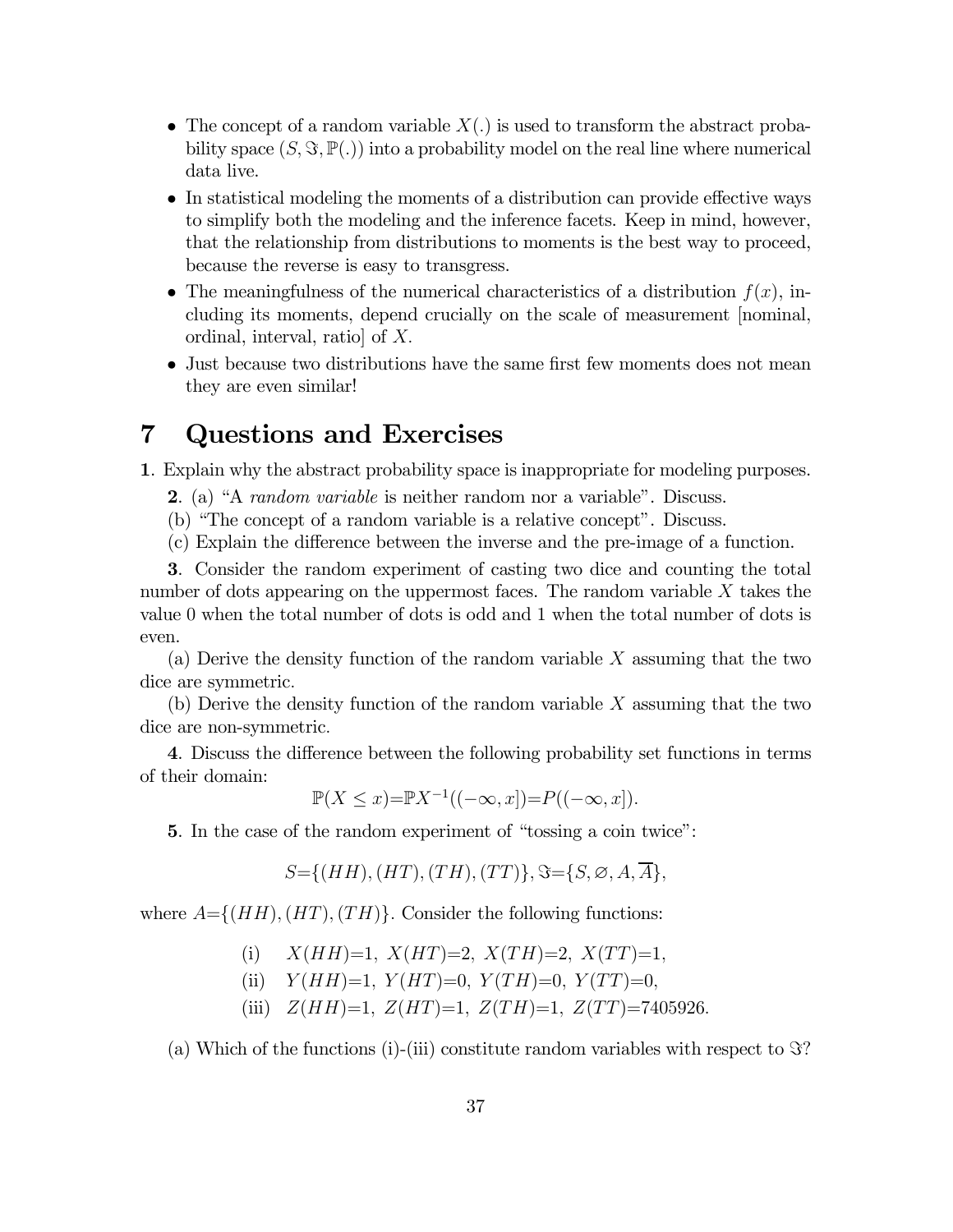(b) Compare the sigma-fields generated by each function to the event space of interest  $\Im$ , and relate the result to your answer in (a).

6. Compare and contrast the concepts of a discrete random variable and a continuous random variable.

7. Describe briefly the transformation of the probability space  $(S, \Im, \mathbb{P}(\cdot))$  into a probability model of the form:  $\Phi = \{f(x; \theta), \ \theta \in \Theta, \ x \in \mathbb{R}_X\}.$ 

Explain the relationship between the components of the probability space and the probability model.

8. Explain the main components of a generic probability model above.

9. Why do we care about the moments of a distribution? How do the moments provide a way to interpret the unknown parameters?

10. For the Exponential distribution the density function is:  $f(x; \theta) = \theta e^{-\theta x}, \ \theta > 0, \ x > 0.$ 

- (a) Derive its mean and variance. (b) Derive its mode.
- 11. Consider the function:  $f(x)=140 [x^3(1-x)^3]$ ,  $0 < x < 1$ .
- (a) Show that this is indeed a proper density function for a random variable  $X$ .
- (b) Derive the mean, mode, variance and kurtosis of  $X$ .
- **12**. Consider the function:  $f(x)=\frac{x}{2}$ ,  $0 < x < 2$ .
- (a) Show that this is a proper density function for a random variable  $X$ .
- (b) Derive the mean and variance of  $X$ .
- **13.** Consider the discrete random variable  $X$  whose distribution is given below:

| x    |                 |      |      |
|------|-----------------|------|------|
| f(x) | $\parallel$ 0.2 | 10.4 | 10.4 |

(a) Derive its mean, variance, skewness and kurtosis coefficients.

(b) Derive its mode and coefficient of variation.

14. (a) State the properties of a density function.

(b) Contrast the properties of the expected value and variance operators.

(c) Let  $X_1$  and  $X_2$  be two Independent random variables with the same mean  $\mu$ and variance  $\sigma^2$ . Derive the mean and variance of the function:  $Y = \frac{1}{3}X_1 + \frac{2}{3}X_2$ .

15. Explain how the properties of the variance are actually determined by those of the mean operator.

16. Explain how the moment generating function can be used to derive the moments.

17. Explain the concept of skewness and discuss why  $\alpha_3=0$  does not imply that the distribution in question is symmetric.

18. Explain the concept of kurtosis and discuss why it is of limited value when the distribution is non-symmetric.